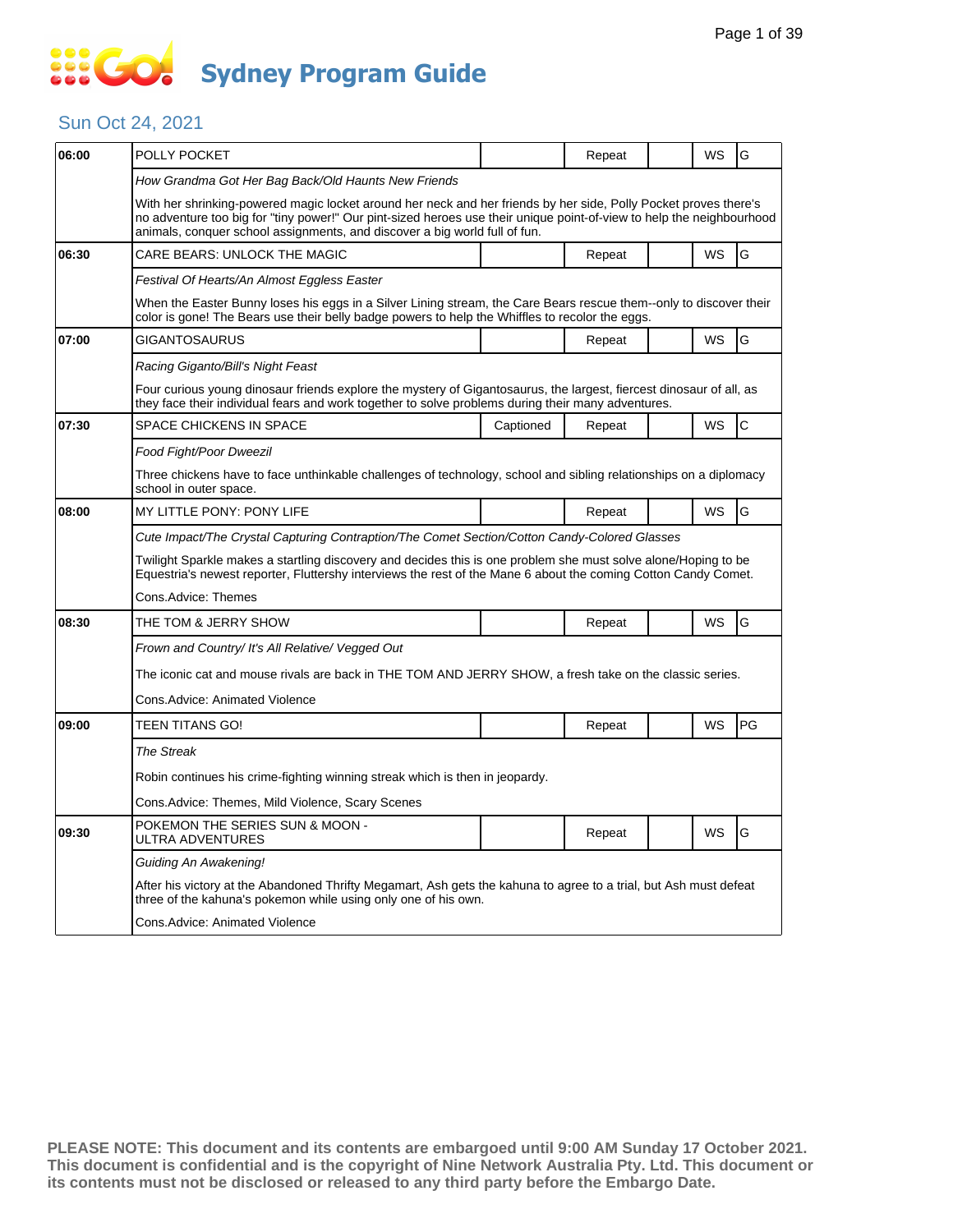# **SECT Sydney Program Guide**

### Sun Oct 24, 2021

| 10:00 | POWER PLAYERS                                                                                                                                                 |                                                                                                |        |  | WS | PG |  |  |  |
|-------|---------------------------------------------------------------------------------------------------------------------------------------------------------------|------------------------------------------------------------------------------------------------|--------|--|----|----|--|--|--|
|       | Pyrant Park/That's The Spirit!                                                                                                                                |                                                                                                |        |  |    |    |  |  |  |
|       | A human who is able to transform into a toy-sized action figure recruits a team of toy heroes for adventures around<br>the world.                             |                                                                                                |        |  |    |    |  |  |  |
|       | Cons.Advice: Mild Violence                                                                                                                                    |                                                                                                |        |  |    |    |  |  |  |
| 10:30 | <b>POWER PLAYERS</b>                                                                                                                                          |                                                                                                |        |  | WS | PG |  |  |  |
|       | Jungle Boogie/Take Cherge                                                                                                                                     |                                                                                                |        |  |    |    |  |  |  |
|       | A human who is able to transform into a toy-sized action figure recruits a team of toy heroes for adventures around<br>the world.                             |                                                                                                |        |  |    |    |  |  |  |
|       | Cons. Advice: Mild Violence                                                                                                                                   |                                                                                                |        |  |    |    |  |  |  |
| 11:00 | LEGO CITY ADVENTURES                                                                                                                                          |                                                                                                | Repeat |  | WS | PG |  |  |  |
|       | Police Navidad/Evil Layers                                                                                                                                    |                                                                                                |        |  |    |    |  |  |  |
|       | Officer Duke DeTain patrols without a partner on Christmas Eve.                                                                                               |                                                                                                |        |  |    |    |  |  |  |
|       | Cons.Advice: Mild Violence                                                                                                                                    |                                                                                                |        |  |    |    |  |  |  |
| 11:30 | LEGO CITY ADVENTURES                                                                                                                                          |                                                                                                | Repeat |  | WS | PG |  |  |  |
|       | <b>Buster/Shirley Keeper</b>                                                                                                                                  |                                                                                                |        |  |    |    |  |  |  |
|       | Firefighter "Buster" Lloyd gets the chance to live out his fantasy of being a police officer.                                                                 |                                                                                                |        |  |    |    |  |  |  |
|       | Cons.Advice: Mild Violence                                                                                                                                    |                                                                                                |        |  |    |    |  |  |  |
| 12:00 | <b>BAKUGAN: GEOGAN RISING</b>                                                                                                                                 |                                                                                                | Repeat |  | WS | PG |  |  |  |
|       | The Mascot Cat!/The AB's Grand Adventure!                                                                                                                     |                                                                                                |        |  |    |    |  |  |  |
|       | Dan Kouzo and his pals bond with the mysterious creatures known as Bakugan while fighting sinister forces out to<br>control the world.                        |                                                                                                |        |  |    |    |  |  |  |
|       | Cons. Advice: Animated Violence, Themes                                                                                                                       |                                                                                                |        |  |    |    |  |  |  |
| 12:30 | <b>BEYBLADE BURST SURGE</b>                                                                                                                                   |                                                                                                | Repeat |  | WS | PG |  |  |  |
|       | Is this a Dream?! Or is it a Nightmare?!                                                                                                                      |                                                                                                |        |  |    |    |  |  |  |
|       | Middle schooler Valt Aoi, with his Beyblade Valtryek, faces off against friends, classmates and rivals on his way to<br>become the world's number one blader. |                                                                                                |        |  |    |    |  |  |  |
|       | Cons.Advice: Mild Violence                                                                                                                                    |                                                                                                |        |  |    |    |  |  |  |
| 13:00 | POWER RANGERS BEAST MORPHERS                                                                                                                                  |                                                                                                | Repeat |  | WS | PG |  |  |  |
|       | Believe It or Not                                                                                                                                             |                                                                                                |        |  |    |    |  |  |  |
|       |                                                                                                                                                               | The Rangers are skeptical when Steel says he's found clues that proves Evox may have returned. |        |  |    |    |  |  |  |
|       | Cons. Advice: Themes, Mild Violence, Scary Scenes                                                                                                             |                                                                                                |        |  |    |    |  |  |  |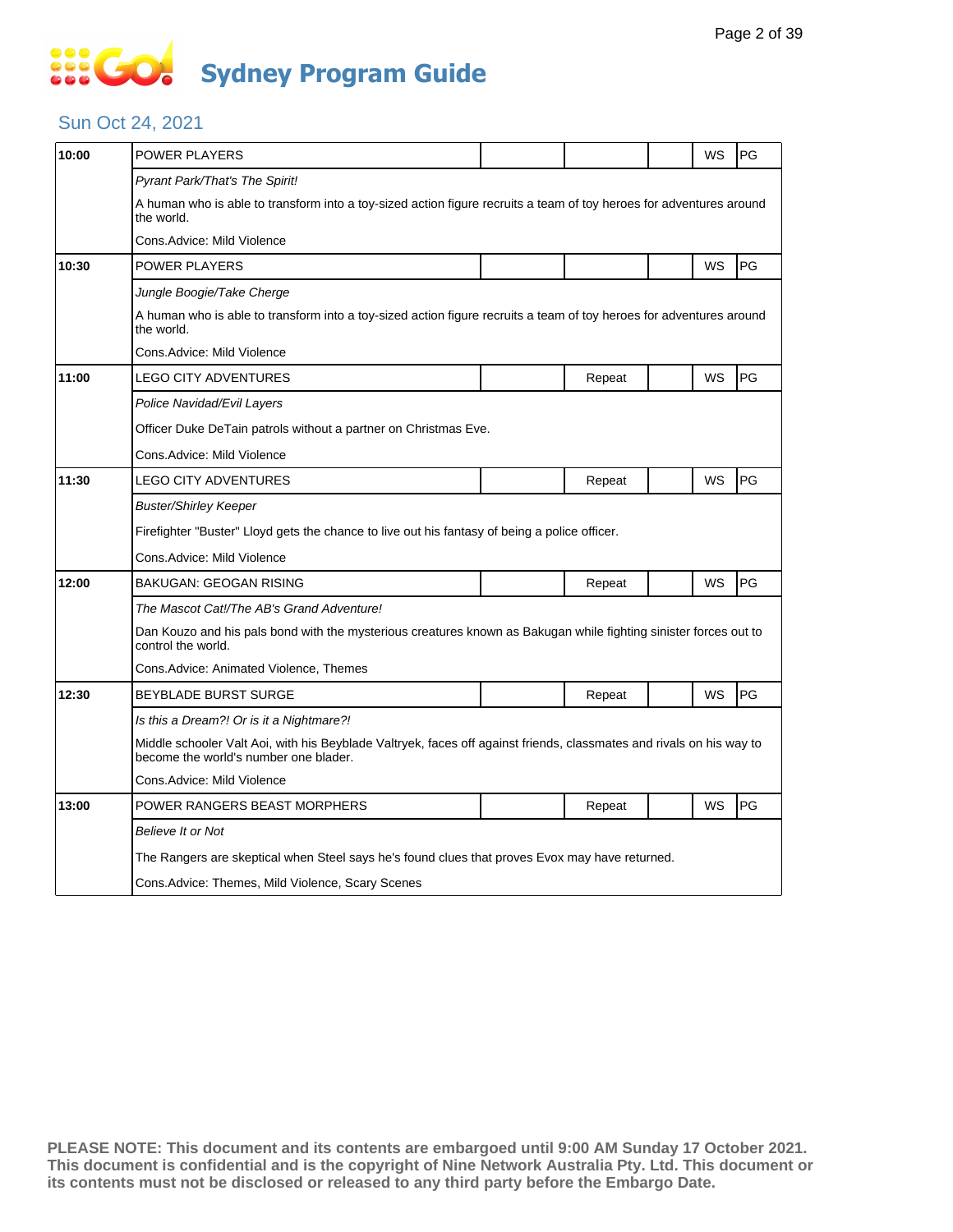# SSEG **Sydney Program Guide**

### Sun Oct 24, 2021

| 13:30 | <b>RIVALS</b>                                                                                                                                                                                                                                                                                                                                                                                         | Captioned                                                                                                         | Repeat |  | WS        | <b>TBC</b> |  |  |  |
|-------|-------------------------------------------------------------------------------------------------------------------------------------------------------------------------------------------------------------------------------------------------------------------------------------------------------------------------------------------------------------------------------------------------------|-------------------------------------------------------------------------------------------------------------------|--------|--|-----------|------------|--|--|--|
|       | Rivals Winner Revealed                                                                                                                                                                                                                                                                                                                                                                                |                                                                                                                   |        |  |           |            |  |  |  |
|       | This season features 8 of the world's best former championship tour surfers competing in a specialty surf event<br>made for TV. These legendary surfers from different parts of Australia and the world have a 3-month window to<br>choose when and where they surf their heat. 7 times World surfing champion Layne Beachley broke records and<br>shattered dreams, will her rivals find redemption? |                                                                                                                   |        |  |           |            |  |  |  |
| 14:00 | KARL MELTZER: MADE TO BE BROKEN                                                                                                                                                                                                                                                                                                                                                                       | Captioned                                                                                                         | Repeat |  | WS        | PG         |  |  |  |
|       | Karl Meltzer: Made To Be Broken                                                                                                                                                                                                                                                                                                                                                                       |                                                                                                                   |        |  |           |            |  |  |  |
|       | Ultrarunner Karl Meltzer has long dreamed of setting the speed record for crossing the USA's Appalachian Trail.<br>Now he sets out for his third and final attempt to run the 3,524km in less than 46 days, 8 hours and 6 minutes.                                                                                                                                                                    |                                                                                                                   |        |  |           |            |  |  |  |
| 15:00 | THE ROAD TRICK                                                                                                                                                                                                                                                                                                                                                                                        | Captioned                                                                                                         | Repeat |  | <b>WS</b> | PG         |  |  |  |
|       | Copenhagen                                                                                                                                                                                                                                                                                                                                                                                            |                                                                                                                   |        |  |           |            |  |  |  |
|       | The United Nations ranks Denmark as the happiest country on earth, and Adam Trent wants to find out why. While<br>in Copenhagen, he finds the locals love his magic so much that he winds up on a date with a Danish supermodel.<br>Happiness found.                                                                                                                                                  |                                                                                                                   |        |  |           |            |  |  |  |
| 15:30 | THE ROAD TRICK                                                                                                                                                                                                                                                                                                                                                                                        | Captioned                                                                                                         | Repeat |  | <b>WS</b> | <b>PG</b>  |  |  |  |
|       | Monte Carlo                                                                                                                                                                                                                                                                                                                                                                                           |                                                                                                                   |        |  |           |            |  |  |  |
|       | The playground of the ultra wealthy, Monaco is Adam Trent's next destination. With the Formula One Grand Prix<br>race weekend in full swing, Adam wants to see if magic can get him close enough to the action to rub elbows with<br>the rich and famous.                                                                                                                                             |                                                                                                                   |        |  |           |            |  |  |  |
| 16:00 | RACE ACROSS THE WORLD                                                                                                                                                                                                                                                                                                                                                                                 | Captioned                                                                                                         | Repeat |  | <b>WS</b> | <b>PG</b>  |  |  |  |
|       | After 17,000 kilometres there are just 24 hours separating the teams, but with two legs left and almost 8000 km to<br>the finish line in Ushuaia, depleted budgets come into sharp focus.                                                                                                                                                                                                             |                                                                                                                   |        |  |           |            |  |  |  |
|       | Cons.Advice: Some Coarse Language                                                                                                                                                                                                                                                                                                                                                                     |                                                                                                                   |        |  |           |            |  |  |  |
| 17:20 | CLARENCE                                                                                                                                                                                                                                                                                                                                                                                              |                                                                                                                   | Repeat |  | <b>WS</b> | PG         |  |  |  |
|       | <b>Talent Show</b>                                                                                                                                                                                                                                                                                                                                                                                    |                                                                                                                   |        |  |           |            |  |  |  |
|       | Clarence is a boy who sees the best in everything. His unique perspective on life transforms even a mundane<br>situation into a wild one. Epic dirt fights, awkward crushes and secret tree forts are all par for the course for the<br>youngster.                                                                                                                                                    |                                                                                                                   |        |  |           |            |  |  |  |
|       | Cons.Advice: Themes                                                                                                                                                                                                                                                                                                                                                                                   |                                                                                                                   |        |  |           |            |  |  |  |
| 17:30 | <b>MEGAMIND</b><br>2010                                                                                                                                                                                                                                                                                                                                                                               | Captioned                                                                                                         | Repeat |  | <b>WS</b> | PG         |  |  |  |
|       | Megamind                                                                                                                                                                                                                                                                                                                                                                                              |                                                                                                                   |        |  |           |            |  |  |  |
|       | purpose and must find new meaning to his life.                                                                                                                                                                                                                                                                                                                                                        | The super villain Megamind finally defeats his nemesis, the superhero Metro Man. But without a hero, he loses all |        |  |           |            |  |  |  |
|       | Starring: Will Ferrell, Jonah Hill, Brad Pitt                                                                                                                                                                                                                                                                                                                                                         |                                                                                                                   |        |  |           |            |  |  |  |
|       | Cons.Advice: Mild Violence, Mild Coarse Language                                                                                                                                                                                                                                                                                                                                                      |                                                                                                                   |        |  |           |            |  |  |  |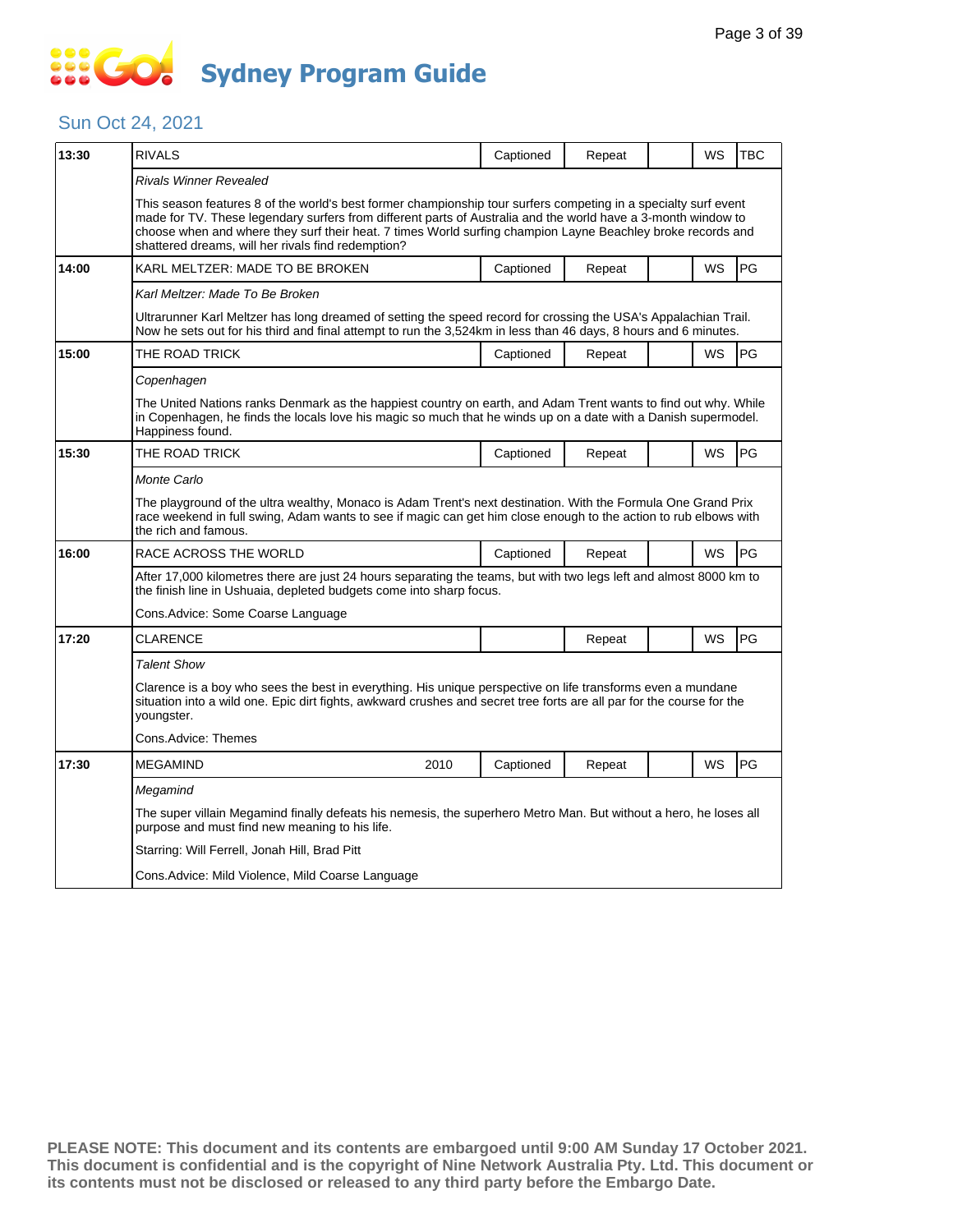# **SOCO Sydney Program Guide**

#### Sun Oct 24, 2021

| 19:30 | PACIFIC RIM: UPRISING                                                                                                                                                                                                                                                                                                                                                                                 | 2018 | Captioned | Repeat |  | WS        | M          |  |  |
|-------|-------------------------------------------------------------------------------------------------------------------------------------------------------------------------------------------------------------------------------------------------------------------------------------------------------------------------------------------------------------------------------------------------------|------|-----------|--------|--|-----------|------------|--|--|
|       | Pacific Rim: Uprising                                                                                                                                                                                                                                                                                                                                                                                 |      |           |        |  |           |            |  |  |
|       | Jake Pentecost, son of Stacker Pentecost, reunites with Mako Mori to lead a new generation of Jaeger pilots,<br>including rival Lambert and 15-year-old hacker Amara, against a new Kaiju threat.                                                                                                                                                                                                     |      |           |        |  |           |            |  |  |
|       | Starring: John Boyega, Scott Eastwood, Cailee Spaeny                                                                                                                                                                                                                                                                                                                                                  |      |           |        |  |           |            |  |  |
|       | Cons.Advice: Sci-fi Violence                                                                                                                                                                                                                                                                                                                                                                          |      |           |        |  |           |            |  |  |
| 21:45 | ATOMIC BLONDE                                                                                                                                                                                                                                                                                                                                                                                         | 2017 | Captioned | Repeat |  | WS        | <b>MA</b>  |  |  |
|       | Atomic Blonde                                                                                                                                                                                                                                                                                                                                                                                         |      |           |        |  |           |            |  |  |
|       | An undercover MI6 agent is sent to Berlin during the Cold War to investigate the murder of a fellow agent and<br>recover a missing list of double agents.                                                                                                                                                                                                                                             |      |           |        |  |           |            |  |  |
|       | Starring: Charlize Theron, James McAvoy, John Goodman                                                                                                                                                                                                                                                                                                                                                 |      |           |        |  |           |            |  |  |
|       | Cons.Advice: Strong Violence, Some Coarse Language, A Sex Scene                                                                                                                                                                                                                                                                                                                                       |      |           |        |  |           |            |  |  |
| 00:00 | RACE ACROSS THE WORLD                                                                                                                                                                                                                                                                                                                                                                                 |      | Captioned | Repeat |  | <b>WS</b> | PG         |  |  |
|       | After 17,000 kilometres there are just 24 hours separating the teams, but with two legs left and almost 8000 km to<br>the finish line in Ushuaia, depleted budgets come into sharp focus.                                                                                                                                                                                                             |      |           |        |  |           |            |  |  |
|       | Cons.Advice: Some Coarse Language                                                                                                                                                                                                                                                                                                                                                                     |      |           |        |  |           |            |  |  |
| 01:15 | KARL MELTZER: MADE TO BE BROKEN                                                                                                                                                                                                                                                                                                                                                                       |      | Captioned | Repeat |  | WS        | PG         |  |  |
|       | Karl Meltzer: Made To Be Broken                                                                                                                                                                                                                                                                                                                                                                       |      |           |        |  |           |            |  |  |
|       | Ultrarunner Karl Meltzer has long dreamed of setting the speed record for crossing the USA's Appalachian Trail.<br>Now he sets out for his third and final attempt to run the 3,524km in less than 46 days, 8 hours and 6 minutes.                                                                                                                                                                    |      |           |        |  |           |            |  |  |
| 02:15 | <b>RIVALS</b>                                                                                                                                                                                                                                                                                                                                                                                         |      | Captioned | Repeat |  | WS        | <b>TBC</b> |  |  |
|       | Rivals Winner Revealed                                                                                                                                                                                                                                                                                                                                                                                |      |           |        |  |           |            |  |  |
|       | This season features 8 of the world's best former championship tour surfers competing in a specialty surf event<br>made for TV. These legendary surfers from different parts of Australia and the world have a 3-month window to<br>choose when and where they surf their heat. 7 times World surfing champion Layne Beachley broke records and<br>shattered dreams, will her rivals find redemption? |      |           |        |  |           |            |  |  |
| 02:45 | <b>CLARENCE</b>                                                                                                                                                                                                                                                                                                                                                                                       |      |           | Repeat |  | <b>WS</b> | PG         |  |  |
|       | <b>Talent Show</b>                                                                                                                                                                                                                                                                                                                                                                                    |      |           |        |  |           |            |  |  |
|       | Clarence is a boy who sees the best in everything. His unique perspective on life transforms even a mundane<br>situation into a wild one. Epic dirt fights, awkward crushes and secret tree forts are all par for the course for the<br>youngster.                                                                                                                                                    |      |           |        |  |           |            |  |  |
|       | Cons.Advice: Themes                                                                                                                                                                                                                                                                                                                                                                                   |      |           |        |  |           |            |  |  |
| 03:00 | POWER RANGERS BEAST MORPHERS                                                                                                                                                                                                                                                                                                                                                                          |      |           | Repeat |  | WS        | PG         |  |  |
|       | Believe It or Not                                                                                                                                                                                                                                                                                                                                                                                     |      |           |        |  |           |            |  |  |
|       | The Rangers are skeptical when Steel says he's found clues that proves Evox may have returned.                                                                                                                                                                                                                                                                                                        |      |           |        |  |           |            |  |  |
|       | Cons. Advice: Themes, Mild Violence, Scary Scenes                                                                                                                                                                                                                                                                                                                                                     |      |           |        |  |           |            |  |  |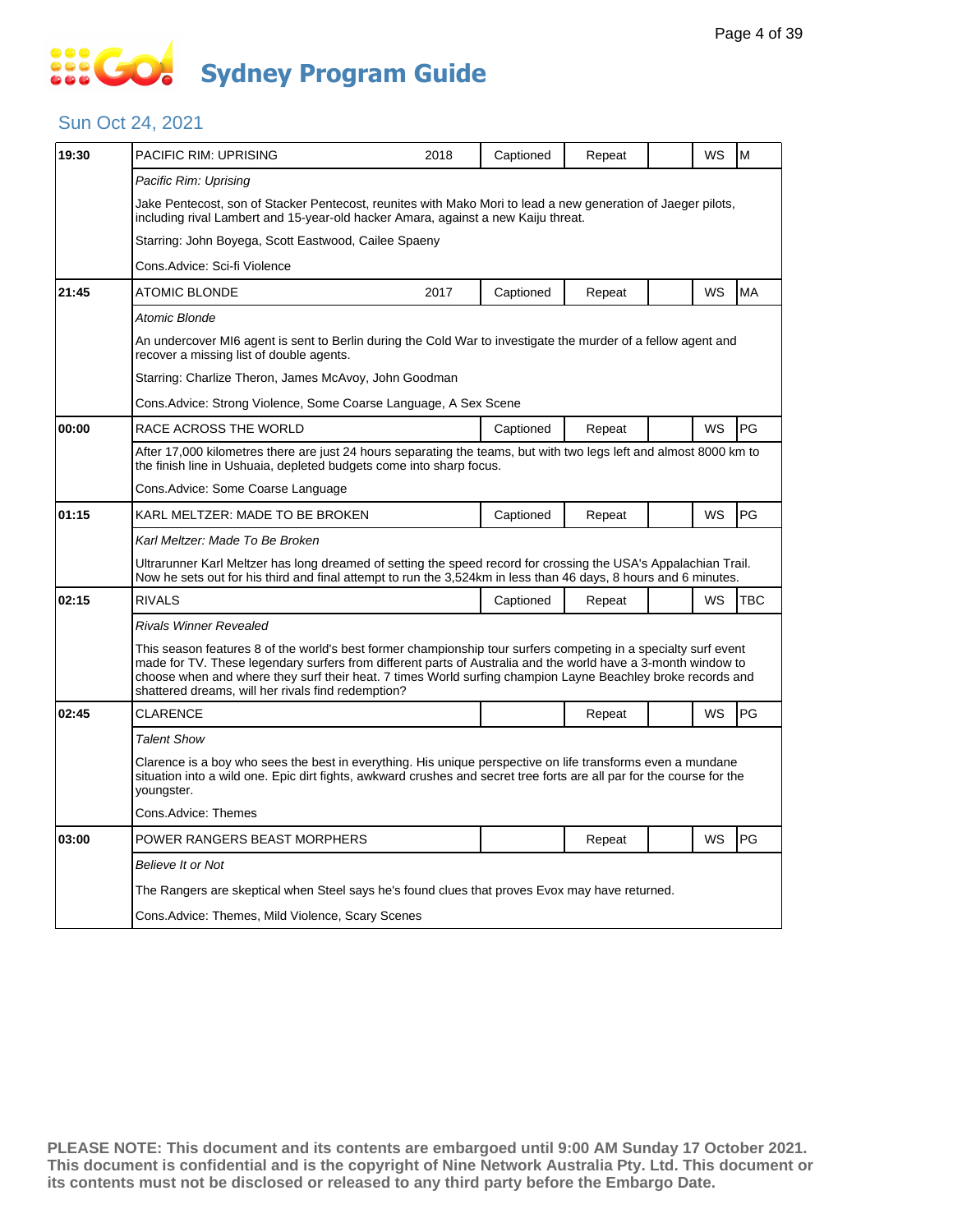# **... Go Sydney Program Guide**

### Sun Oct 24, 2021

| <b>THUNDERBIRDS</b>                                                                                                                              |  | Repeat |  | <b>WS</b> | G  |  |  |  |
|--------------------------------------------------------------------------------------------------------------------------------------------------|--|--------|--|-----------|----|--|--|--|
| Security Hazard                                                                                                                                  |  |        |  |           |    |  |  |  |
| Follow the adventures of the International Rescue, an organisation created to help those in grave danger in this<br>marionette puppetry classic. |  |        |  |           |    |  |  |  |
| <b>TEEN TITANS GO!</b>                                                                                                                           |  | Repeat |  | WS        | PG |  |  |  |
| The Streak                                                                                                                                       |  |        |  |           |    |  |  |  |
| Robin continues his crime-fighting winning streak which is then in jeopardy.                                                                     |  |        |  |           |    |  |  |  |
| Cons.Advice: Themes, Mild Violence, Scary Scenes                                                                                                 |  |        |  |           |    |  |  |  |
| <b>LEGO CITY ADVENTURES</b>                                                                                                                      |  | Repeat |  | WS        | PG |  |  |  |
| Police Navidad/Evil Layers                                                                                                                       |  |        |  |           |    |  |  |  |
| Officer Duke DeTain patrols without a partner on Christmas Eve.                                                                                  |  |        |  |           |    |  |  |  |
| Cons.Advice: Mild Violence                                                                                                                       |  |        |  |           |    |  |  |  |
| <b>LEGO CITY ADVENTURES</b>                                                                                                                      |  | Repeat |  | WS        | PG |  |  |  |
| <b>Buster/Shirley Keeper</b>                                                                                                                     |  |        |  |           |    |  |  |  |
| Firefighter "Buster" Lloyd gets the chance to live out his fantasy of being a police officer.                                                    |  |        |  |           |    |  |  |  |
| Cons.Advice: Mild Violence                                                                                                                       |  |        |  |           |    |  |  |  |
| YU-GI-OH! CLASSIC                                                                                                                                |  | Repeat |  | <b>WS</b> | PG |  |  |  |
| Yugi vs The Rare Huner - Part 1: Battle City Begins                                                                                              |  |        |  |           |    |  |  |  |
| In order to secure Joey's card, Yugi battles the Rare Hunter in the first match of the tournament.                                               |  |        |  |           |    |  |  |  |
| Cons.Advice: Mild Violence                                                                                                                       |  |        |  |           |    |  |  |  |
|                                                                                                                                                  |  |        |  |           |    |  |  |  |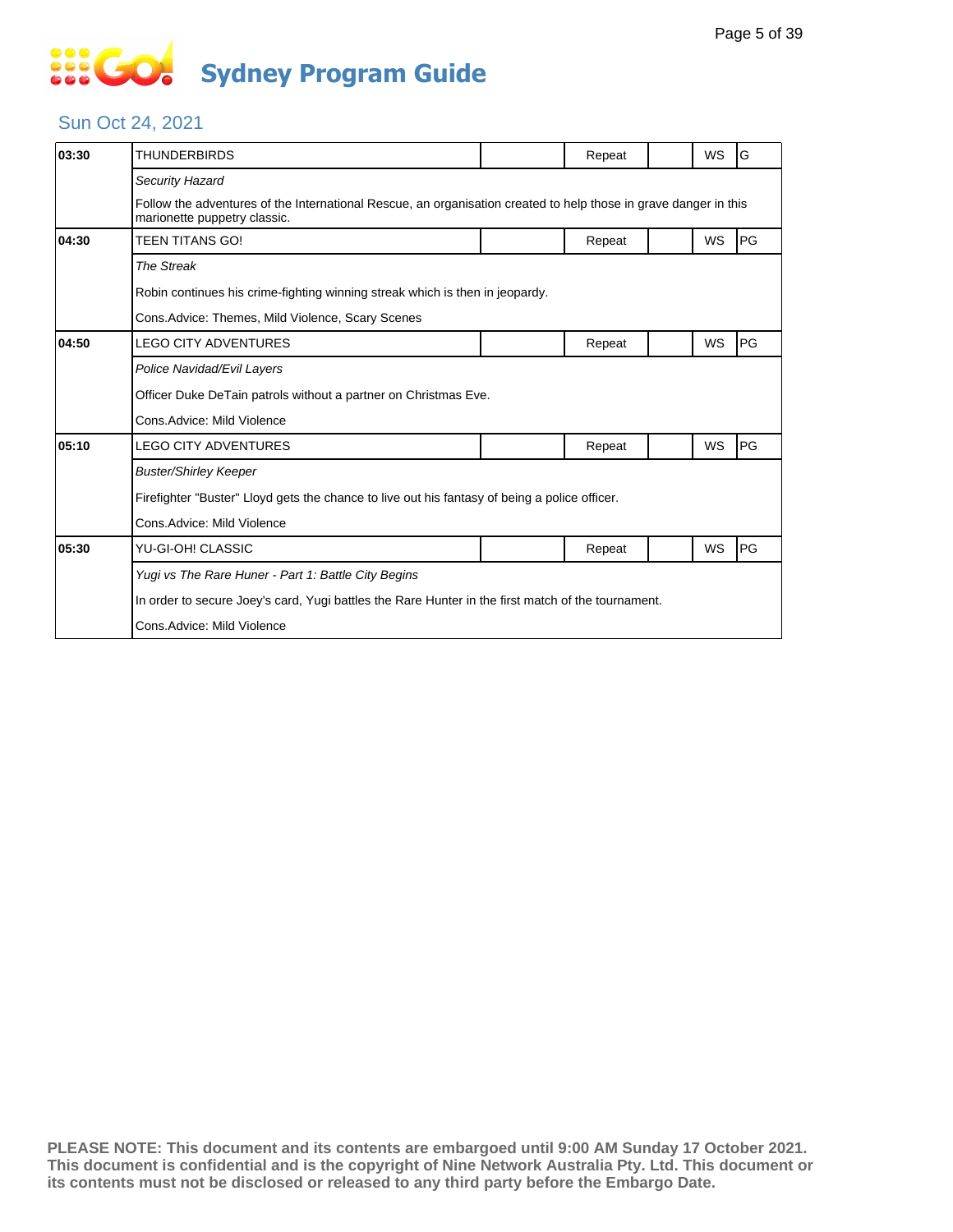### **SOCOCO Sydney Program Guide**

#### Mon Oct 25, 2021

| 06:00 | <b>RAINBOW RANGERS</b>                                                                                                                                                                                                                                                                                                  |           | Repeat |  | WS | G            |  |  |  |
|-------|-------------------------------------------------------------------------------------------------------------------------------------------------------------------------------------------------------------------------------------------------------------------------------------------------------------------------|-----------|--------|--|----|--------------|--|--|--|
|       | Backyard Bird Feeder/If You Can't Stand the Heat                                                                                                                                                                                                                                                                        |           |        |  |    |              |  |  |  |
|       | A backyard feeder is too close to a glass window, and the Rangers need to find another way to safely feed the birds;<br>when the Rangers act to save animals from a forest fire, they jump the gun and accidentally put out a controlled<br>burn.                                                                       |           |        |  |    |              |  |  |  |
| 06:30 | <b>BARBIE: DREAMHOUSE ADVENTURES</b>                                                                                                                                                                                                                                                                                    |           | Repeat |  | WS | G            |  |  |  |
|       | Mermaid Mystery Part 4                                                                                                                                                                                                                                                                                                  |           |        |  |    |              |  |  |  |
|       | Barbie, along with her friends, plot out how to save a baby whale.                                                                                                                                                                                                                                                      |           |        |  |    |              |  |  |  |
| 07:00 | POLLY POCKET                                                                                                                                                                                                                                                                                                            |           |        |  | WS | G            |  |  |  |
|       | Big Ideas/The Locket-Ness Monster                                                                                                                                                                                                                                                                                       |           |        |  |    |              |  |  |  |
|       | With her shrinking-powered magic locket around her neck and her friends by her side, Polly Pocket proves there's<br>no adventure too big for "tiny power!" Our pint-sized heroes use their unique point-of-view to help the neighbourhood<br>animals, conquer school assignments, and discover a big world full of fun. |           |        |  |    |              |  |  |  |
| 07:30 | TRANSFORMERS: CYBERVERSE                                                                                                                                                                                                                                                                                                |           | Repeat |  | WS | PG           |  |  |  |
|       | Fractured/Memory                                                                                                                                                                                                                                                                                                        |           |        |  |    |              |  |  |  |
|       | Windblade arrives on Earth before the Decepticons and meets her old friend Bumblebee, who has no idea who she<br>is./ Realizing that Bumblebee's memory is in really bad shape, Windblade must resort to extreme measures to try<br>and help fix her friend.                                                            |           |        |  |    |              |  |  |  |
|       | Cons. Advice: Animated Violence                                                                                                                                                                                                                                                                                         |           |        |  |    |              |  |  |  |
| 08:00 | THE GAMERS 2037                                                                                                                                                                                                                                                                                                         | Captioned | Repeat |  | WS | $\mathsf{C}$ |  |  |  |
|       | The End Game                                                                                                                                                                                                                                                                                                            |           |        |  |    |              |  |  |  |
|       | Virtual and Augmented Reality Gaming was the next generation of gaming and a technological marvel until it<br>started digitising and absorbing players. XEON and GALAHAD must beat the game to not only save themselves, but<br>the many absorbed players.                                                              |           |        |  |    |              |  |  |  |
| 08:30 | RICKY ZOOM                                                                                                                                                                                                                                                                                                              |           | Repeat |  | WS | G            |  |  |  |
|       | False Alarm/The Zoomtastic Gang                                                                                                                                                                                                                                                                                         |           |        |  |    |              |  |  |  |
|       | Little red rescue motorbike Ricky Zoom, along with his loyal and enthusiastic bike buddies Loop, Scootio and DJ,<br>race around the sports track, try new stunts at the park, and zoom into adventures.                                                                                                                 |           |        |  |    |              |  |  |  |
| 09:00 | <b>GIGANTOSAURUS</b>                                                                                                                                                                                                                                                                                                    |           | Repeat |  | WS | G            |  |  |  |
|       | Mazu Takes A Chance/The Lost Egg                                                                                                                                                                                                                                                                                        |           |        |  |    |              |  |  |  |
|       | Four curious young dinosaur friends explore the mystery of Gigantosaurus, the largest, fiercest dinosaur of all, as<br>they face their individual fears and work together to solve problems during their many adventures.                                                                                               |           |        |  |    |              |  |  |  |
| 09:30 | TRUE AND THE RAINBOW KINGDOM                                                                                                                                                                                                                                                                                            |           | Repeat |  | WS | G            |  |  |  |
|       | <b>Big Mossy Mess</b>                                                                                                                                                                                                                                                                                                   |           |        |  |    |              |  |  |  |
|       | Bartleby adores Farmer Mosser's soft Zazoony Moss. But when he brings a small piece home to True's house, it<br>soon becomes a BIG problem for the Rainbow Kingdom.                                                                                                                                                     |           |        |  |    |              |  |  |  |
| 10:00 | LEGO FRIENDS: GIRLS ON A MISSION                                                                                                                                                                                                                                                                                        |           | Repeat |  | WS | G            |  |  |  |
|       | Mt Heartmore/Welcome to the Jungle                                                                                                                                                                                                                                                                                      |           |        |  |    |              |  |  |  |
|       | Olive, Andrea, Emma, Mia, and Stephanie are five best friends on a mission, embarking on a series of challenges<br>and adventures in their beautiful Heartlake City.                                                                                                                                                    |           |        |  |    |              |  |  |  |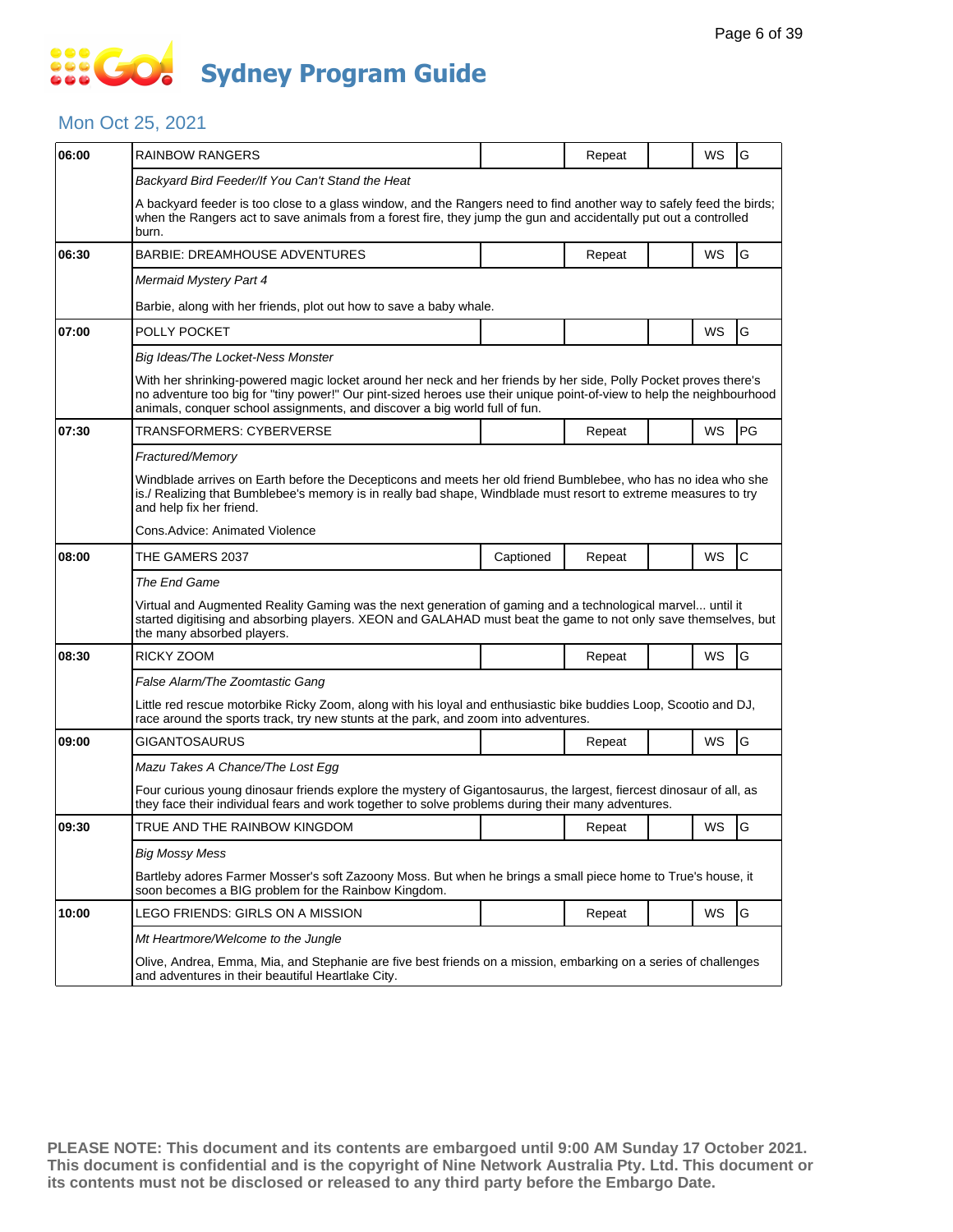### **SOCO Sydney Program Guide**

### Mon Oct 25, 2021

| 10:30 | POKEMON THE SERIES SUN & MOON -<br>ULTRA ADVENTURES                                                                                                                                                                                                                                                                                                                                                                 |           | Repeat |  | <b>WS</b> | G         |  |  |  |
|-------|---------------------------------------------------------------------------------------------------------------------------------------------------------------------------------------------------------------------------------------------------------------------------------------------------------------------------------------------------------------------------------------------------------------------|-----------|--------|--|-----------|-----------|--|--|--|
|       | The Prism Between Light and Darkness!                                                                                                                                                                                                                                                                                                                                                                               |           |        |  |           |           |  |  |  |
|       | When Ash sees the Legendary Pokémon Solgaleo and Lunala in a dream, he makes a promise to them. But when<br>he wakes up, he can't remember what it was! Will the strange Pokémon called Nebby help jog his memory? Along<br>with their new friend and the rest of the students at the Pokémon School, Ash and Pikachu explore the Aether<br>Foundation, an organization dedicated to Pokémon conservation and care. |           |        |  |           |           |  |  |  |
|       | Cons.Advice: Animated Violence                                                                                                                                                                                                                                                                                                                                                                                      |           |        |  |           |           |  |  |  |
| 11:00 | THE AMAZING WORLD OF GUMBALL                                                                                                                                                                                                                                                                                                                                                                                        |           | Repeat |  | WS        | <b>PG</b> |  |  |  |
|       | The Cycle/The Stars                                                                                                                                                                                                                                                                                                                                                                                                 |           |        |  |           |           |  |  |  |
|       | Follow the misadventures of Gumball and his family in their weird and wonderful town of Elmore. Dad's a six-foot<br>stay-at-home pink rabbit; Mom works hard in the rainbow factory; and Gumball's friends include a T-rex, a<br>cheerleading peanut and a banana.                                                                                                                                                  |           |        |  |           |           |  |  |  |
|       | Cons.Advice: Mild Violence, Themes                                                                                                                                                                                                                                                                                                                                                                                  |           |        |  |           |           |  |  |  |
| 11:30 | TEEN TITANS GO!                                                                                                                                                                                                                                                                                                                                                                                                     |           | Repeat |  | WS        | <b>PG</b> |  |  |  |
|       | Employee of The Month: Redux / Orangins                                                                                                                                                                                                                                                                                                                                                                             |           |        |  |           |           |  |  |  |
|       | Beast Boy gets a job to buy a moped. / The Titans tell their slightly inaccurate origin stories.                                                                                                                                                                                                                                                                                                                    |           |        |  |           |           |  |  |  |
|       | Cons.Advice: Themes, Mild Violence, Scary Scenes                                                                                                                                                                                                                                                                                                                                                                    |           |        |  |           |           |  |  |  |
| 12:00 | SUPERGIRL                                                                                                                                                                                                                                                                                                                                                                                                           |           |        |  | WS        | M         |  |  |  |
|       | Strange Visitor From Another Planet                                                                                                                                                                                                                                                                                                                                                                                 |           |        |  |           |           |  |  |  |
|       | A member of the alien race responsible for killing Hank's people kidnaps anti-alien Sen. Miranda Crane; Cat's<br>estranged son visits National City.                                                                                                                                                                                                                                                                |           |        |  |           |           |  |  |  |
|       | Starring: Melissa Benoist, Chyler Leigh, David Harewood                                                                                                                                                                                                                                                                                                                                                             |           |        |  |           |           |  |  |  |
|       | Cons.Advice: Mature Themes, Some Violence                                                                                                                                                                                                                                                                                                                                                                           |           |        |  |           |           |  |  |  |
| 13:00 | VANDERPUMP RULES                                                                                                                                                                                                                                                                                                                                                                                                    |           | Repeat |  | <b>WS</b> | M         |  |  |  |
|       | Taco Tuesday, Wedding Wednesday                                                                                                                                                                                                                                                                                                                                                                                     |           |        |  |           |           |  |  |  |
|       | The group comes together to show their support for Katie and Tom's wedding.                                                                                                                                                                                                                                                                                                                                         |           |        |  |           |           |  |  |  |
|       | Cons.Advice: Some Coarse Language, Sexual References                                                                                                                                                                                                                                                                                                                                                                |           |        |  |           |           |  |  |  |
| 14:00 | VANDERPUMP RULES                                                                                                                                                                                                                                                                                                                                                                                                    |           | Repeat |  | WS        | M         |  |  |  |
|       | Introducing Mr. & Mrs. Schwartz                                                                                                                                                                                                                                                                                                                                                                                     |           |        |  |           |           |  |  |  |
|       | Lisa officiates Katie and Tom's wedding ceremony; Jax re-evaluates his relationship with Brittany; Ariana considers<br>her relationship with Sandoval; Lisa offers the Toms a business opportunity; Scheana reveals a dark secret.                                                                                                                                                                                  |           |        |  |           |           |  |  |  |
|       | Cons.Advice: Some Coarse Language, Sexual References, Drug References                                                                                                                                                                                                                                                                                                                                               |           |        |  |           |           |  |  |  |
| 15:00 | <b>MALCOLM IN THE MIDDLE</b>                                                                                                                                                                                                                                                                                                                                                                                        | Captioned | Repeat |  | WS        | PG        |  |  |  |
|       | Hal Quits                                                                                                                                                                                                                                                                                                                                                                                                           |           |        |  |           |           |  |  |  |
|       | Hal quits his job to become an artist, Francis suffers through a week of inventory work at Lucky Aide, meanwhile,<br>Malcolm begins to wonder about his own career future.                                                                                                                                                                                                                                          |           |        |  |           |           |  |  |  |
|       | Starring: Jane Kaczmarek, Bryan Cranston, Christopher Masterson, Frankie Muniz                                                                                                                                                                                                                                                                                                                                      |           |        |  |           |           |  |  |  |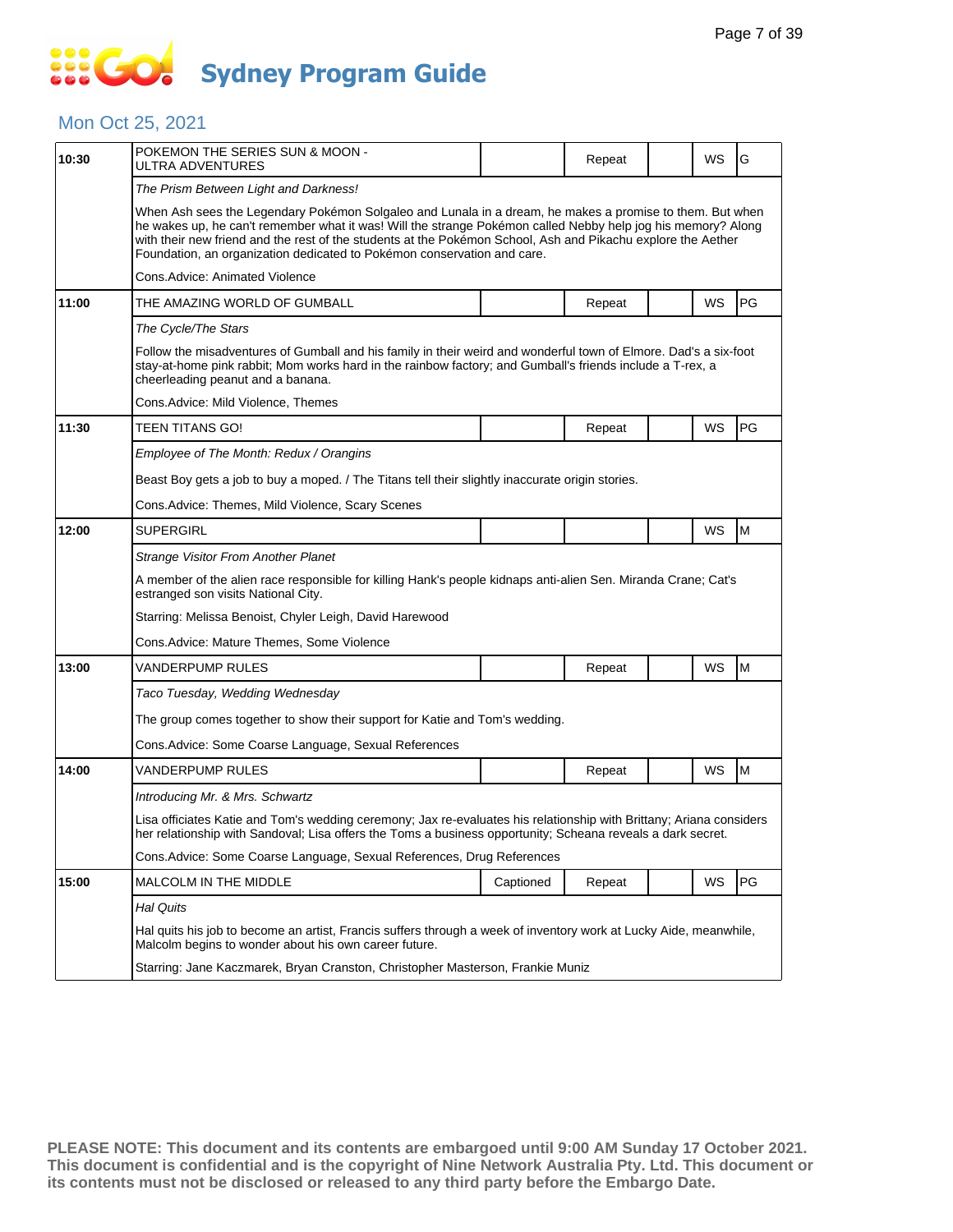## **... Go Sydney Program Guide**

#### Mon Oct 25, 2021

| 15:30 | <b>MALCOLM IN THE MIDDLE</b>                                                                                                                                                                                                     | Captioned | Repeat |  | <b>WS</b> | PG |  |  |
|-------|----------------------------------------------------------------------------------------------------------------------------------------------------------------------------------------------------------------------------------|-----------|--------|--|-----------|----|--|--|
|       | Grandparents                                                                                                                                                                                                                     |           |        |  |           |    |  |  |
|       | Lois' disapproving parents visit, and Francis' dream to visit the Mardi Gras literally go down the toilet.                                                                                                                       |           |        |  |           |    |  |  |
|       | Starring: Jane Kaczmarek, Bryan Cranston, Christopher Masterson, Frankie Muniz                                                                                                                                                   |           |        |  |           |    |  |  |
| 16:00 | <b>ADVENTURE TIME</b>                                                                                                                                                                                                            |           | Repeat |  | WS        | PG |  |  |
|       | Elements Part 6: Happy Warrior/Elements Part 7: Hero Heart                                                                                                                                                                       |           |        |  |           |    |  |  |
|       | Finn & his friends fight through a new Fire Kingdom./A full-scale war has broken out between two kingdoms!                                                                                                                       |           |        |  |           |    |  |  |
|       | Cons. Advice: Animated Violence, Supernatural Themes                                                                                                                                                                             |           |        |  |           |    |  |  |
| 16:30 | <b>ADVENTURE TIME</b>                                                                                                                                                                                                            |           | Repeat |  | WS        | PG |  |  |
|       | Elements Part 8: Skyhooks II/Abstract                                                                                                                                                                                            |           |        |  |           |    |  |  |
|       | Finn and Lumpy Space Princess work together to unlock one of Ooo's greatest secrets before time runs out. / As<br>Jake goes through some personal changes, he's haunted by a sinister dream encounter with his brother Jermaine. |           |        |  |           |    |  |  |
|       | Cons.Advice: Themes, Animated Violence                                                                                                                                                                                           |           |        |  |           |    |  |  |
| 17:00 | <b>MALCOLM IN THE MIDDLE</b>                                                                                                                                                                                                     | Captioned | Repeat |  | WS        | PG |  |  |
|       | <b>Traffic Ticket</b>                                                                                                                                                                                                            |           |        |  |           |    |  |  |
|       | Lois disputes a cop's claim that she was driving recklessly, and orders Francis to pay off the \$750 he has<br>accumulated in parking tickets under her name.                                                                    |           |        |  |           |    |  |  |
|       | Starring: Jane Kaczmarek, Bryan Cranston, Christopher Masterson, Frankie Muniz                                                                                                                                                   |           |        |  |           |    |  |  |
| 17:30 | MALCOLM IN THE MIDDLE                                                                                                                                                                                                            | Captioned | Repeat |  | WS        | PG |  |  |
|       | Surgery                                                                                                                                                                                                                          |           |        |  |           |    |  |  |
|       | Francis stages a hunger strike at Marlin Academy, while Malcolm finds himself hospitalised for an appendectomy.                                                                                                                  |           |        |  |           |    |  |  |
|       | Starring: Jane Kaczmarek, Bryan Cranston, Christopher Masterson, Frankie Muniz                                                                                                                                                   |           |        |  |           |    |  |  |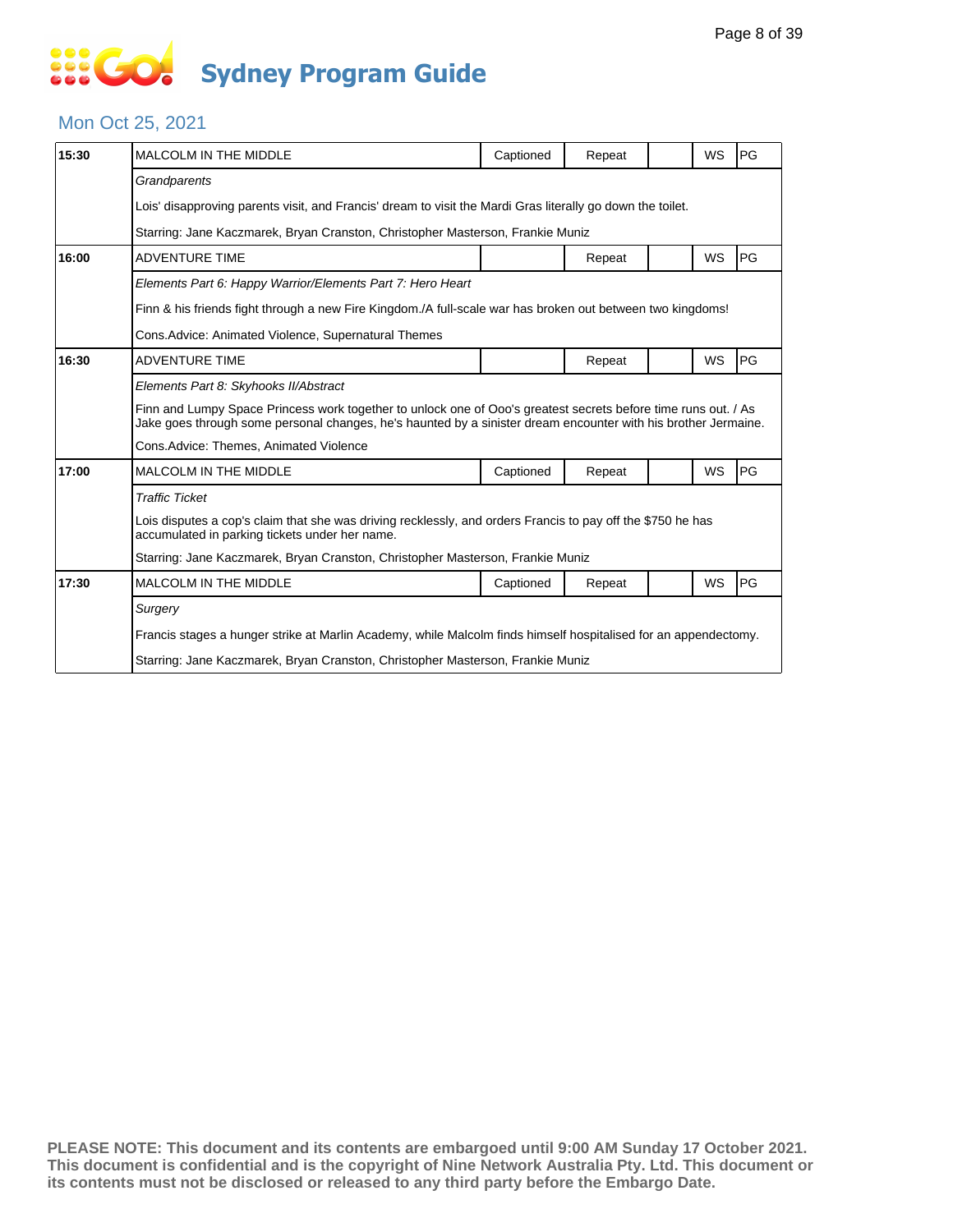### **SIS GO Sydney Program Guide**

#### Mon Oct 25, 2021

| 18:00 | THE NANNY                                                                                                                                                                                                                                                  | Captioned                                                                                                                                                                                                | Repeat |  | WS | PG |  |  |  |
|-------|------------------------------------------------------------------------------------------------------------------------------------------------------------------------------------------------------------------------------------------------------------|----------------------------------------------------------------------------------------------------------------------------------------------------------------------------------------------------------|--------|--|----|----|--|--|--|
|       | Ship of Fran's                                                                                                                                                                                                                                             |                                                                                                                                                                                                          |        |  |    |    |  |  |  |
|       | Fran decides to go on a cruise to meet men with Val, but Mr Sheffield quickly the plans and buys the entire family<br>tickets to board the ship.                                                                                                           |                                                                                                                                                                                                          |        |  |    |    |  |  |  |
|       | Starring: Fran Drescher, Charles Shaughnessy, Lauren Lane, Daniel Davis                                                                                                                                                                                    |                                                                                                                                                                                                          |        |  |    |    |  |  |  |
| 18:30 | 3RD ROCK FROM THE SUN                                                                                                                                                                                                                                      |                                                                                                                                                                                                          |        |  | WS | PG |  |  |  |
|       | Dick and Taxes                                                                                                                                                                                                                                             |                                                                                                                                                                                                          |        |  |    |    |  |  |  |
|       | The aliens learn about tax when they attempt to file their first tax returns. Mary discovers that Dick owes nearly<br>\$10,000, and Sally opens a hair salon in the apartment when she finds out there are numerous tax deductions for<br>home businesses. |                                                                                                                                                                                                          |        |  |    |    |  |  |  |
|       | Starring: John Lithgow, Jane Curtin, Kristen Johnston                                                                                                                                                                                                      |                                                                                                                                                                                                          |        |  |    |    |  |  |  |
|       | Cons. Advice: Mild Coarse Language, Sexual References                                                                                                                                                                                                      |                                                                                                                                                                                                          |        |  |    |    |  |  |  |
| 19:00 | THAT 70'S SHOW                                                                                                                                                                                                                                             |                                                                                                                                                                                                          |        |  | WS | PG |  |  |  |
|       | The Forgotten Son                                                                                                                                                                                                                                          |                                                                                                                                                                                                          |        |  |    |    |  |  |  |
|       | Eric is shocked when Red taps Kelso to play the stock boy in an instructional film on stocking shelves; Kelso models<br>his performance on John Travolta's in "Saturday Night Fever"; Leo takes Hyde and Fez on a shopping spree.                          |                                                                                                                                                                                                          |        |  |    |    |  |  |  |
|       | Starring: Topher Grace, Laura Prepon, Mila Kunis, Ashton Kutcher                                                                                                                                                                                           |                                                                                                                                                                                                          |        |  |    |    |  |  |  |
|       | Cons. Advice: Sexual References, Drug References, Some Coarse Language                                                                                                                                                                                     |                                                                                                                                                                                                          |        |  |    |    |  |  |  |
| 19:30 | <b>RBT</b>                                                                                                                                                                                                                                                 | Captioned                                                                                                                                                                                                |        |  | WS | M  |  |  |  |
|       | 650 Carton/Essendon Tragic                                                                                                                                                                                                                                 |                                                                                                                                                                                                          |        |  |    |    |  |  |  |
|       | Follow the police units for a unique behind-the-scenes look at RBT patrols testing for alcohol and drug affected<br>drivers.                                                                                                                               |                                                                                                                                                                                                          |        |  |    |    |  |  |  |
|       | Cons.Advice: Some Coarse Language                                                                                                                                                                                                                          |                                                                                                                                                                                                          |        |  |    |    |  |  |  |
| 20:30 | JUPITER ASCENDING<br>2015                                                                                                                                                                                                                                  | Captioned                                                                                                                                                                                                | Repeat |  | WS | M  |  |  |  |
|       | <b>Jupiter Ascending</b>                                                                                                                                                                                                                                   |                                                                                                                                                                                                          |        |  |    |    |  |  |  |
|       | A young woman discovers her destiny as an heiress of intergalactic nobility and must fight to protect the inhabitants<br>of Earth from an ancient and destructive industry.                                                                                |                                                                                                                                                                                                          |        |  |    |    |  |  |  |
|       | Starring: Channing Tatum, Mila Kunas, Sean Bean                                                                                                                                                                                                            |                                                                                                                                                                                                          |        |  |    |    |  |  |  |
|       | Cons.Advice: Some Violence, Themes                                                                                                                                                                                                                         |                                                                                                                                                                                                          |        |  |    |    |  |  |  |
| 23:00 | WORLD'S WORST FLIGHTS                                                                                                                                                                                                                                      | Captioned                                                                                                                                                                                                | Repeat |  | WS | M  |  |  |  |
|       | Extreme Weather                                                                                                                                                                                                                                            |                                                                                                                                                                                                          |        |  |    |    |  |  |  |
|       |                                                                                                                                                                                                                                                            | An iced up engine brings a flight to a terrifying end; Families face an emergency after extreme winds down their<br>plane; An ill-fated brush with nature leads passengers needing a miracle to survive. |        |  |    |    |  |  |  |
|       | Cons.Advice: Disturbing Scenes                                                                                                                                                                                                                             |                                                                                                                                                                                                          |        |  |    |    |  |  |  |
| 00:00 | <b>STATE OF AFFAIRS</b>                                                                                                                                                                                                                                    |                                                                                                                                                                                                          |        |  | WS | M  |  |  |  |
|       | Here and Now                                                                                                                                                                                                                                               |                                                                                                                                                                                                          |        |  |    |    |  |  |  |
|       | Charlie and President Payton must decide what they are willing to sacrifice in order to apprehend the world's most-<br>wanted terrorist. Meanwhile, details of Charlie and Nick's romantic past are revealed, and Kurt gets in too deep.                   |                                                                                                                                                                                                          |        |  |    |    |  |  |  |
|       | Starring: Katherine Heigl, Alfre Woodard, Adam Kaufman                                                                                                                                                                                                     |                                                                                                                                                                                                          |        |  |    |    |  |  |  |
|       | Cons.Advice: Some Violence, Themes                                                                                                                                                                                                                         |                                                                                                                                                                                                          |        |  |    |    |  |  |  |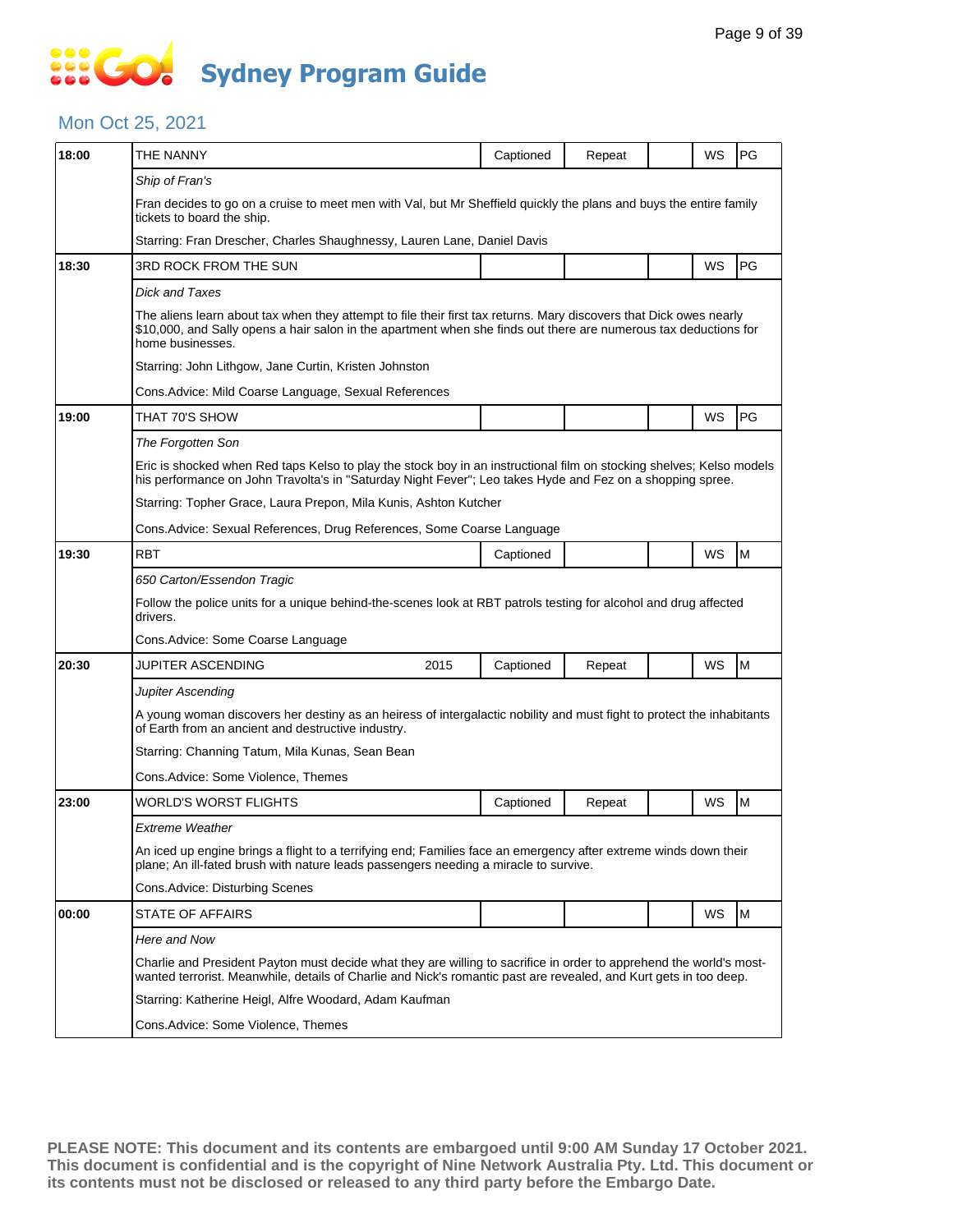# SSEGC **Sydney Program Guide**

#### Mon Oct 25, 2021

| 01:00 | VANDERPUMP RULES                                                                                                                                                                                                                                                                                                                                                                                                    |  | Repeat |  | WS        | M         |  |  |  |  |
|-------|---------------------------------------------------------------------------------------------------------------------------------------------------------------------------------------------------------------------------------------------------------------------------------------------------------------------------------------------------------------------------------------------------------------------|--|--------|--|-----------|-----------|--|--|--|--|
|       | Taco Tuesday, Wedding Wednesday                                                                                                                                                                                                                                                                                                                                                                                     |  |        |  |           |           |  |  |  |  |
|       | The group comes together to show their support for Katie and Tom's wedding.                                                                                                                                                                                                                                                                                                                                         |  |        |  |           |           |  |  |  |  |
|       | Cons. Advice: Some Coarse Language, Sexual References                                                                                                                                                                                                                                                                                                                                                               |  |        |  |           |           |  |  |  |  |
| 02:00 | VANDERPUMP RULES                                                                                                                                                                                                                                                                                                                                                                                                    |  | Repeat |  | WS        | M         |  |  |  |  |
|       | Introducing Mr. & Mrs. Schwartz                                                                                                                                                                                                                                                                                                                                                                                     |  |        |  |           |           |  |  |  |  |
|       | Lisa officiates Katie and Tom's wedding ceremony; Jax re-evaluates his relationship with Brittany; Ariana considers<br>her relationship with Sandoval; Lisa offers the Toms a business opportunity; Scheana reveals a dark secret.                                                                                                                                                                                  |  |        |  |           |           |  |  |  |  |
|       | Cons. Advice: Some Coarse Language, Sexual References, Drug References                                                                                                                                                                                                                                                                                                                                              |  |        |  |           |           |  |  |  |  |
| 03:00 | TEEN TITANS GO!                                                                                                                                                                                                                                                                                                                                                                                                     |  | Repeat |  | WS        | PG        |  |  |  |  |
|       | Employee of The Month: Redux / Orangins                                                                                                                                                                                                                                                                                                                                                                             |  |        |  |           |           |  |  |  |  |
|       | Beast Boy gets a job to buy a moped. / The Titans tell their slightly inaccurate origin stories.                                                                                                                                                                                                                                                                                                                    |  |        |  |           |           |  |  |  |  |
|       | Cons.Advice: Themes, Mild Violence, Scary Scenes                                                                                                                                                                                                                                                                                                                                                                    |  |        |  |           |           |  |  |  |  |
| 03:30 | KAIJUDO: RISE OF THE DUEL MASTERS                                                                                                                                                                                                                                                                                                                                                                                   |  | Repeat |  | WS        | PG        |  |  |  |  |
|       | Into the Fire - Part 2                                                                                                                                                                                                                                                                                                                                                                                              |  |        |  |           |           |  |  |  |  |
|       | Attempting to rescue Allie from Lord Skycrusher, Ray and Bob are captured and forced to battle for their lives.<br>Meanwhile, Gabe and Gargle fight to save Allie's new friend Squeaky from the castle chef even as the Masters race<br>to save them.                                                                                                                                                               |  |        |  |           |           |  |  |  |  |
|       | Cons.Advice: Animated Violence, Themes, Scary Scenes                                                                                                                                                                                                                                                                                                                                                                |  |        |  |           |           |  |  |  |  |
| 04:00 | POKEMON THE SERIES SUN & MOON -<br>ULTRA ADVENTURES                                                                                                                                                                                                                                                                                                                                                                 |  | Repeat |  | <b>WS</b> | G         |  |  |  |  |
|       | The Prism Between Light and Darkness!                                                                                                                                                                                                                                                                                                                                                                               |  |        |  |           |           |  |  |  |  |
|       | When Ash sees the Legendary Pokémon Solgaleo and Lunala in a dream, he makes a promise to them. But when<br>he wakes up, he can't remember what it was! Will the strange Pokémon called Nebby help jog his memory? Along<br>with their new friend and the rest of the students at the Pokémon School, Ash and Pikachu explore the Aether<br>Foundation, an organization dedicated to Pokémon conservation and care. |  |        |  |           |           |  |  |  |  |
|       | Cons.Advice: Animated Violence                                                                                                                                                                                                                                                                                                                                                                                      |  |        |  |           |           |  |  |  |  |
| 04:30 | TRANSFORMERS: CYBERVERSE                                                                                                                                                                                                                                                                                                                                                                                            |  | Repeat |  | WS        | <b>PG</b> |  |  |  |  |
|       | Fractured/Memory                                                                                                                                                                                                                                                                                                                                                                                                    |  |        |  |           |           |  |  |  |  |
|       | Windblade arrives on Earth before the Decepticons and meets her old friend Bumblebee, who has no idea who she<br>is./ Realizing that Bumblebee's memory is in really bad shape, Windblade must resort to extreme measures to try<br>and help fix her friend.                                                                                                                                                        |  |        |  |           |           |  |  |  |  |
|       | Cons.Advice: Animated Violence                                                                                                                                                                                                                                                                                                                                                                                      |  |        |  |           |           |  |  |  |  |
| 04:50 | <b>BAKUGAN: ARMORED ALLIANCE</b>                                                                                                                                                                                                                                                                                                                                                                                    |  | Repeat |  | WS        | PG        |  |  |  |  |
|       | Magnus P.I - Part 1 & 2                                                                                                                                                                                                                                                                                                                                                                                             |  |        |  |           |           |  |  |  |  |
|       | There's a been a string of thefts and each one has involved a Bakugan. The AAAnimus security force have decided<br>the only brawler who could be responsible is: Magnus. The shock of this accusation sets Magnus off to takes justice<br>in his own hands and go after the thief himself.                                                                                                                          |  |        |  |           |           |  |  |  |  |
|       | Cons.Advice: Animated Violence, Themes                                                                                                                                                                                                                                                                                                                                                                              |  |        |  |           |           |  |  |  |  |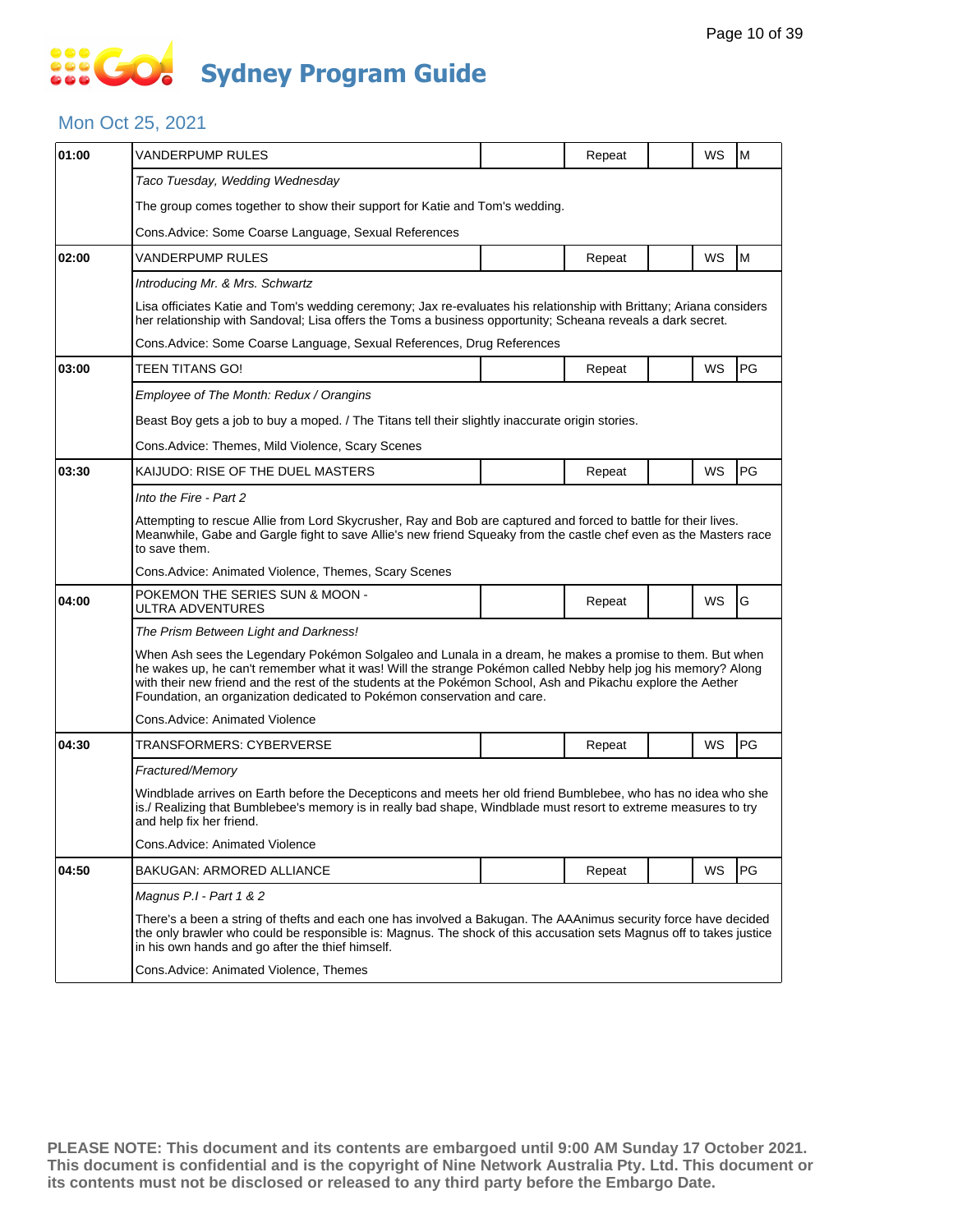## **SOS GO Sydney Program Guide**

### Mon Oct 25, 2021

| 05:10 | YU-GI-OH! ARC-V                                                                                                            |  | Repeat |  | <b>WS</b> | I PG |  |  |  |
|-------|----------------------------------------------------------------------------------------------------------------------------|--|--------|--|-----------|------|--|--|--|
|       | A Plan and a Promise Part 2                                                                                                |  |        |  |           |      |  |  |  |
|       | Yugo's in for a bumpy ride as he's forced to zigzag his way across a duel track that's been mapped for mayhem by<br>Roget! |  |        |  |           |      |  |  |  |
|       | Cons. Advice: Animated Violence                                                                                            |  |        |  |           |      |  |  |  |
| 05:30 | YU-GI-OH! CLASSIC                                                                                                          |  | Repeat |  | WS        | I PG |  |  |  |
|       | Yugi vs The Rare Huner - Part 2: Up against Exodia                                                                         |  |        |  |           |      |  |  |  |
|       | Yugi finally figures out the Rare Hunter's strategy but still has difficulty stopping Exodia.                              |  |        |  |           |      |  |  |  |
|       | Cons. Advice: Mild Violence                                                                                                |  |        |  |           |      |  |  |  |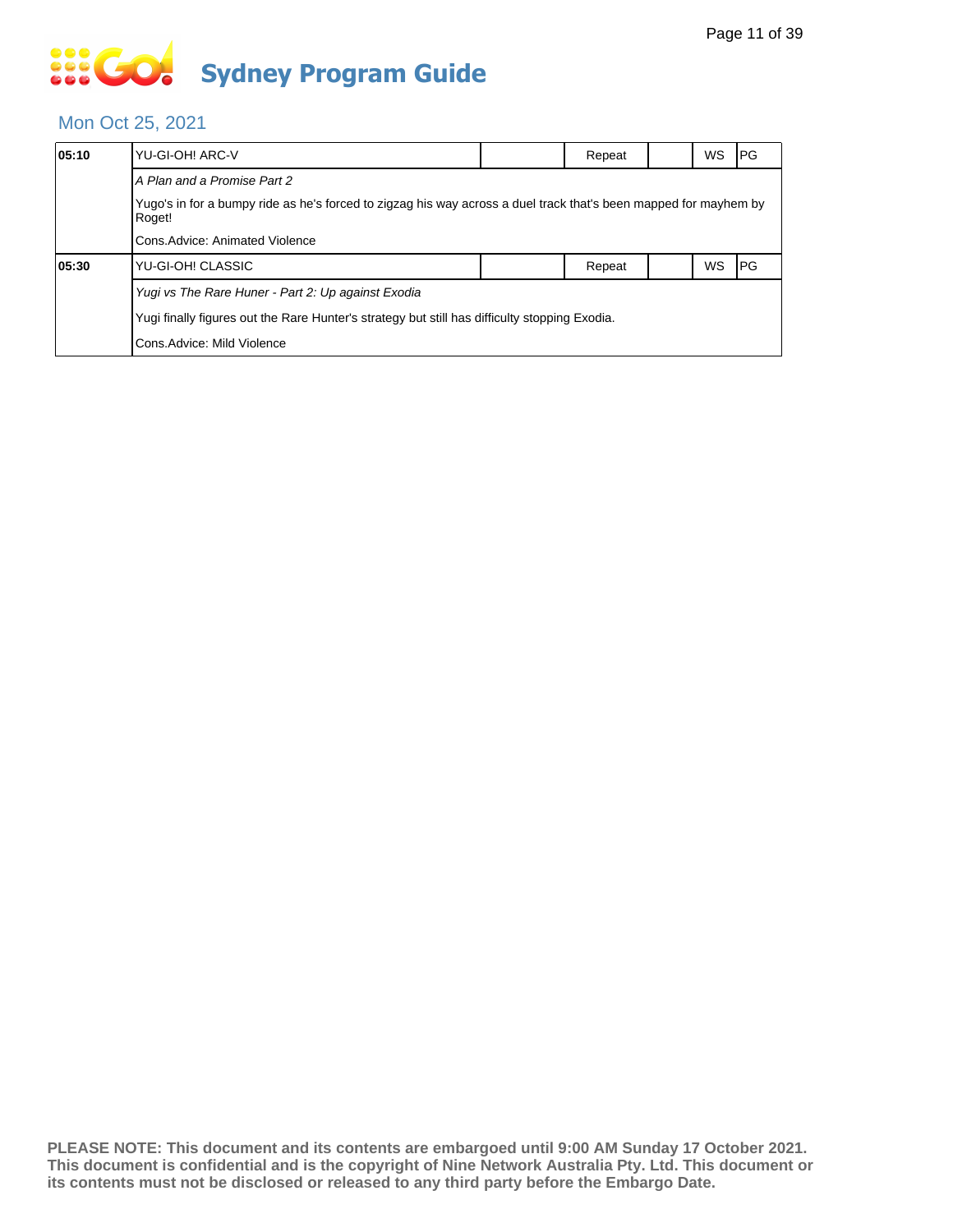# SSEGC **Sydney Program Guide**

### Tue Oct 26, 2021

| 06:00 | <b>RAINBOW RANGERS</b>                                                                                                                                                                                                                                                                                                  |           | Repeat |  | WS | G            |  |  |  |
|-------|-------------------------------------------------------------------------------------------------------------------------------------------------------------------------------------------------------------------------------------------------------------------------------------------------------------------------|-----------|--------|--|----|--------------|--|--|--|
|       | Moo-ving Cows/Panda-monium                                                                                                                                                                                                                                                                                              |           |        |  |    |              |  |  |  |
|       | The Rangers have to stop Preston Praxton from poisoning a stream with pesticides; the Rangers work to reunite<br>and relocate a family of pandas when their home environment is destroyed.                                                                                                                              |           |        |  |    |              |  |  |  |
| 06:30 | <b>BARBIE: DREAMHOUSE ADVENTURES</b>                                                                                                                                                                                                                                                                                    |           | Repeat |  | WS | G            |  |  |  |
|       | <b>Sister Class Act</b>                                                                                                                                                                                                                                                                                                 |           |        |  |    |              |  |  |  |
|       | Barbie learns that Golden Beach High's newest student is none other than Tammy, her opponent from the baking<br>competition show.                                                                                                                                                                                       |           |        |  |    |              |  |  |  |
| 07:00 | POLLY POCKET                                                                                                                                                                                                                                                                                                            |           |        |  | WS | G            |  |  |  |
|       | Computer Bug/Outfoxed                                                                                                                                                                                                                                                                                                   |           |        |  |    |              |  |  |  |
|       | With her shrinking-powered magic locket around her neck and her friends by her side, Polly Pocket proves there's<br>no adventure too big for "tiny power!" Our pint-sized heroes use their unique point-of-view to help the neighbourhood<br>animals, conquer school assignments, and discover a big world full of fun. |           |        |  |    |              |  |  |  |
| 07:30 | TRANSFORMERS: CYBERVERSE                                                                                                                                                                                                                                                                                                |           | Repeat |  | WS | PG           |  |  |  |
|       | Allspark/The Journey                                                                                                                                                                                                                                                                                                    |           |        |  |    |              |  |  |  |
|       | While searching his memories to understand the Allspark, Bumblebee discovers the memory of Optimus Prime./<br>During its journey from Cybertron, the Ark's Energon supplies run low and the desperate crew is forced to enter<br>stasis.                                                                                |           |        |  |    |              |  |  |  |
|       | Cons.Advice: Animated Violence                                                                                                                                                                                                                                                                                          |           |        |  |    |              |  |  |  |
| 08:00 | SMASHHDOWN!                                                                                                                                                                                                                                                                                                             | Captioned | Repeat |  | WS | $\mathsf{C}$ |  |  |  |
|       | Match Day 1, Pool A - Laurie vs. Em N Em                                                                                                                                                                                                                                                                                |           |        |  |    |              |  |  |  |
|       | It's all about soccer today as Laurie and Em N Em throw down! We visit Springfield United Soccer Club, Justin<br>Timberlake is our half-time entertainment, plus an epic final obstacle course battle!                                                                                                                  |           |        |  |    |              |  |  |  |
| 08:30 | RICKY ZOOM                                                                                                                                                                                                                                                                                                              |           | Repeat |  | WS | G            |  |  |  |
|       | Loop the Hero of Wheelford/Toot De Suite                                                                                                                                                                                                                                                                                |           |        |  |    |              |  |  |  |
|       | Little red rescue motorbike Ricky Zoom, along with his loyal and enthusiastic bike buddies Loop, Scootio and DJ,<br>race around the sports track, try new stunts at the park, and zoom into adventures.                                                                                                                 |           |        |  |    |              |  |  |  |
| 09:00 | GIGANTOSAURUS                                                                                                                                                                                                                                                                                                           |           | Repeat |  | WS | G            |  |  |  |
|       | Saving Ayati/The Crevice                                                                                                                                                                                                                                                                                                |           |        |  |    |              |  |  |  |
|       | Four curious young dinosaur friends explore the mystery of Gigantosaurus, the largest, fiercest dinosaur of all, as<br>they face their individual fears and work together to solve problems during their many adventures.                                                                                               |           |        |  |    |              |  |  |  |
| 09:30 | TRUE AND THE RAINBOW KINGDOM                                                                                                                                                                                                                                                                                            |           | Repeat |  | WS | G            |  |  |  |
|       | <b>Where's Cumulo?</b>                                                                                                                                                                                                                                                                                                  |           |        |  |    |              |  |  |  |
|       | Fearless eight-year old guardian True uses wishes from the Wishing Tree to help protect the citizens of the colorful<br>land of the Rainbow Kingdom.                                                                                                                                                                    |           |        |  |    |              |  |  |  |
| 10:00 | LEGO FRIENDS: GIRLS ON A MISSION                                                                                                                                                                                                                                                                                        |           | Repeat |  | WS | G            |  |  |  |
|       | Splash Bash/Making Memories<br>Olive, Andrea, Emma, Mia, and Stephanie are five best friends on a mission, embarking on a series of challenges<br>and adventures in their beautiful Heartlake City.                                                                                                                     |           |        |  |    |              |  |  |  |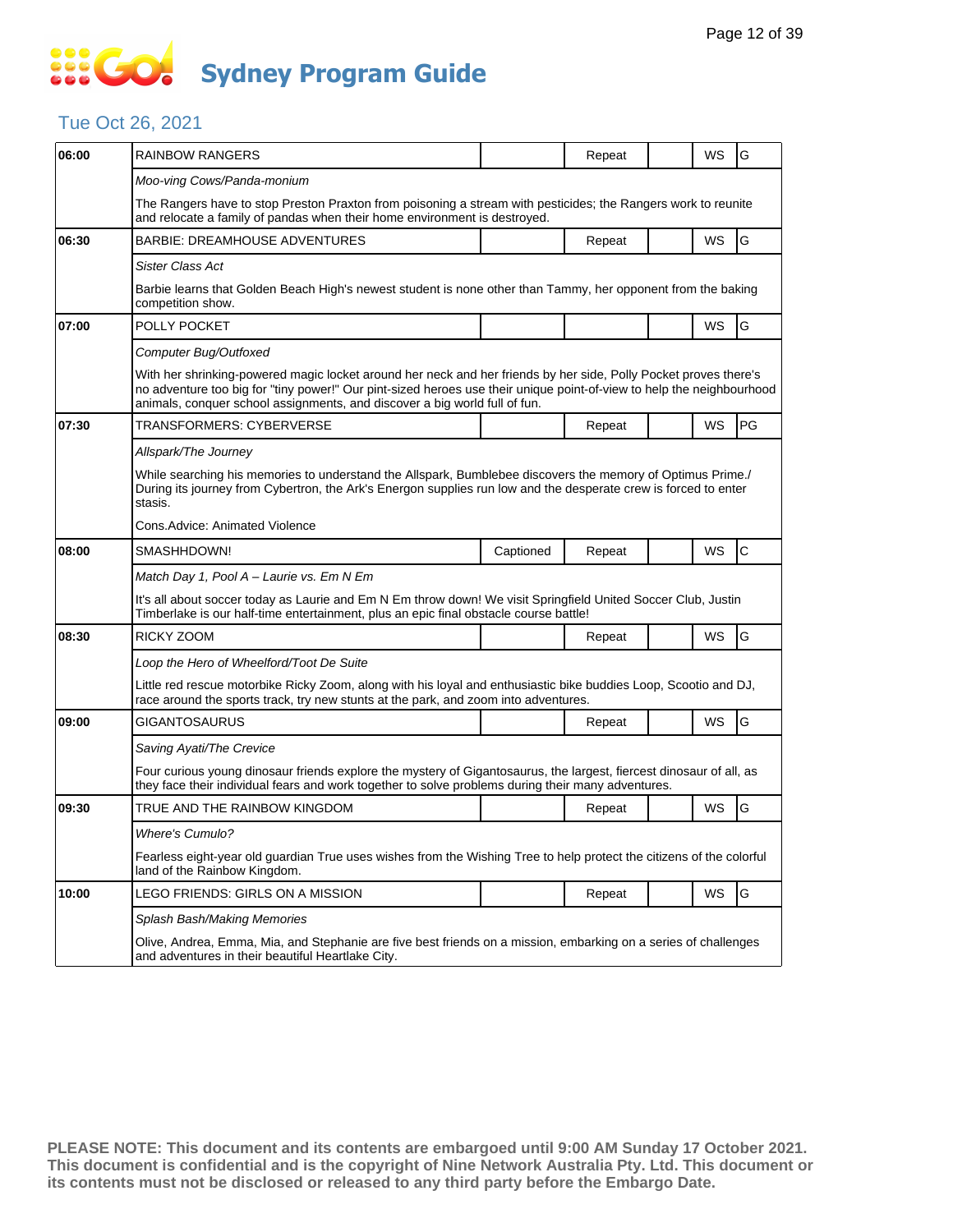### **SOCOL Sydney Program Guide**

### Tue Oct 26, 2021

| 10:30 | POKEMON THE SERIES SUN & MOON -<br>ULTRA ADVENTURES                                                                                                                                                                                                                                                                                                                                                                 |           | Repeat |  | <b>WS</b> | G  |  |  |  |
|-------|---------------------------------------------------------------------------------------------------------------------------------------------------------------------------------------------------------------------------------------------------------------------------------------------------------------------------------------------------------------------------------------------------------------------|-----------|--------|--|-----------|----|--|--|--|
|       | Securing the Future                                                                                                                                                                                                                                                                                                                                                                                                 |           |        |  |           |    |  |  |  |
|       | When Ash sees the Legendary Pokémon Solgaleo and Lunala in a dream, he makes a promise to them. But when<br>he wakes up, he can't remember what it was! Will the strange Pokémon called Nebby help jog his memory? Along<br>with their new friend and the rest of the students at the Pokémon School, Ash and Pikachu explore the Aether<br>Foundation, an organization dedicated to Pokémon conservation and care. |           |        |  |           |    |  |  |  |
|       | Cons.Advice: Animated Violence                                                                                                                                                                                                                                                                                                                                                                                      |           |        |  |           |    |  |  |  |
| 11:00 | THE AMAZING WORLD OF GUMBALL                                                                                                                                                                                                                                                                                                                                                                                        |           | Repeat |  | WS        | PG |  |  |  |
|       | The Box/The Matchmaker                                                                                                                                                                                                                                                                                                                                                                                              |           |        |  |           |    |  |  |  |
|       | Follow the misadventures of Gumball and his family in their weird and wonderful town of Elmore. Dad's a six-foot<br>stay-at-home pink rabbit; Mom works hard in the rainbow factory; and Gumball's friends include a T-rex, a<br>cheerleading peanut and a banana.                                                                                                                                                  |           |        |  |           |    |  |  |  |
|       | Cons.Advice: Mild Violence, Themes                                                                                                                                                                                                                                                                                                                                                                                  |           |        |  |           |    |  |  |  |
| 11:30 | TEEN TITANS GO!                                                                                                                                                                                                                                                                                                                                                                                                     |           | Repeat |  | WS        | PG |  |  |  |
|       | Chapter One: I Saw You Dance/Chapter Two: The Story In Your Eyes                                                                                                                                                                                                                                                                                                                                                    |           |        |  |           |    |  |  |  |
|       | Cyborg's trapped in an alternate reality. / Beast Boy finds a music legend.                                                                                                                                                                                                                                                                                                                                         |           |        |  |           |    |  |  |  |
|       | Cons. Advice: Themes, Mild Violence, Scary Scenes                                                                                                                                                                                                                                                                                                                                                                   |           |        |  |           |    |  |  |  |
| 12:00 | <b>SUPERGIRL</b>                                                                                                                                                                                                                                                                                                                                                                                                    |           |        |  | WS        | M  |  |  |  |
|       | Bizarro                                                                                                                                                                                                                                                                                                                                                                                                             |           |        |  |           |    |  |  |  |
|       | A twisted version of Supergirl tries to destroy Kara; Cat's son and Kara become closer.                                                                                                                                                                                                                                                                                                                             |           |        |  |           |    |  |  |  |
|       | Starring: Melissa Benoist, Chyler Leigh, David Harewood                                                                                                                                                                                                                                                                                                                                                             |           |        |  |           |    |  |  |  |
|       | Cons.Advice: Mature Themes, Some Violence                                                                                                                                                                                                                                                                                                                                                                           |           |        |  |           |    |  |  |  |
| 13:00 | <b>VANDERPUMP RULES</b>                                                                                                                                                                                                                                                                                                                                                                                             |           | Repeat |  | <b>WS</b> | M  |  |  |  |
|       | <b>Reunion Part 1</b>                                                                                                                                                                                                                                                                                                                                                                                               |           |        |  |           |    |  |  |  |
|       | Andy Cohen seeks the truth about the Kristen-and-Brittany hookup and Katie's attack on Schwartz's manhood;<br>James addresses the cheating rumours; Lisa Vanderpump recalls celebrating Gay Pride in the wake of a tragedy.                                                                                                                                                                                         |           |        |  |           |    |  |  |  |
|       | Cons.Advice: Frequent Coarse Language, Sexual References                                                                                                                                                                                                                                                                                                                                                            |           |        |  |           |    |  |  |  |
| 14:00 | VANDERPUMP RULES                                                                                                                                                                                                                                                                                                                                                                                                    |           | Repeat |  | <b>WS</b> | M  |  |  |  |
|       | <b>Reunion Part 2</b>                                                                                                                                                                                                                                                                                                                                                                                               |           |        |  |           |    |  |  |  |
|       | Lala addresses the rumors about her dating a married man; Stassi's brother, Nikolai, joins the reunion; Brittany<br>expresses her anger with Kristen; Scheana confronts Katie about her drinking; Ariana calls Stassi out for being<br>manipulative.                                                                                                                                                                |           |        |  |           |    |  |  |  |
|       | Cons. Advice: Frequent Coarse Language, Sexual References, Nudity                                                                                                                                                                                                                                                                                                                                                   |           |        |  |           |    |  |  |  |
| 15:00 | MALCOLM IN THE MIDDLE                                                                                                                                                                                                                                                                                                                                                                                               | Captioned | Repeat |  | WS        | PG |  |  |  |
|       | <b>Traffic Ticket</b>                                                                                                                                                                                                                                                                                                                                                                                               |           |        |  |           |    |  |  |  |
|       | Lois disputes a cop's claim that she was driving recklessly, and orders Francis to pay off the \$750 he has<br>accumulated in parking tickets under her name.                                                                                                                                                                                                                                                       |           |        |  |           |    |  |  |  |
|       | Starring: Jane Kaczmarek, Bryan Cranston, Christopher Masterson, Frankie Muniz                                                                                                                                                                                                                                                                                                                                      |           |        |  |           |    |  |  |  |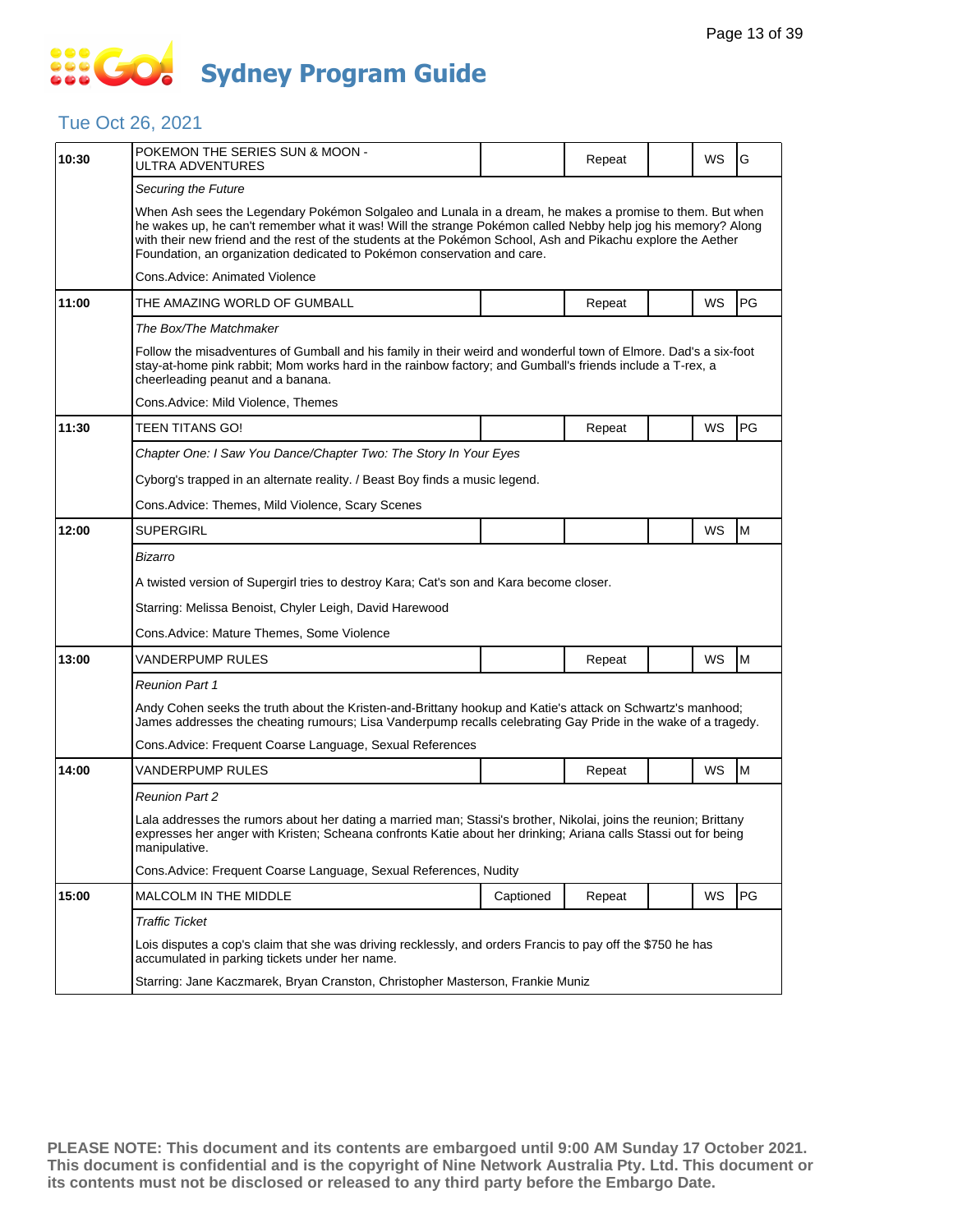## **SO GO Sydney Program Guide**

### Tue Oct 26, 2021

| 15:30 | THE NANNY                                                                                                                                                                                                                                                  | Captioned | Repeat |  | WS        | PG |  |  |  |
|-------|------------------------------------------------------------------------------------------------------------------------------------------------------------------------------------------------------------------------------------------------------------|-----------|--------|--|-----------|----|--|--|--|
|       | Ship of Fran's                                                                                                                                                                                                                                             |           |        |  |           |    |  |  |  |
|       | Fran decides to go on a cruise to meet men with Val, but Mr Sheffield quickly the plans and buys the entire family<br>tickets to board the ship.                                                                                                           |           |        |  |           |    |  |  |  |
|       | Starring: Fran Drescher, Charles Shaughnessy, Lauren Lane, Daniel Davis                                                                                                                                                                                    |           |        |  |           |    |  |  |  |
| 16:00 | <b>3RD ROCK FROM THE SUN</b>                                                                                                                                                                                                                               |           | Repeat |  | <b>WS</b> | PG |  |  |  |
|       | <b>Dick and Taxes</b>                                                                                                                                                                                                                                      |           |        |  |           |    |  |  |  |
|       | The aliens learn about tax when they attempt to file their first tax returns. Mary discovers that Dick owes nearly<br>\$10,000, and Sally opens a hair salon in the apartment when she finds out there are numerous tax deductions for<br>home businesses. |           |        |  |           |    |  |  |  |
|       | Starring: John Lithgow, Jane Curtin, Kristen Johnston                                                                                                                                                                                                      |           |        |  |           |    |  |  |  |
|       | Cons. Advice: Mild Coarse Language, Sexual References                                                                                                                                                                                                      |           |        |  |           |    |  |  |  |
| 16:30 | THAT 70'S SHOW                                                                                                                                                                                                                                             |           | Repeat |  | WS        | PG |  |  |  |
|       | The Forgotten Son                                                                                                                                                                                                                                          |           |        |  |           |    |  |  |  |
|       | Eric is shocked when Red taps Kelso to play the stock boy in an instructional film on stocking shelves; Kelso models<br>his performance on John Travolta's in "Saturday Night Fever"; Leo takes Hyde and Fez on a shopping spree.                          |           |        |  |           |    |  |  |  |
|       | Starring: Topher Grace, Laura Prepon, Mila Kunis, Ashton Kutcher                                                                                                                                                                                           |           |        |  |           |    |  |  |  |
|       | Cons. Advice: Sexual References, Drug References, Some Coarse Language                                                                                                                                                                                     |           |        |  |           |    |  |  |  |
| 17:00 | <b>MALCOLM IN THE MIDDLE</b>                                                                                                                                                                                                                               | Captioned | Repeat |  | WS        | PG |  |  |  |
|       | <b>Reese Cooks</b>                                                                                                                                                                                                                                         |           |        |  |           |    |  |  |  |
|       | Reese discovers that he has an unexpected flair in the kitchen, while Francis is forced to write a term paper.                                                                                                                                             |           |        |  |           |    |  |  |  |
|       | Starring: Jane Kaczmarek, Bryan Cranston, Christopher Masterson, Frankie Muniz                                                                                                                                                                             |           |        |  |           |    |  |  |  |
| 17:30 | MALCOLM IN THE MIDDLE                                                                                                                                                                                                                                      | Captioned | Repeat |  | WS        | PG |  |  |  |
|       | <b>Tutoring Reese</b>                                                                                                                                                                                                                                      |           |        |  |           |    |  |  |  |
|       | Malcolm tries to help Reese bring his grades up, while Francis is exiled to a friend's house after defying Lois' orders.                                                                                                                                   |           |        |  |           |    |  |  |  |
|       | Starring: Jane Kaczmarek, Bryan Cranston, Christopher Masterson, Frankie Muniz                                                                                                                                                                             |           |        |  |           |    |  |  |  |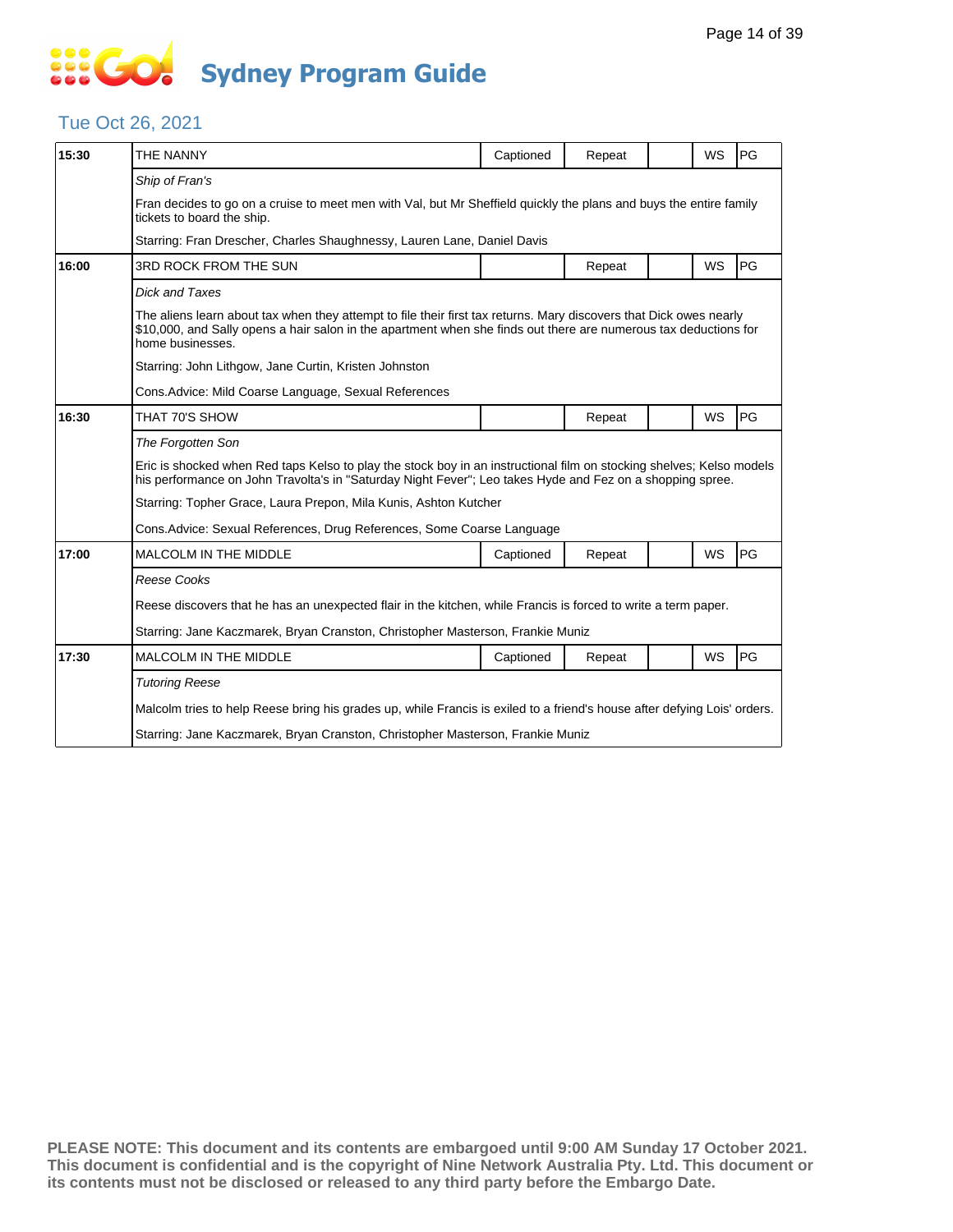### **SEC Sydney Program Guide**

### Tue Oct 26, 2021

| 18:00 | THE NANNY                                                                                                                                                                                                            |      | Captioned | Repeat |  | WS | PG        |  |  |
|-------|----------------------------------------------------------------------------------------------------------------------------------------------------------------------------------------------------------------------|------|-----------|--------|--|----|-----------|--|--|
|       | A Pup in Paris (Part 1)                                                                                                                                                                                              |      |           |        |  |    |           |  |  |
|       | Mr Sheffield is off to Paris and Fran accidently chases him onto the plane but it takes off before she can get off.<br>Maxwell and Fran spend a romantic week in Paris together and Maxwell opens his heart to Fran. |      |           |        |  |    |           |  |  |
|       | Starring: Fran Drescher, Charles Shaughnessy, Lauren Lane, Daniel Davis                                                                                                                                              |      |           |        |  |    |           |  |  |
| 18:30 | 3RD ROCK FROM THE SUN                                                                                                                                                                                                |      |           |        |  | WS | PG        |  |  |
|       | Sally Forth                                                                                                                                                                                                          |      |           |        |  |    |           |  |  |
|       | The aliens and Mrs Dubcek start feuding because she won't get their plumbing fixed and they won't pay their rent.<br>Don mistakenly thinks Sally wants him to propose to her, and Mary and Nina encourage him.       |      |           |        |  |    |           |  |  |
|       | Starring: John Lithgow, Jane Curtin, Kristen Johnston                                                                                                                                                                |      |           |        |  |    |           |  |  |
|       | Cons.Advice: Mild Coarse Language, Sexual References                                                                                                                                                                 |      |           |        |  |    |           |  |  |
| 19:00 | THAT 70'S SHOW                                                                                                                                                                                                       |      |           |        |  | WS | PG        |  |  |
|       | Red & Stacey                                                                                                                                                                                                         |      |           |        |  |    |           |  |  |
|       | Red tries to fix Eric up with Stacey, a new Pricemart checkout clerk, but he soon realizes that she's interested in<br>someone else; Fez finally asks Big Rhonda out on a date.                                      |      |           |        |  |    |           |  |  |
|       | Starring: Topher Grace, Laura Prepon, Mila Kunis, Ashton Kutcher                                                                                                                                                     |      |           |        |  |    |           |  |  |
|       | Cons.Advice: Sexual References, Drug References, Some Coarse Language                                                                                                                                                |      |           |        |  |    |           |  |  |
| 19:30 | THE ADJUSTMENT BUREAU                                                                                                                                                                                                | 2011 | Captioned | Repeat |  | WS | M         |  |  |
|       | The Adjustment Bureau                                                                                                                                                                                                |      |           |        |  |    |           |  |  |
|       | The affair between a politician and a contemporary dancer is affected by mysterious forces keeping the lovers apart.                                                                                                 |      |           |        |  |    |           |  |  |
|       | Starring: Matt Damon, Emily Blunt, Lisa Thoreson                                                                                                                                                                     |      |           |        |  |    |           |  |  |
|       | Cons. Advice: Some Coarse Language, A Sex Scene                                                                                                                                                                      |      |           |        |  |    |           |  |  |
| 21:30 | <b>SNOWPIERCER</b>                                                                                                                                                                                                   | 2013 | Captioned | Repeat |  | WS | <b>MA</b> |  |  |
|       | Snowpiercer                                                                                                                                                                                                          |      |           |        |  |    |           |  |  |
|       | Set in a future where a failed climate-change experiment kills all life on the planet except for a lucky few who<br>boarded the Snowpiercer, a train that travels around the globe, where a class system emerges.    |      |           |        |  |    |           |  |  |
|       | Starring: Chris Evans, Jamie Bell, Tilda Swinton                                                                                                                                                                     |      |           |        |  |    |           |  |  |
|       | Cons. Advice: Strong Adult Themes, Strong Violence, Some Coarse Language, Drug Use                                                                                                                                   |      |           |        |  |    |           |  |  |
| 00:00 | <b>STATE OF AFFAIRS</b>                                                                                                                                                                                              |      |           |        |  | WS | <b>MA</b> |  |  |
|       | Deadcheck                                                                                                                                                                                                            |      |           |        |  |    |           |  |  |
|       | Charlie quits the CIA to track down and kill Omar Fatah, Victor Gantry threatens to tell the public that Sheikh Hakam<br>does not exist, and the seventh-floor team vows to help Charlie.                            |      |           |        |  |    |           |  |  |
|       | Starring: Katherine Heigl, Alfre Woodard, Adam Kaufman                                                                                                                                                               |      |           |        |  |    |           |  |  |
|       | Cons. Advice: Strong Violence, Adult Themes                                                                                                                                                                          |      |           |        |  |    |           |  |  |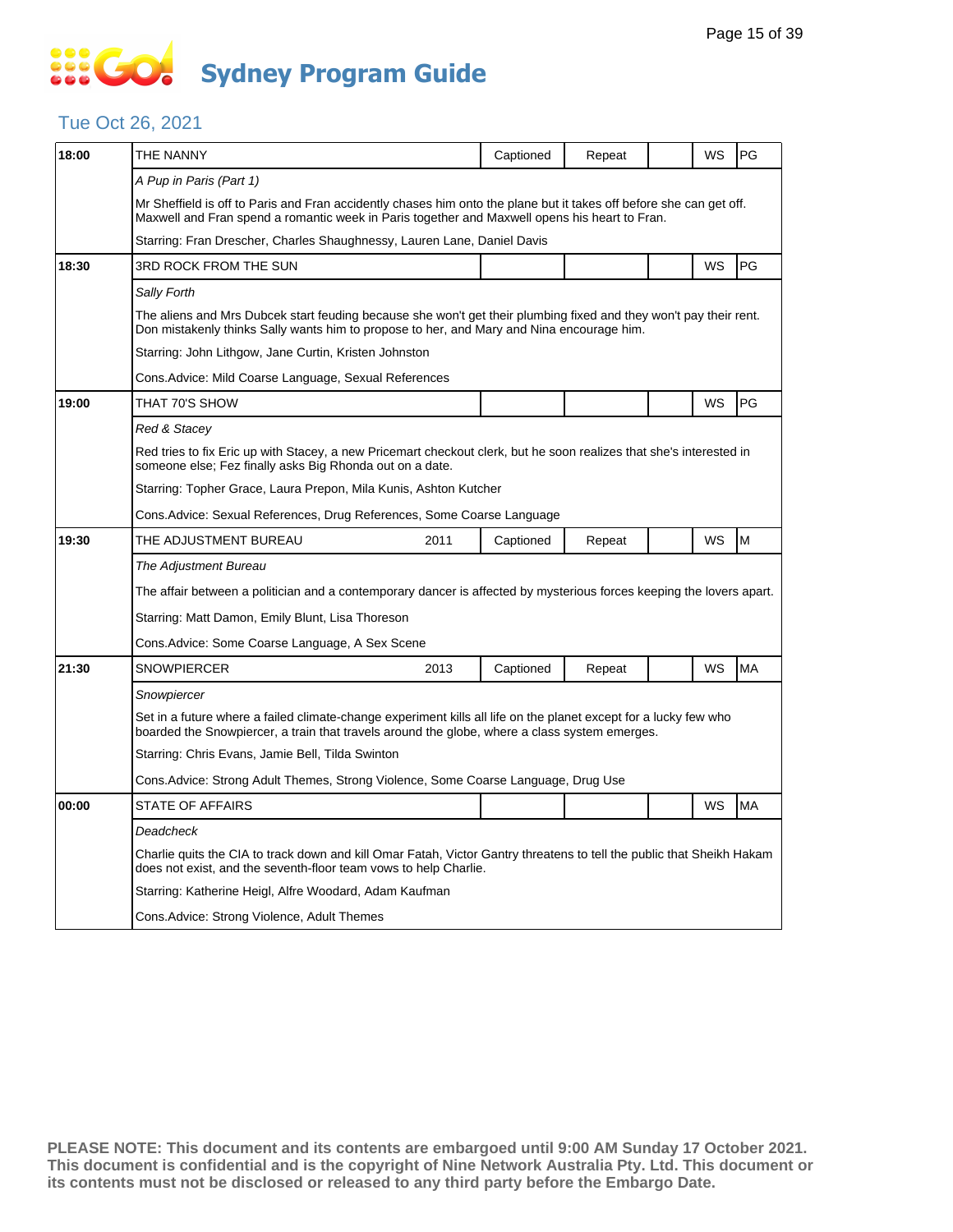# SSE GO **Sydney Program Guide**

#### Tue Oct 26, 2021

| 01:00 | VANDERPUMP RULES                                                                                                                                                                                                                                                                                                                                                                                                    |  | Repeat |  | <b>WS</b> | l M        |  |  |  |
|-------|---------------------------------------------------------------------------------------------------------------------------------------------------------------------------------------------------------------------------------------------------------------------------------------------------------------------------------------------------------------------------------------------------------------------|--|--------|--|-----------|------------|--|--|--|
|       | <b>Reunion Part 1</b>                                                                                                                                                                                                                                                                                                                                                                                               |  |        |  |           |            |  |  |  |
|       | Andy Cohen seeks the truth about the Kristen-and-Brittany hookup and Katie's attack on Schwartz's manhood;<br>James addresses the cheating rumours; Lisa Vanderpump recalls celebrating Gay Pride in the wake of a tragedy.                                                                                                                                                                                         |  |        |  |           |            |  |  |  |
|       | Cons. Advice: Frequent Coarse Language, Sexual References                                                                                                                                                                                                                                                                                                                                                           |  |        |  |           |            |  |  |  |
| 02:00 | VANDERPUMP RULES                                                                                                                                                                                                                                                                                                                                                                                                    |  | Repeat |  | WS        | M          |  |  |  |
|       | <b>Reunion Part 2</b>                                                                                                                                                                                                                                                                                                                                                                                               |  |        |  |           |            |  |  |  |
|       | Lala addresses the rumors about her dating a married man; Stassi's brother, Nikolai, joins the reunion; Brittany<br>expresses her anger with Kristen; Scheana confronts Katie about her drinking; Ariana calls Stassi out for being<br>manipulative.                                                                                                                                                                |  |        |  |           |            |  |  |  |
|       | Cons. Advice: Frequent Coarse Language, Sexual References, Nudity                                                                                                                                                                                                                                                                                                                                                   |  |        |  |           |            |  |  |  |
| 03:00 | <b>TEEN TITANS GO!</b>                                                                                                                                                                                                                                                                                                                                                                                              |  | Repeat |  | WS        | <b>PG</b>  |  |  |  |
|       | Chapter One: I Saw You Dance/Chapter Two: The Story In Your Eyes                                                                                                                                                                                                                                                                                                                                                    |  |        |  |           |            |  |  |  |
|       | Cyborg's trapped in an alternate reality. / Beast Boy finds a music legend.                                                                                                                                                                                                                                                                                                                                         |  |        |  |           |            |  |  |  |
|       | Cons. Advice: Themes, Mild Violence, Scary Scenes                                                                                                                                                                                                                                                                                                                                                                   |  |        |  |           |            |  |  |  |
| 03:30 | KAIJUDO: RISE OF THE DUEL MASTERS                                                                                                                                                                                                                                                                                                                                                                                   |  | Repeat |  | WS        | <b>PG</b>  |  |  |  |
|       | Shaw K'Naw                                                                                                                                                                                                                                                                                                                                                                                                          |  |        |  |           |            |  |  |  |
|       | A string of strange robberies proves to be the work of a powerful Light Creature guided by new, bad-tempered bad<br>guy HELLER. The kids' attempts to thwart the crimes result in Ray getting temporarily blinded before figuring out<br>how to win the day.                                                                                                                                                        |  |        |  |           |            |  |  |  |
|       | Cons. Advice: Animated Violence, Themes, Scary Scenes                                                                                                                                                                                                                                                                                                                                                               |  |        |  |           |            |  |  |  |
| 04:00 | POKEMON THE SERIES SUN & MOON -<br>ULTRA ADVENTURES                                                                                                                                                                                                                                                                                                                                                                 |  | Repeat |  | <b>WS</b> | G          |  |  |  |
|       | Securing the Future                                                                                                                                                                                                                                                                                                                                                                                                 |  |        |  |           |            |  |  |  |
|       | When Ash sees the Legendary Pokémon Solgaleo and Lunala in a dream, he makes a promise to them. But when<br>he wakes up, he can't remember what it was! Will the strange Pokémon called Nebby help jog his memory? Along<br>with their new friend and the rest of the students at the Pokémon School, Ash and Pikachu explore the Aether<br>Foundation, an organization dedicated to Pokémon conservation and care. |  |        |  |           |            |  |  |  |
|       | Cons.Advice: Animated Violence                                                                                                                                                                                                                                                                                                                                                                                      |  |        |  |           |            |  |  |  |
| 04:30 | TRANSFORMERS: CYBERVERSE                                                                                                                                                                                                                                                                                                                                                                                            |  | Repeat |  | WS        | PG         |  |  |  |
|       | Allspark/The Journey                                                                                                                                                                                                                                                                                                                                                                                                |  |        |  |           |            |  |  |  |
|       | While searching his memories to understand the Allspark, Bumblebee discovers the memory of Optimus Prime./<br>During its journey from Cybertron, the Ark's Energon supplies run low and the desperate crew is forced to enter<br>stasis.                                                                                                                                                                            |  |        |  |           |            |  |  |  |
|       | Cons.Advice: Animated Violence                                                                                                                                                                                                                                                                                                                                                                                      |  |        |  |           |            |  |  |  |
| 04:50 | <b>BAKUGAN: ARMORED ALLIANCE</b>                                                                                                                                                                                                                                                                                                                                                                                    |  | Repeat |  | WS        | <b>IPG</b> |  |  |  |
|       | Awesome Brawlers Training Camp Part 1/Awesome Brawlers Training Camp Part 2                                                                                                                                                                                                                                                                                                                                         |  |        |  |           |            |  |  |  |
|       | The Awesome Brawlers head to a training facility owned by Kasami International to prepare for the Bakugan Battle<br>League - Los Volmos. But once the gang figure out they will all be competing against each other for the same title,<br>the "team building" retreat doesn't quite go as planned.                                                                                                                 |  |        |  |           |            |  |  |  |
|       | Cons.Advice: Animated Violence, Themes                                                                                                                                                                                                                                                                                                                                                                              |  |        |  |           |            |  |  |  |
|       |                                                                                                                                                                                                                                                                                                                                                                                                                     |  |        |  |           |            |  |  |  |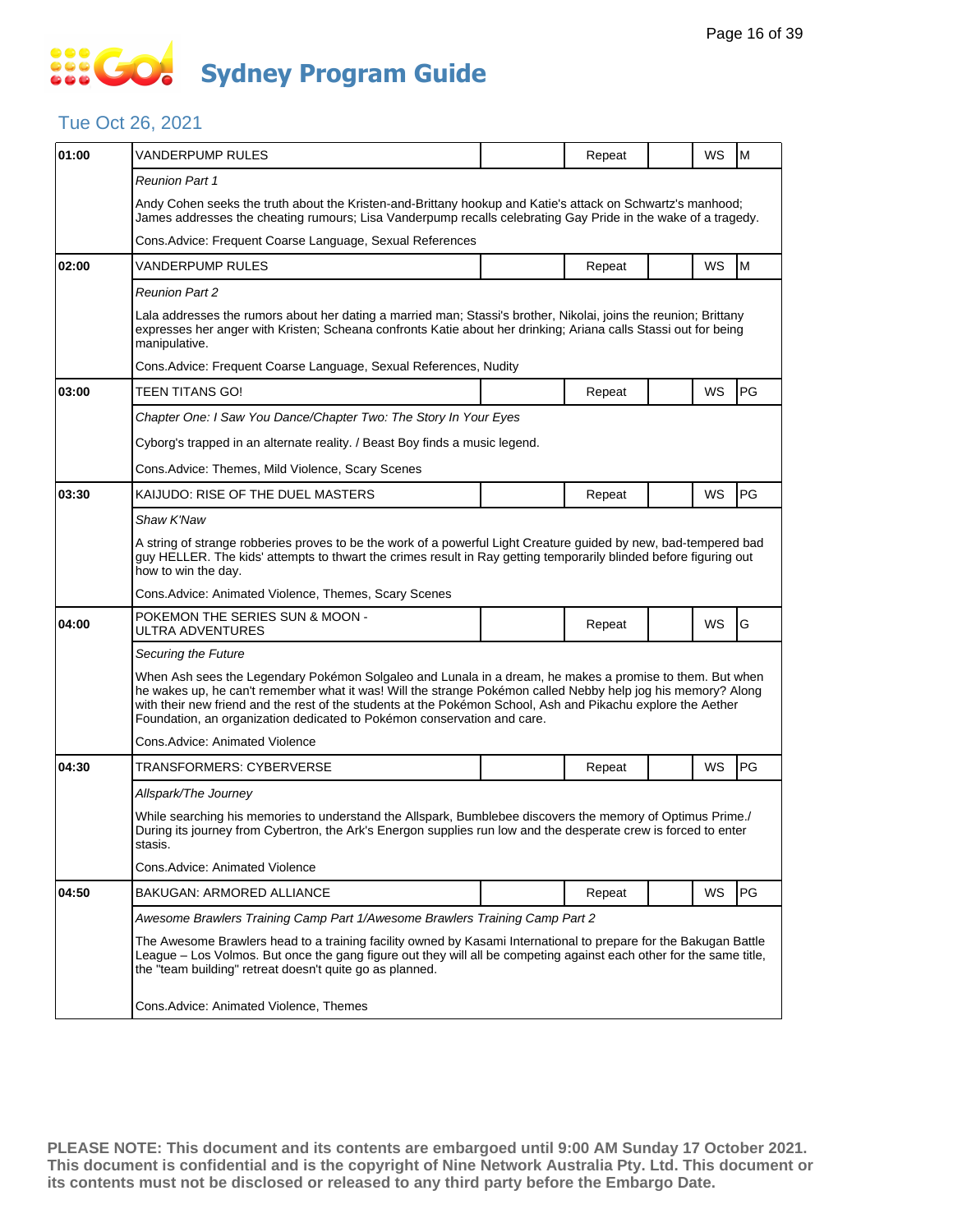# **SIS GO Sydney Program Guide**

### Tue Oct 26, 2021

| 05:10 | YU-GI-OH! ARC-V                                                                                                                              |  | Repeat |  | WS.       | IPG. |  |  |  |
|-------|----------------------------------------------------------------------------------------------------------------------------------------------|--|--------|--|-----------|------|--|--|--|
|       | <b>Against All Odds</b>                                                                                                                      |  |        |  |           |      |  |  |  |
|       | Furious over Celina's failure at the Friendship Cup, Roget sends a squad of Sector Security to seize her.<br>Cons. Advice: Animated Violence |  |        |  |           |      |  |  |  |
|       |                                                                                                                                              |  |        |  |           |      |  |  |  |
| 05:30 | YU-GI-OH! CLASSIC                                                                                                                            |  | Repeat |  | <b>WS</b> | IPG. |  |  |  |
|       | The ESP Duelist - Part 1                                                                                                                     |  |        |  |           |      |  |  |  |
|       | Joey challenges a duelist with psychic powers.                                                                                               |  |        |  |           |      |  |  |  |
|       | Cons. Advice: Mild Violence                                                                                                                  |  |        |  |           |      |  |  |  |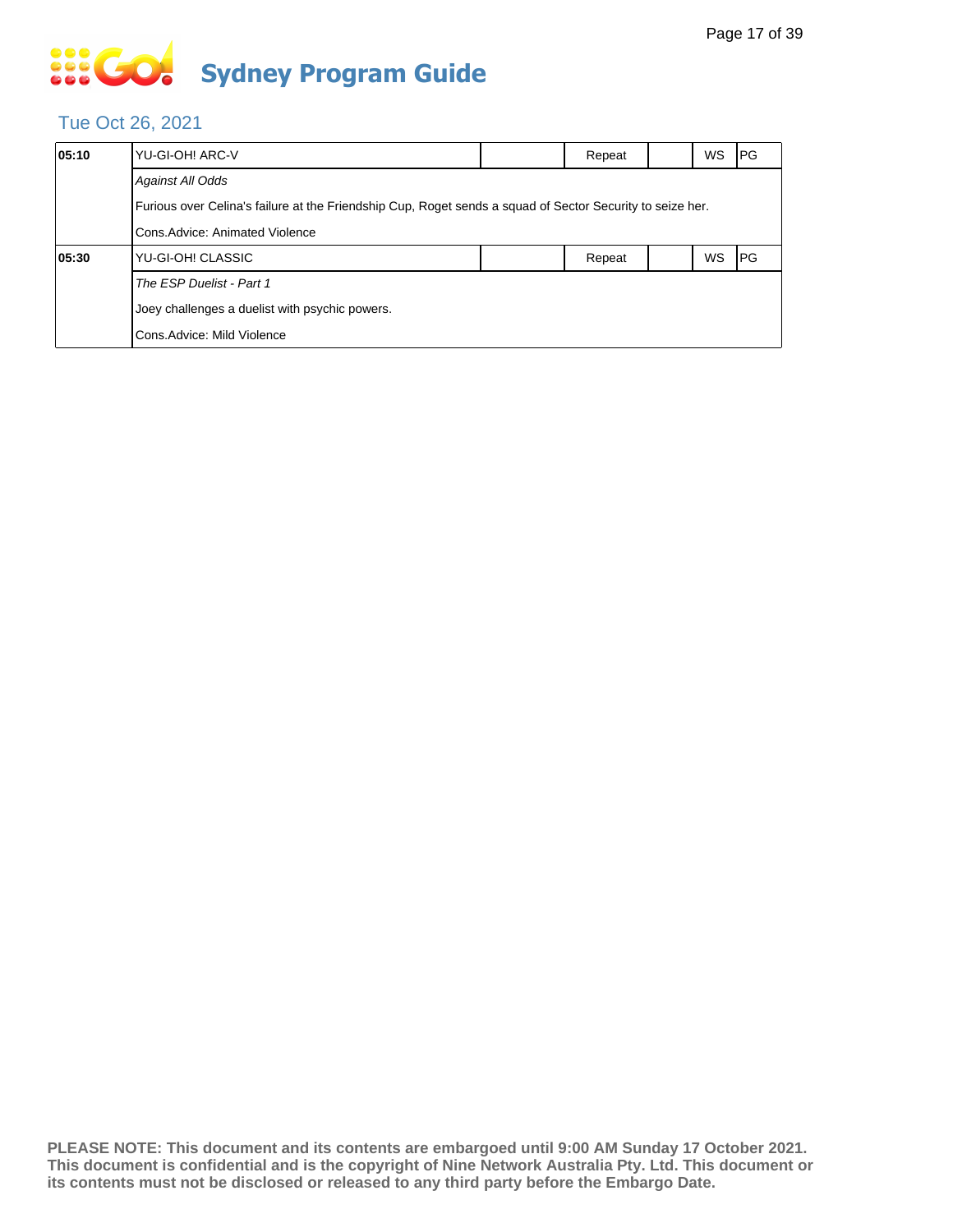### **SOS GO Sydney Program Guide**

### Wed Oct 27, 2021

| 06:00 | RAINBOW RANGERS                                                                                                                                                                                                                                                                                                         |           | Repeat |  | WS        | G  |  |  |  |
|-------|-------------------------------------------------------------------------------------------------------------------------------------------------------------------------------------------------------------------------------------------------------------------------------------------------------------------------|-----------|--------|--|-----------|----|--|--|--|
|       | The Big Dig/Catalog Slog                                                                                                                                                                                                                                                                                                |           |        |  |           |    |  |  |  |
|       | The Rangers discover that Preston Praxton has been causing earthquakes by digging underground; Preston sends<br>out big, thick catalogs that overflow landfills.                                                                                                                                                        |           |        |  |           |    |  |  |  |
| 06:30 | <b>BARBIE: DREAMHOUSE ADVENTURES</b>                                                                                                                                                                                                                                                                                    |           | Repeat |  | WS        | G  |  |  |  |
|       | Basket Case                                                                                                                                                                                                                                                                                                             |           |        |  |           |    |  |  |  |
|       | Barbie helps Renee form her school basketball team but realizes her talent may not be as good as she thought.                                                                                                                                                                                                           |           |        |  |           |    |  |  |  |
| 07:00 | POLLY POCKET                                                                                                                                                                                                                                                                                                            |           |        |  | WS        | G  |  |  |  |
|       | Stalling/Paw-parazzi                                                                                                                                                                                                                                                                                                    |           |        |  |           |    |  |  |  |
|       | With her shrinking-powered magic locket around her neck and her friends by her side, Polly Pocket proves there's<br>no adventure too big for "tiny power!" Our pint-sized heroes use their unique point-of-view to help the neighbourhood<br>animals, conquer school assignments, and discover a big world full of fun. |           |        |  |           |    |  |  |  |
| 07:30 | TRANSFORMERS: CYBERVERSE                                                                                                                                                                                                                                                                                                |           | Repeat |  | WS        | PG |  |  |  |
|       | Whiteout/Megatron Is My Hero                                                                                                                                                                                                                                                                                            |           |        |  |           |    |  |  |  |
|       | Windblade sets out on a journey after a clue from Bumblebee's memory appears./ Windblade tries to make Bee<br>understand who Megatron is.                                                                                                                                                                               |           |        |  |           |    |  |  |  |
|       | Cons.Advice: Animated Violence                                                                                                                                                                                                                                                                                          |           |        |  |           |    |  |  |  |
| 08:00 | SMASHHDOWN!                                                                                                                                                                                                                                                                                                             | Captioned | Repeat |  | WS        | C  |  |  |  |
|       | Match Day 2, Pool A - Fazza vs. Popstar                                                                                                                                                                                                                                                                                 |           |        |  |           |    |  |  |  |
|       | Chuck on your boots, it's all about Aussie Rules as Fazza and Popstar go toe-to-toe! Nick visits some junior<br>champs, we learn how to eat a pie at the footy, plus a crazy bungee battle!                                                                                                                             |           |        |  |           |    |  |  |  |
| 08:30 | RICKY ZOOM                                                                                                                                                                                                                                                                                                              |           | Repeat |  | WS        | G  |  |  |  |
|       | Maxwell Gets a Little Help/Ricky's Litter Round Up                                                                                                                                                                                                                                                                      |           |        |  |           |    |  |  |  |
|       | Little red rescue motorbike Ricky Zoom, along with his loyal and enthusiastic bike buddies Loop, Scootio and DJ,<br>race around the sports track, try new stunts at the park, and zoom into adventures.                                                                                                                 |           |        |  |           |    |  |  |  |
| 09:00 | GIGANTOSAURUS                                                                                                                                                                                                                                                                                                           |           | Repeat |  | WS        | G  |  |  |  |
|       | The Island/Don't Cave In                                                                                                                                                                                                                                                                                                |           |        |  |           |    |  |  |  |
|       | Four curious young dinosaur friends explore the mystery of Gigantosaurus, the largest, fiercest dinosaur of all, as<br>they face their individual fears and work together to solve problems during their many adventures.                                                                                               |           |        |  |           |    |  |  |  |
| 09:30 | TRUE AND THE RAINBOW KINGDOM                                                                                                                                                                                                                                                                                            |           | Repeat |  | <b>WS</b> | G  |  |  |  |
|       | A Snoozy Sleepover                                                                                                                                                                                                                                                                                                      |           |        |  |           |    |  |  |  |
|       | Fearless eight-year old guardian True uses wishes from the Wishing Tree to help protect the citizens of the colorful<br>land of the Rainbow Kingdom.                                                                                                                                                                    |           |        |  |           |    |  |  |  |
| 10:00 | LEGO FRIENDS: GIRLS ON A MISSION                                                                                                                                                                                                                                                                                        |           | Repeat |  | WS        | G  |  |  |  |
|       | House Party/Four Legged Friends                                                                                                                                                                                                                                                                                         |           |        |  |           |    |  |  |  |
|       | When Andrea struggles to get used to her new house, a school dance reminds her change has upsides. A quest to<br>relocate a cat family leads the girls to discover a new level of four-legged friendship.                                                                                                               |           |        |  |           |    |  |  |  |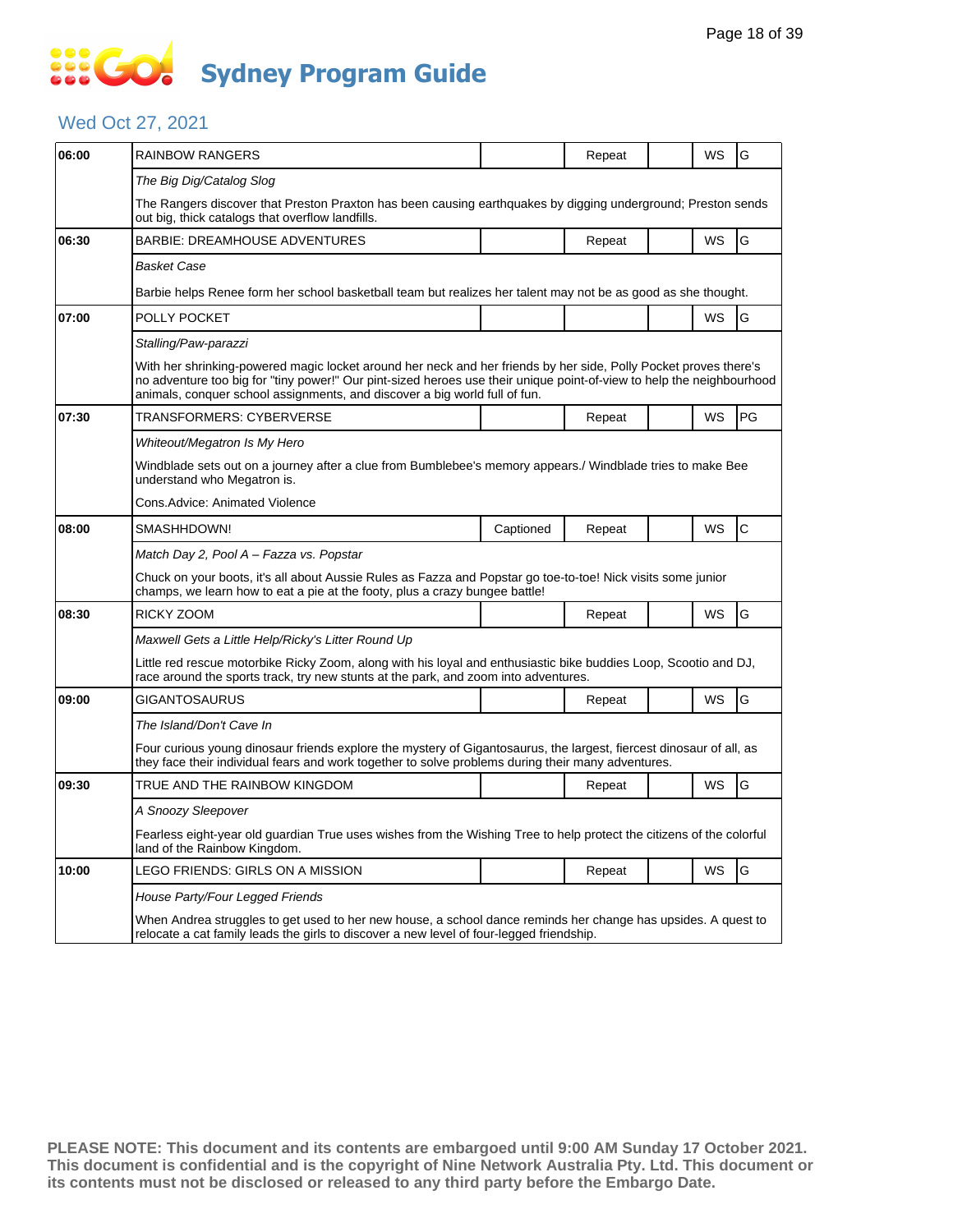## **SOCO Sydney Program Guide**

### Wed Oct 27, 2021

| 10:30 | POKEMON THE SERIES SUN & MOON -<br>ULTRA ADVENTURES                                                                                                                                                                                                                                                                                                                                                                 |           | Repeat |  | WS | G         |  |  |  |
|-------|---------------------------------------------------------------------------------------------------------------------------------------------------------------------------------------------------------------------------------------------------------------------------------------------------------------------------------------------------------------------------------------------------------------------|-----------|--------|--|----|-----------|--|--|--|
|       | A Plethora of Pikachu!                                                                                                                                                                                                                                                                                                                                                                                              |           |        |  |    |           |  |  |  |
|       | When Ash sees the Legendary Pokémon Solgaleo and Lunala in a dream, he makes a promise to them. But when<br>he wakes up, he can't remember what it was! Will the strange Pokémon called Nebby help jog his memory? Along<br>with their new friend and the rest of the students at the Pokémon School, Ash and Pikachu explore the Aether<br>Foundation, an organization dedicated to Pokémon conservation and care. |           |        |  |    |           |  |  |  |
|       | Cons.Advice: Animated Violence                                                                                                                                                                                                                                                                                                                                                                                      |           |        |  |    |           |  |  |  |
| 11:00 | THE AMAZING WORLD OF GUMBALL                                                                                                                                                                                                                                                                                                                                                                                        |           | Repeat |  | WS | <b>PG</b> |  |  |  |
|       | The Grades/The Diet                                                                                                                                                                                                                                                                                                                                                                                                 |           |        |  |    |           |  |  |  |
|       | Follow the misadventures of Gumball and his family in their weird and wonderful town of Elmore. Dad's a six-foot<br>stay-at-home pink rabbit; Mom works hard in the rainbow factory; and Gumball's friends include a T-rex, a<br>cheerleading peanut and a banana.                                                                                                                                                  |           |        |  |    |           |  |  |  |
|       | Cons.Advice: Mild Violence, Themes                                                                                                                                                                                                                                                                                                                                                                                  |           |        |  |    |           |  |  |  |
| 11:30 | TEEN TITANS GO!                                                                                                                                                                                                                                                                                                                                                                                                     |           | Repeat |  | WS | PG        |  |  |  |
|       | Chapter Three: Playing Hard to Get / Chapter Four: The Night Begins to Shine                                                                                                                                                                                                                                                                                                                                        |           |        |  |    |           |  |  |  |
|       | The Titans return to save Cyborg./The Titans face off against the Dragon.                                                                                                                                                                                                                                                                                                                                           |           |        |  |    |           |  |  |  |
|       | Cons.Advice: Themes, Mild Violence, Scary Scenes                                                                                                                                                                                                                                                                                                                                                                    |           |        |  |    |           |  |  |  |
| 12:00 | <b>SUPERGIRL</b>                                                                                                                                                                                                                                                                                                                                                                                                    |           |        |  | WS | M         |  |  |  |
|       | For the Girl Who Has Everything                                                                                                                                                                                                                                                                                                                                                                                     |           |        |  |    |           |  |  |  |
|       | A parasitic alien traps Kara in a dream where her home planet is intact and her family is alive; Alex, Hank and the<br>DEO have to fend off a Kryptonian attack without Kara.                                                                                                                                                                                                                                       |           |        |  |    |           |  |  |  |
|       | Starring: Melissa Benoist, Chyler Leigh, David Harewood                                                                                                                                                                                                                                                                                                                                                             |           |        |  |    |           |  |  |  |
|       | Cons.Advice: Mature Themes, Some Violence                                                                                                                                                                                                                                                                                                                                                                           |           |        |  |    |           |  |  |  |
| 13:00 | VANDERPUMP RULES                                                                                                                                                                                                                                                                                                                                                                                                    |           | Repeat |  | WS | M         |  |  |  |
|       | Reunion Part 3                                                                                                                                                                                                                                                                                                                                                                                                      |           |        |  |    |           |  |  |  |
|       | Lisa explains why she initially refused to officiate Katie and Tom's wedding; James lashes out at Jax and Kristen;<br>Ariana explains why she won't marry Sandoval; Scheana shares an emotional moment with her estranged husband,<br>Michael Shay.                                                                                                                                                                 |           |        |  |    |           |  |  |  |
|       | Cons. Advice: Frequent Coarse Language, Sexual References                                                                                                                                                                                                                                                                                                                                                           |           |        |  |    |           |  |  |  |
| 14:00 | VANDERPUMP RULES                                                                                                                                                                                                                                                                                                                                                                                                    |           | Repeat |  | WS | M         |  |  |  |
|       | Masquerade                                                                                                                                                                                                                                                                                                                                                                                                          |           |        |  |    |           |  |  |  |
|       | Scheana throws a lavish birthday party to show off her new boyfriend, but leaves Katie and Stassi off the guest list;<br>Lisa overhears Sandoval complaining about her management style; a vicious rumor threatens to destroy a<br>relationship.                                                                                                                                                                    |           |        |  |    |           |  |  |  |
|       | Cons.Advice: Mature Themes, Some Coarse Language, Sexual References, Nudity                                                                                                                                                                                                                                                                                                                                         |           |        |  |    |           |  |  |  |
| 15:00 | MALCOLM IN THE MIDDLE                                                                                                                                                                                                                                                                                                                                                                                               | Captioned | Repeat |  | WS | PG        |  |  |  |
|       | Reese Cooks                                                                                                                                                                                                                                                                                                                                                                                                         |           |        |  |    |           |  |  |  |
|       | Reese discovers that he has an unexpected flair in the kitchen, while Francis is forced to write a term paper.                                                                                                                                                                                                                                                                                                      |           |        |  |    |           |  |  |  |
|       | Starring: Jane Kaczmarek, Bryan Cranston, Christopher Masterson, Frankie Muniz                                                                                                                                                                                                                                                                                                                                      |           |        |  |    |           |  |  |  |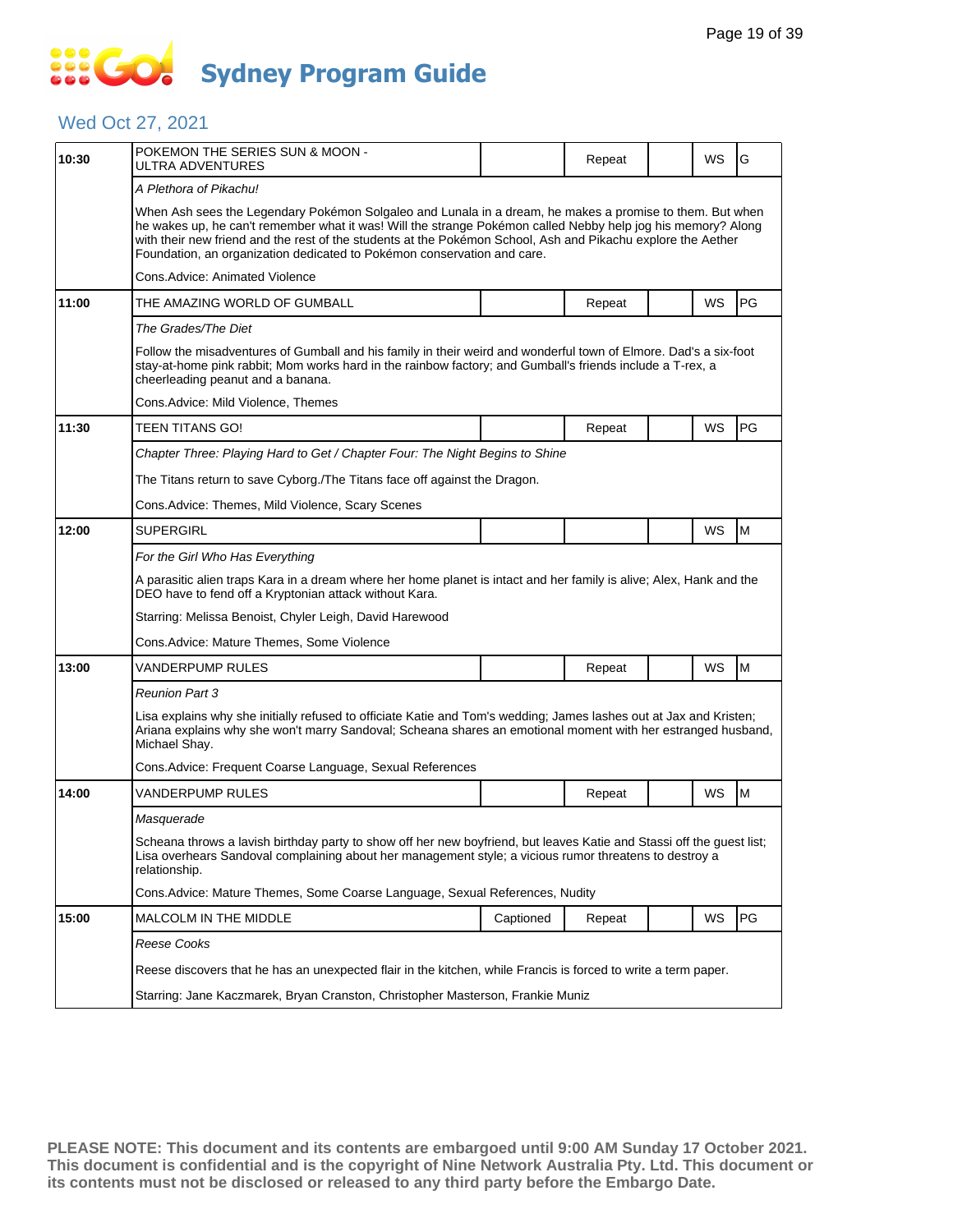## **SOS GO Sydney Program Guide**

#### Wed Oct 27, 2021

| 15:30 | THE NANNY                                                                                                                                                                                                            | Captioned | Repeat |  | <b>WS</b> | PG |  |  |
|-------|----------------------------------------------------------------------------------------------------------------------------------------------------------------------------------------------------------------------|-----------|--------|--|-----------|----|--|--|
|       | A Pup in Paris (Part 1)                                                                                                                                                                                              |           |        |  |           |    |  |  |
|       | Mr Sheffield is off to Paris and Fran accidently chases him onto the plane but it takes off before she can get off.<br>Maxwell and Fran spend a romantic week in Paris together and Maxwell opens his heart to Fran. |           |        |  |           |    |  |  |
|       | Starring: Fran Drescher, Charles Shaughnessy, Lauren Lane, Daniel Davis                                                                                                                                              |           |        |  |           |    |  |  |
| 16:00 | 3RD ROCK FROM THE SUN                                                                                                                                                                                                |           | Repeat |  | <b>WS</b> | PG |  |  |
|       | Sally Forth                                                                                                                                                                                                          |           |        |  |           |    |  |  |
|       | The aliens and Mrs Dubcek start feuding because she won't get their plumbing fixed and they won't pay their rent.<br>Don mistakenly thinks Sally wants him to propose to her, and Mary and Nina encourage him.       |           |        |  |           |    |  |  |
|       | Starring: John Lithgow, Jane Curtin, Kristen Johnston                                                                                                                                                                |           |        |  |           |    |  |  |
|       | Cons. Advice: Mild Coarse Language, Sexual References                                                                                                                                                                |           |        |  |           |    |  |  |
| 16:30 | THAT 70'S SHOW                                                                                                                                                                                                       |           | Repeat |  | <b>WS</b> | PG |  |  |
|       | Red & Stacey                                                                                                                                                                                                         |           |        |  |           |    |  |  |
|       | Red tries to fix Eric up with Stacey, a new Pricemart checkout clerk, but he soon realizes that she's interested in<br>someone else; Fez finally asks Big Rhonda out on a date.                                      |           |        |  |           |    |  |  |
|       | Starring: Topher Grace, Laura Prepon, Mila Kunis, Ashton Kutcher                                                                                                                                                     |           |        |  |           |    |  |  |
|       | Cons. Advice: Sexual References, Drug References, Some Coarse Language                                                                                                                                               |           |        |  |           |    |  |  |
| 17:00 | <b>MALCOLM IN THE MIDDLE</b>                                                                                                                                                                                         | Captioned | Repeat |  | WS        | PG |  |  |
|       | <b>Bowling</b>                                                                                                                                                                                                       |           |        |  |           |    |  |  |
|       | Malcolm and Reese go to a bowling party where they vie for the attention of a cute girl.                                                                                                                             |           |        |  |           |    |  |  |
|       | Starring: Jane Kaczmarek, Bryan Cranston, Christopher Masterson, Frankie Muniz                                                                                                                                       |           |        |  |           |    |  |  |
| 17:30 | <b>MALCOLM IN THE MIDDLE</b>                                                                                                                                                                                         | Captioned | Repeat |  | <b>WS</b> | PG |  |  |
|       | Malcolm vs Reese                                                                                                                                                                                                     |           |        |  |           |    |  |  |
|       | Francis forces Malcolm and Reese to compete against each other in order to earn a ticket to a wrestling match.<br>Meanwhile, Dewey is left in charge of Craig's cat, while Craig attends an important convention.    |           |        |  |           |    |  |  |
|       | Starring: Jane Kaczmarek, Bryan Cranston, Christopher Masterson, Frankie Muniz                                                                                                                                       |           |        |  |           |    |  |  |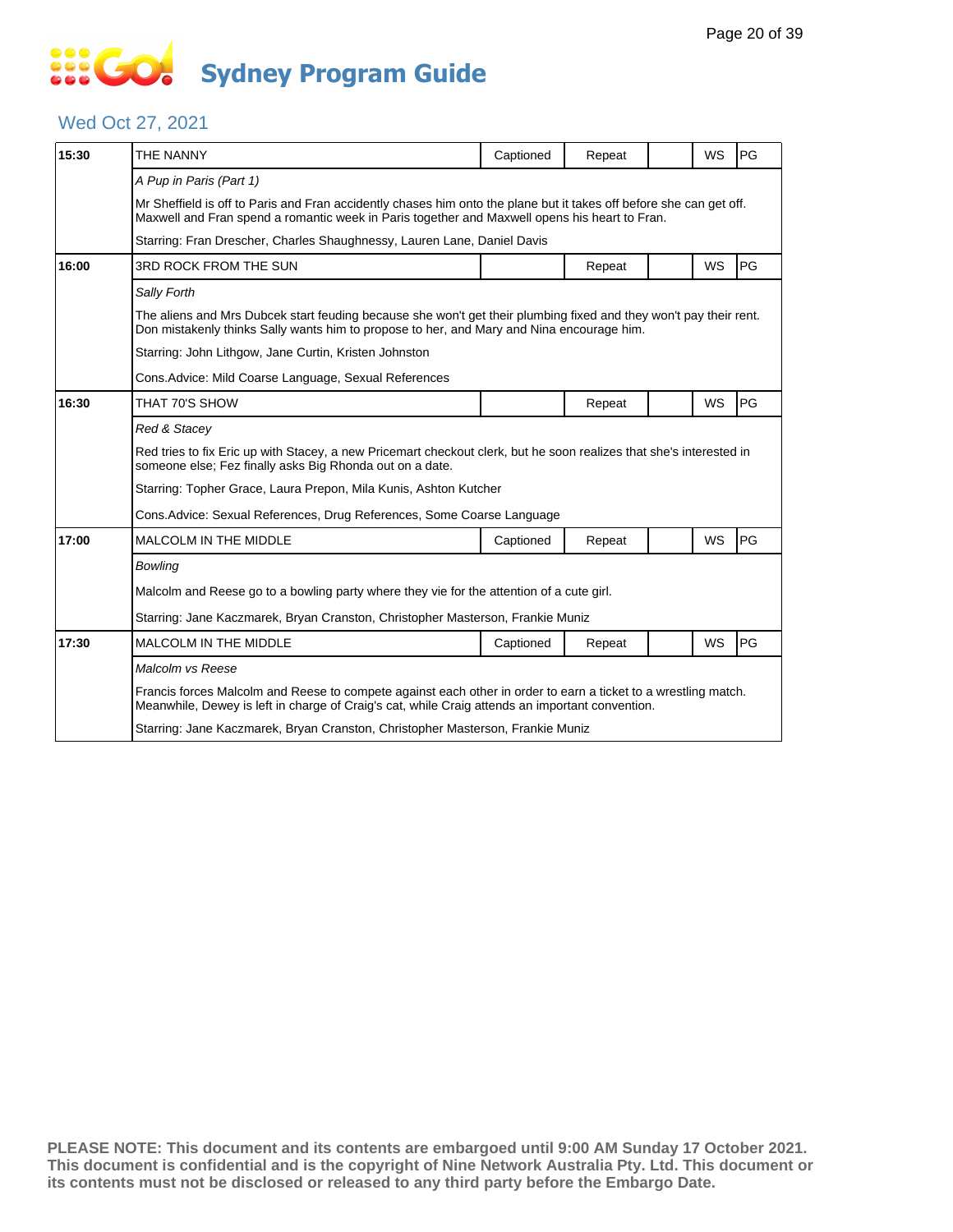## **SOS GO Sydney Program Guide**

#### Wed Oct 27, 2021

| 18:00 | THE NANNY                                                                                                                                                                                                                                             | Captioned | Repeat |  | WS | PG        |  |  |
|-------|-------------------------------------------------------------------------------------------------------------------------------------------------------------------------------------------------------------------------------------------------------|-----------|--------|--|----|-----------|--|--|
|       | The Tart with Heart (Part 2)                                                                                                                                                                                                                          |           |        |  |    |           |  |  |
|       | Fran and Maxwell return from the trip to Paris, and Fran couldn't be happier. Just as they are about to arrive home,<br>Mr Sheffield takes back saying "I Love You" and Fran is devastated.                                                           |           |        |  |    |           |  |  |
|       | Starring: Fran Drescher, Charles Shaughnessy, Lauren Lane, Daniel Davis                                                                                                                                                                               |           |        |  |    |           |  |  |
| 18:30 | 3RD ROCK FROM THE SUN                                                                                                                                                                                                                                 |           |        |  | WS | PG        |  |  |
|       | Paranoid Dick                                                                                                                                                                                                                                         |           |        |  |    |           |  |  |
|       | Mary becomes concerned when Chancellor Stevens appears to be avoiding her in favour of Judith, and confiding in<br>Dick only makes her more worried.                                                                                                  |           |        |  |    |           |  |  |
|       | Starring: John Lithgow, Jane Curtin, Kristen Johnston                                                                                                                                                                                                 |           |        |  |    |           |  |  |
|       | Cons.Advice: Mild Coarse Language, Sexual References                                                                                                                                                                                                  |           |        |  |    |           |  |  |
| 19:00 | THAT 70'S SHOW                                                                                                                                                                                                                                        |           |        |  | WS | PG        |  |  |
|       | <b>Third Wheel</b>                                                                                                                                                                                                                                    |           |        |  |    |           |  |  |
|       | Eric is forced to pal around with Hyde and his female "friend"; Red gives Pastor Dave a new direction in life.                                                                                                                                        |           |        |  |    |           |  |  |
|       | Starring: Topher Grace, Laura Prepon, Mila Kunis, Ashton Kutcher                                                                                                                                                                                      |           |        |  |    |           |  |  |
|       | Cons.Advice: Sexual References, Drug References, Some Coarse Language                                                                                                                                                                                 |           |        |  |    |           |  |  |
| 19:30 | <b>PATRIOTS DAY</b><br>2016                                                                                                                                                                                                                           | Captioned | Repeat |  | WS | M         |  |  |
|       | Patriots Dav                                                                                                                                                                                                                                          |           |        |  |    |           |  |  |
|       | The story of the 2013 Boston Marathon bombing and the aftermath, which includes the city-wide manhunt to find the<br>terrorists responsible.                                                                                                          |           |        |  |    |           |  |  |
|       | Starring: Mark Wahlberg, Kevin Bacon, J.K. Simmons, Michelle Monaghan                                                                                                                                                                                 |           |        |  |    |           |  |  |
|       | Cons.Advice: Frequent Coarse Language, Some Violence, Mature Themes, Drug Use                                                                                                                                                                         |           |        |  |    |           |  |  |
| 22:05 | THE GAMBLER<br>2014                                                                                                                                                                                                                                   | Captioned | Repeat |  | WS | <b>MA</b> |  |  |
|       | <b>The Gambler</b>                                                                                                                                                                                                                                    |           |        |  |    |           |  |  |
|       | Literature professor and gambler Jim Bennett's debt causes him to borrow money from his mother and a loan shark.<br>Further complicating his situation, is his relationship with one of his students.                                                 |           |        |  |    |           |  |  |
|       | Starring: Mark Wahlberg, Jessica Lange, John Goodman                                                                                                                                                                                                  |           |        |  |    |           |  |  |
|       | Cons.Advice: Frequent Coarse Language                                                                                                                                                                                                                 |           |        |  |    |           |  |  |
| 00:15 | THE ARRANGEMENT                                                                                                                                                                                                                                       | Captioned | Repeat |  | WS | M         |  |  |
|       | Pilot                                                                                                                                                                                                                                                 |           |        |  |    |           |  |  |
|       | Megan Morrison is a waitress-actress still waiting for her big break to happen. Kyle West is Hollywood's latest<br>golden boy who has it all: looks, money and talent. Both are running from past bad experiences when they clash into<br>each other. |           |        |  |    |           |  |  |
|       | Starring: Josh Henderson, Christine Evangelista, Lexa Doig                                                                                                                                                                                            |           |        |  |    |           |  |  |
|       | Cons.Advice: Some Coarse Language, Sexual References, Themes                                                                                                                                                                                          |           |        |  |    |           |  |  |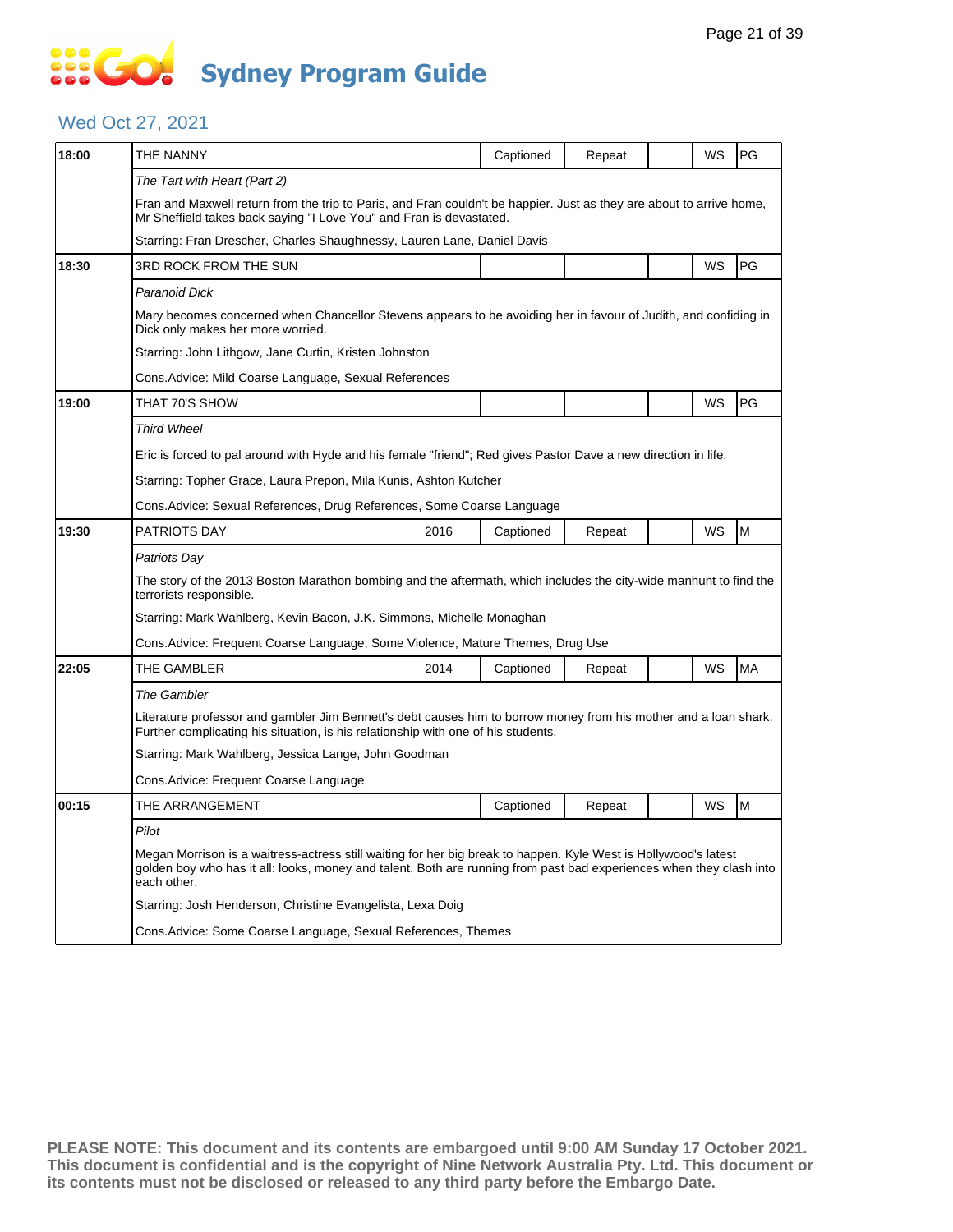### **SOCO Sydney Program Guide**

### Wed Oct 27, 2021

| 01:10 | VANDERPUMP RULES                                                                                                                                                                                                                                                                                                                                                                                                    |  | Repeat |  | WS | M         |  |  |  |
|-------|---------------------------------------------------------------------------------------------------------------------------------------------------------------------------------------------------------------------------------------------------------------------------------------------------------------------------------------------------------------------------------------------------------------------|--|--------|--|----|-----------|--|--|--|
|       | <b>Reunion Part 3</b>                                                                                                                                                                                                                                                                                                                                                                                               |  |        |  |    |           |  |  |  |
|       | Lisa explains why she initially refused to officiate Katie and Tom's wedding; James lashes out at Jax and Kristen;<br>Ariana explains why she won't marry Sandoval; Scheana shares an emotional moment with her estranged husband,<br>Michael Shay.                                                                                                                                                                 |  |        |  |    |           |  |  |  |
|       | Cons. Advice: Frequent Coarse Language, Sexual References                                                                                                                                                                                                                                                                                                                                                           |  |        |  |    |           |  |  |  |
| 02:05 | VANDERPUMP RULES                                                                                                                                                                                                                                                                                                                                                                                                    |  | Repeat |  | WS | M         |  |  |  |
|       | Masquerade                                                                                                                                                                                                                                                                                                                                                                                                          |  |        |  |    |           |  |  |  |
|       | Scheana throws a lavish birthday party to show off her new boyfriend, but leaves Katie and Stassi off the guest list;<br>Lisa overhears Sandoval complaining about her management style; a vicious rumor threatens to destroy a<br>relationship.                                                                                                                                                                    |  |        |  |    |           |  |  |  |
|       | Cons. Advice: Mature Themes, Some Coarse Language, Sexual References, Nudity                                                                                                                                                                                                                                                                                                                                        |  |        |  |    |           |  |  |  |
| 03:00 | TEEN TITANS GO!                                                                                                                                                                                                                                                                                                                                                                                                     |  | Repeat |  | WS | PG        |  |  |  |
|       | Chapter Three: Playing Hard to Get / Chapter Four: The Night Begins to Shine                                                                                                                                                                                                                                                                                                                                        |  |        |  |    |           |  |  |  |
|       | The Titans return to save Cyborg./The Titans face off against the Dragon.                                                                                                                                                                                                                                                                                                                                           |  |        |  |    |           |  |  |  |
|       | Cons. Advice: Themes, Mild Violence, Scary Scenes                                                                                                                                                                                                                                                                                                                                                                   |  |        |  |    |           |  |  |  |
| 03:30 | KAIJUDO: RISE OF THE DUEL MASTERS                                                                                                                                                                                                                                                                                                                                                                                   |  | Repeat |  | WS | PG        |  |  |  |
|       | The Taken                                                                                                                                                                                                                                                                                                                                                                                                           |  |        |  |    |           |  |  |  |
|       | When Mighty Shouter fails to respond to Master Kimora's summons, Ray and his friends travel to the Nature<br>Civilization to investigate the strange abductions of Shouter's tribe by a mysterious force.                                                                                                                                                                                                           |  |        |  |    |           |  |  |  |
|       | Cons.Advice: Animated Violence, Themes, Scary Scenes                                                                                                                                                                                                                                                                                                                                                                |  |        |  |    |           |  |  |  |
| 04:00 | POKEMON THE SERIES SUN & MOON -<br>ULTRA ADVENTURES                                                                                                                                                                                                                                                                                                                                                                 |  | Repeat |  | WS | G         |  |  |  |
|       | A Plethora of Pikachu!                                                                                                                                                                                                                                                                                                                                                                                              |  |        |  |    |           |  |  |  |
|       | When Ash sees the Legendary Pokémon Solgaleo and Lunala in a dream, he makes a promise to them. But when<br>he wakes up, he can't remember what it was! Will the strange Pokémon called Nebby help jog his memory? Along<br>with their new friend and the rest of the students at the Pokémon School, Ash and Pikachu explore the Aether<br>Foundation, an organization dedicated to Pokémon conservation and care. |  |        |  |    |           |  |  |  |
|       | Cons.Advice: Animated Violence                                                                                                                                                                                                                                                                                                                                                                                      |  |        |  |    |           |  |  |  |
| 04:30 | TRANSFORMERS: CYBERVERSE                                                                                                                                                                                                                                                                                                                                                                                            |  | Repeat |  | WS | <b>PG</b> |  |  |  |
|       | Whiteout/Megatron Is My Hero                                                                                                                                                                                                                                                                                                                                                                                        |  |        |  |    |           |  |  |  |
|       | Windblade sets out on a journey after a clue from Bumblebee's memory appears./ Windblade tries to make Bee<br>understand who Megatron is.                                                                                                                                                                                                                                                                           |  |        |  |    |           |  |  |  |
|       | Cons.Advice: Animated Violence                                                                                                                                                                                                                                                                                                                                                                                      |  |        |  |    |           |  |  |  |
| 04:50 | BAKUGAN: ARMORED ALLIANCE                                                                                                                                                                                                                                                                                                                                                                                           |  | Repeat |  | WS | PG        |  |  |  |
|       | The Bakugan Battle League Begins/Riot vs. Ajit                                                                                                                                                                                                                                                                                                                                                                      |  |        |  |    |           |  |  |  |
|       | The qualifying rounds for the Bakugan Battle league are taking place all around Los Volmos. The Awesome<br>Brawlers all make it through into the tournament without a hitch, that is all but Dan. Dan faces an old rival in Trey,<br>who's back with a few tricks up his sleeve.                                                                                                                                    |  |        |  |    |           |  |  |  |
|       | Cons.Advice: Animated Violence, Themes                                                                                                                                                                                                                                                                                                                                                                              |  |        |  |    |           |  |  |  |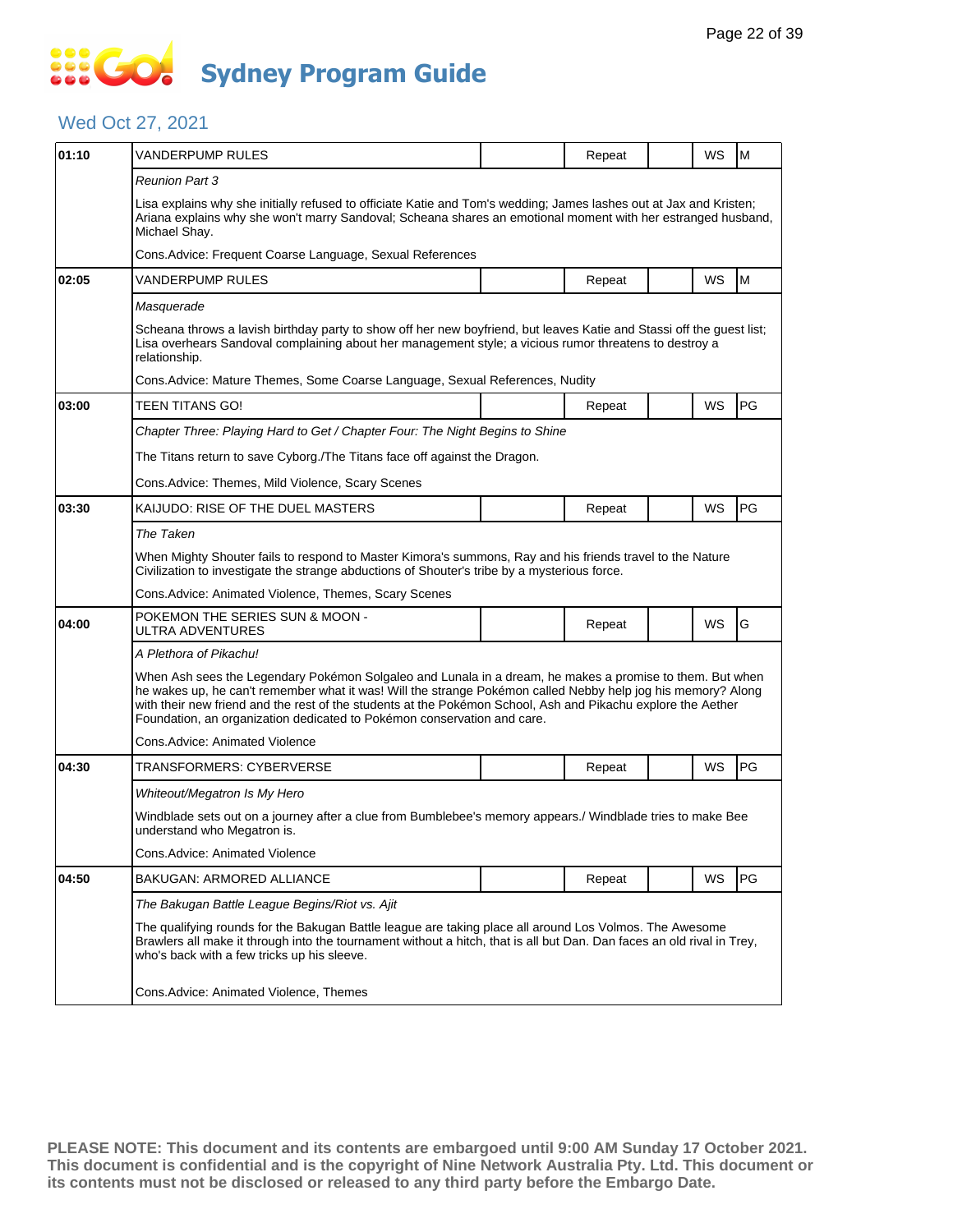# **... Go Sydney Program Guide**

### Wed Oct 27, 2021

| 05:10 | YU-GI-OH! ARC-V                                                                                                                |  | Repeat |  | <b>WS</b> | <b>IPG</b> |  |  |  |
|-------|--------------------------------------------------------------------------------------------------------------------------------|--|--------|--|-----------|------------|--|--|--|
|       | The Many Dimensions Of Yuya                                                                                                    |  |        |  |           |            |  |  |  |
|       | Yuya's battle with Crow takes a turn for the worse when Roget takes control of Yuya's mind!<br>Cons. Advice: Animated Violence |  |        |  |           |            |  |  |  |
|       |                                                                                                                                |  |        |  |           |            |  |  |  |
| 05:30 | YU-GI-OH! CLASSIC                                                                                                              |  | Repeat |  | <b>WS</b> | <b>IPG</b> |  |  |  |
|       | The ESP Duelist - Part 2                                                                                                       |  |        |  |           |            |  |  |  |
|       | At the hospital, Tristan tells Serenity that Joey is winning the duel.                                                         |  |        |  |           |            |  |  |  |
|       | Cons. Advice: Mild Violence                                                                                                    |  |        |  |           |            |  |  |  |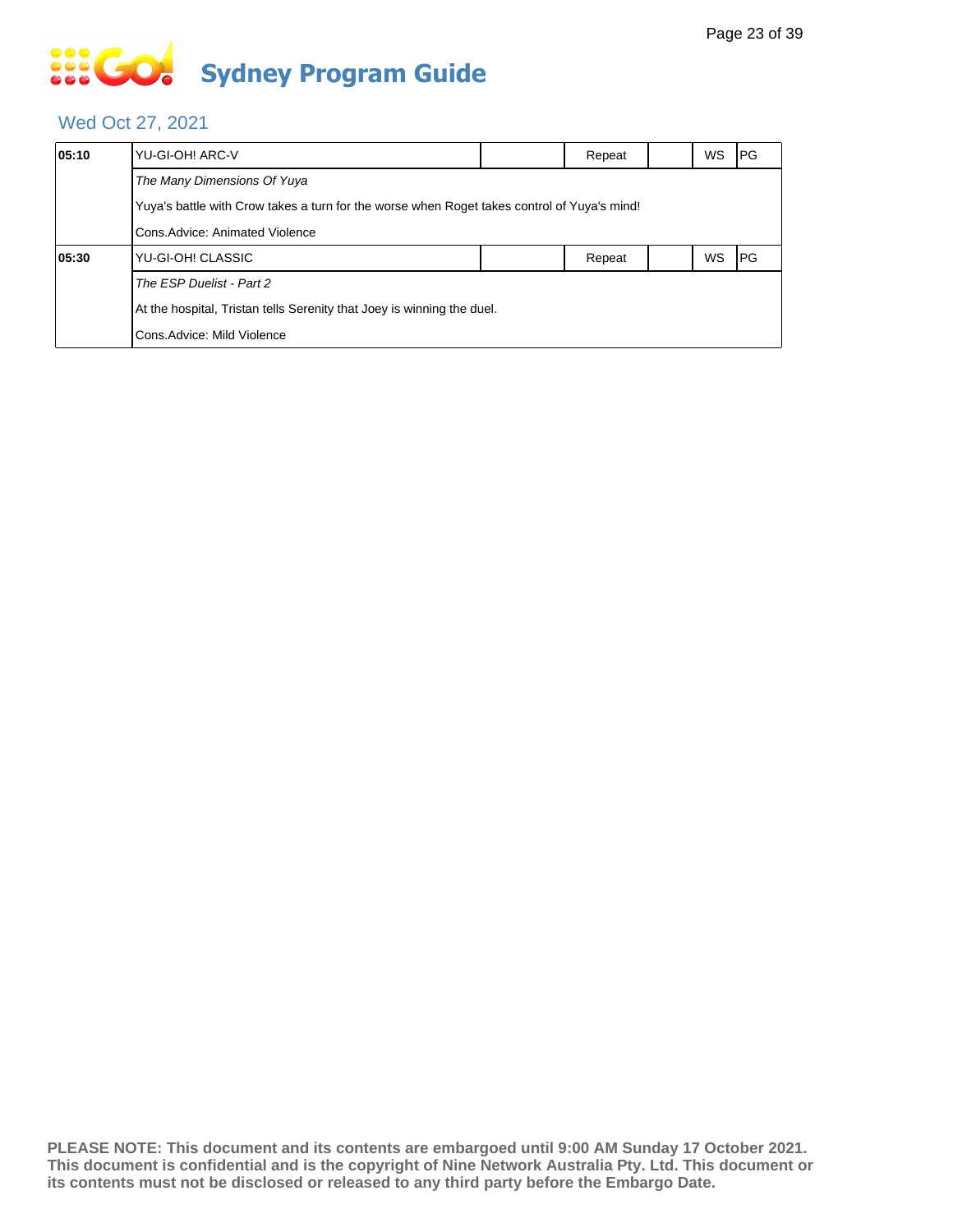### **SO GO Sydney Program Guide**

### Thu Oct 28, 2021

| 06:00 | <b>RAINBOW RANGERS</b>                                                                                                                                                                                                                                                                                                  |           | Repeat |  | WS | G            |  |  |
|-------|-------------------------------------------------------------------------------------------------------------------------------------------------------------------------------------------------------------------------------------------------------------------------------------------------------------------------|-----------|--------|--|----|--------------|--|--|
|       |                                                                                                                                                                                                                                                                                                                         |           |        |  |    |              |  |  |
|       | Preston-fest/Snakes on a Plain                                                                                                                                                                                                                                                                                          |           |        |  |    |              |  |  |
|       | Preston throws a music festival that destroys all the local vegetation, threatening local wildlife who are now going<br>hungry; the Rangers help protect the lives of snakes during their migration.                                                                                                                    |           |        |  |    |              |  |  |
| 06:30 | <b>BARBIE: DREAMHOUSE ADVENTURES</b>                                                                                                                                                                                                                                                                                    |           | Repeat |  | WS | G            |  |  |
|       | Barbie's Dance Dilema                                                                                                                                                                                                                                                                                                   |           |        |  |    |              |  |  |
|       | Ken asks Barbie to help him invite Harriet to a school dance. Despite her mixed feelings, Barbie agrees to do it.                                                                                                                                                                                                       |           |        |  |    |              |  |  |
| 07:00 | POLLY POCKET                                                                                                                                                                                                                                                                                                            |           |        |  | WS | G            |  |  |
|       | The Legend of Panda Beach/Escape The Escape                                                                                                                                                                                                                                                                             |           |        |  |    |              |  |  |
|       | With her shrinking-powered magic locket around her neck and her friends by her side, Polly Pocket proves there's<br>no adventure too big for "tiny power!" Our pint-sized heroes use their unique point-of-view to help the neighbourhood<br>animals, conquer school assignments, and discover a big world full of fun. |           |        |  |    |              |  |  |
| 07:30 | TRANSFORMERS: CYBERVERSE                                                                                                                                                                                                                                                                                                |           | Repeat |  | WS | PG           |  |  |
|       | Cube/Terminal Velocity                                                                                                                                                                                                                                                                                                  |           |        |  |    |              |  |  |
|       | Bumblebee learns how he first met Windblade and relives a Golden Age encounter./ Bumblebee explores a<br>nightmarish memory of his visit to Velocitron; Windblade pilots the shuttle in a relentless dogfight with the<br>Decepticon Seekers.                                                                           |           |        |  |    |              |  |  |
|       | Cons.Advice: Animated Violence                                                                                                                                                                                                                                                                                          |           |        |  |    |              |  |  |
| 08:00 | SMASHHDOWN!                                                                                                                                                                                                                                                                                                             | Captioned | Repeat |  | WS | $\mathsf{C}$ |  |  |
|       | Match Day 3, Pool A - Em N Em vs. Popstar                                                                                                                                                                                                                                                                               |           |        |  |    |              |  |  |
|       | Bibs on people, it's netball day as Em N Em takes on Popstar! Nick and the Dummy try to keep up with a junior club,<br>Gretel Tippett is our half-time entertainment, plus a huge final obstacle course!                                                                                                                |           |        |  |    |              |  |  |
| 08:30 | RICKY ZOOM                                                                                                                                                                                                                                                                                                              |           | Repeat |  | WS | G            |  |  |
|       | The Ramp Camp Bikeout/The Gold Ticket Rush                                                                                                                                                                                                                                                                              |           |        |  |    |              |  |  |
|       | Little red rescue motorbike Ricky Zoom, along with his loyal and enthusiastic bike buddies Loop, Scootio and DJ,<br>race around the sports track, try new stunts at the park, and zoom into adventures.                                                                                                                 |           |        |  |    |              |  |  |
| 09:00 | GIGANTOSAURUS                                                                                                                                                                                                                                                                                                           |           | Repeat |  | WS | G            |  |  |
|       | Because Triceratops!/Rock Out                                                                                                                                                                                                                                                                                           |           |        |  |    |              |  |  |
|       | Four curious young dinosaur friends explore the mystery of Gigantosaurus, the largest, fiercest dinosaur of all, as<br>they face their individual fears and work together to solve problems during their many adventures.                                                                                               |           |        |  |    |              |  |  |
| 09:30 | TRUE AND THE RAINBOW KINGDOM                                                                                                                                                                                                                                                                                            |           | Repeat |  | WS | G            |  |  |
|       | True's Birthday Party                                                                                                                                                                                                                                                                                                   |           |        |  |    |              |  |  |
|       | Fearless eight-year old quardian True uses wishes from the Wishing Tree to help protect the citizens of the colorful<br>land of the Rainbow Kingdom.                                                                                                                                                                    |           |        |  |    |              |  |  |
| 10:00 | LEGO FRIENDS: GIRLS ON A MISSION                                                                                                                                                                                                                                                                                        |           | Repeat |  | WS | G            |  |  |
|       | Trading Places/It's a Mall World                                                                                                                                                                                                                                                                                        |           |        |  |    |              |  |  |
|       | Olivia trades places for a day with a famous actress who could be her double. The girls get snowed in and trapped<br>in a shopping mall and Emma is unable to go home to design her dress for an important job interview.                                                                                               |           |        |  |    |              |  |  |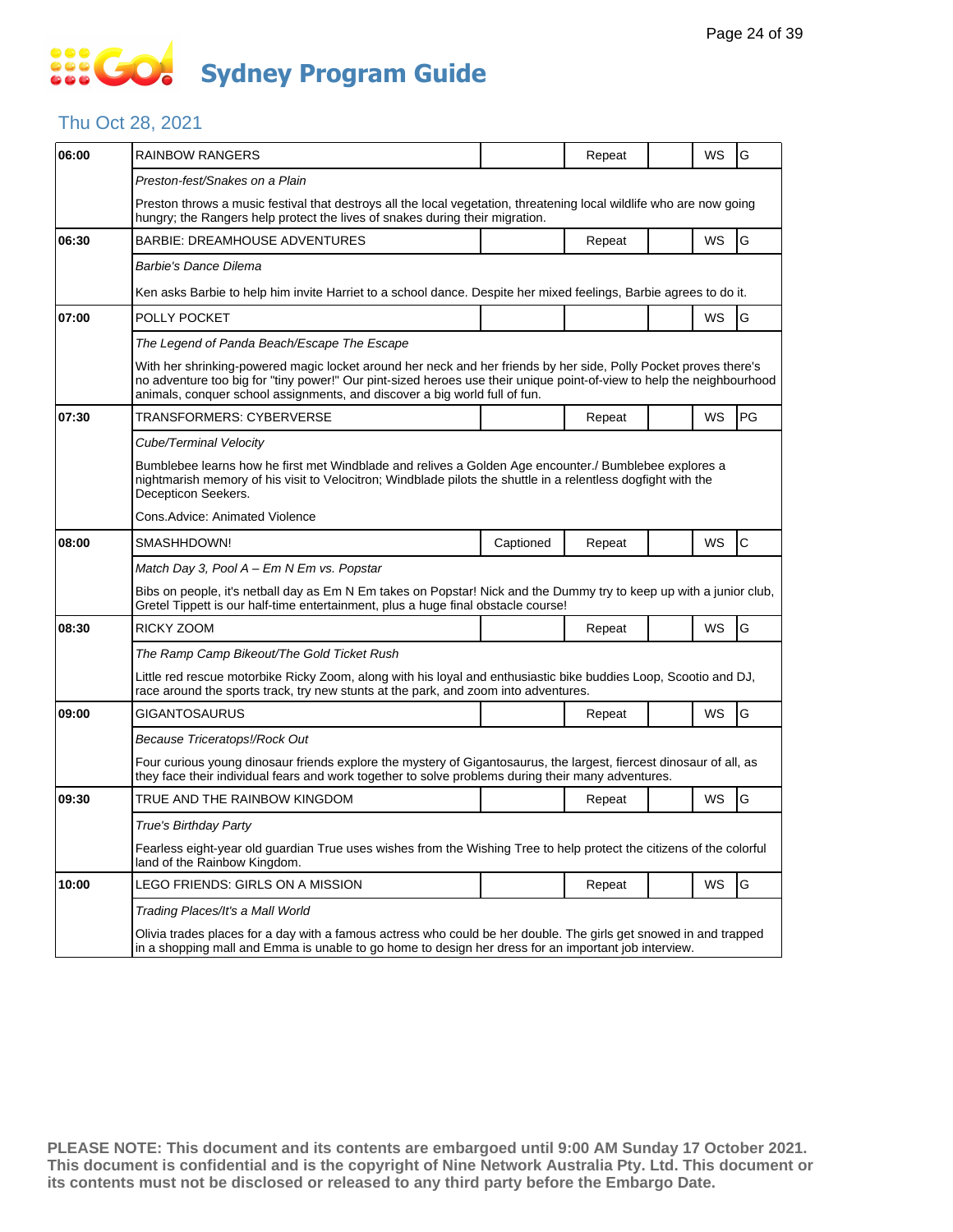## **SOCOL Sydney Program Guide**

### Thu Oct 28, 2021

| 10:30 | POKEMON THE SERIES SUN & MOON -<br>ULTRA ADVENTURES                                                                                                                                                                                                                                                                                                                                                                 |           | Repeat |  | WS | G  |  |  |
|-------|---------------------------------------------------------------------------------------------------------------------------------------------------------------------------------------------------------------------------------------------------------------------------------------------------------------------------------------------------------------------------------------------------------------------|-----------|--------|--|----|----|--|--|
|       | Turning The Other Mask!                                                                                                                                                                                                                                                                                                                                                                                             |           |        |  |    |    |  |  |
|       | When Ash sees the Legendary Pokémon Solgaleo and Lunala in a dream, he makes a promise to them. But when<br>he wakes up, he can't remember what it was! Will the strange Pokémon called Nebby help jog his memory? Along<br>with their new friend and the rest of the students at the Pokémon School, Ash and Pikachu explore the Aether<br>Foundation, an organization dedicated to Pokémon conservation and care. |           |        |  |    |    |  |  |
|       | Cons.Advice: Animated Violence                                                                                                                                                                                                                                                                                                                                                                                      |           |        |  |    |    |  |  |
| 11:00 | THE AMAZING WORLD OF GUMBALL                                                                                                                                                                                                                                                                                                                                                                                        |           | Repeat |  | WS | PG |  |  |
|       | The Ex/The Weirdo                                                                                                                                                                                                                                                                                                                                                                                                   |           |        |  |    |    |  |  |
|       | Follow the misadventures of Gumball and his family in their weird and wonderful town of Elmore. Dad's a six-foot<br>stay-at-home pink rabbit; Mom works hard in the rainbow factory; and Gumball's friends include a T-rex, a<br>cheerleading peanut and a banana.                                                                                                                                                  |           |        |  |    |    |  |  |
|       | Cons.Advice: Mild Violence, Themes                                                                                                                                                                                                                                                                                                                                                                                  |           |        |  |    |    |  |  |
| 11:30 | TEEN TITANS GO!                                                                                                                                                                                                                                                                                                                                                                                                     |           | Repeat |  | WS | PG |  |  |
|       | Jinxed / Hot Salad Water                                                                                                                                                                                                                                                                                                                                                                                            |           |        |  |    |    |  |  |
|       | Robin loses his voice in a game of jinx./Drinking tea turns the Titans (except Robin) English.                                                                                                                                                                                                                                                                                                                      |           |        |  |    |    |  |  |
|       | Cons.Advice: Themes, Mild Violence, Scary Scenes                                                                                                                                                                                                                                                                                                                                                                    |           |        |  |    |    |  |  |
| 12:00 | <b>SUPERGIRL</b>                                                                                                                                                                                                                                                                                                                                                                                                    |           |        |  | WS | M  |  |  |
|       | Truth, Justice and The American Way                                                                                                                                                                                                                                                                                                                                                                                 |           |        |  |    |    |  |  |
|       | Supergirl battles with Master Jailer, who is tracking and killing escaped Fort Rozz prisoners; Cat hires an additional<br>assistant, who tries to one-up Kara; James and Kara don't agree on the DEO's methods.                                                                                                                                                                                                     |           |        |  |    |    |  |  |
|       | Starring: Melissa Benoist, Chyler Leigh, David Harewood                                                                                                                                                                                                                                                                                                                                                             |           |        |  |    |    |  |  |
|       | Cons.Advice: Mature Themes, Some Violence                                                                                                                                                                                                                                                                                                                                                                           |           |        |  |    |    |  |  |
| 13:00 | VANDERPUMP RULES                                                                                                                                                                                                                                                                                                                                                                                                    |           | Repeat |  | WS | M  |  |  |
|       | Unfaithful                                                                                                                                                                                                                                                                                                                                                                                                          |           |        |  |    |    |  |  |
|       | Brittany leaves Los Angeles after a painful revelation, leaving her relationship with Jax in question; Stassi<br>reconnects with her ex-boyfriend Patrick; Lisa serves as grand marshal of a gay pride parade.                                                                                                                                                                                                      |           |        |  |    |    |  |  |
|       | Cons. Advice: Mature Themes, Some Coarse Language, Sexual References, Nudity                                                                                                                                                                                                                                                                                                                                        |           |        |  |    |    |  |  |
| 14:00 | VANDERPUMP RULES                                                                                                                                                                                                                                                                                                                                                                                                    |           | Repeat |  | WS | M  |  |  |
|       | Back in the Saddle                                                                                                                                                                                                                                                                                                                                                                                                  |           |        |  |    |    |  |  |
|       | Brittany's girlfriends put aside their differences and throw a Kentucky-themed party to help cure her heartache;<br>Ariana's horse throws her off during practice; Lala returns to SUR to ask for Lisa's forgiveness and the return of her<br>old job.                                                                                                                                                              |           |        |  |    |    |  |  |
|       | Cons. Advice: Some Coarse Language, Sexual References, Drug References                                                                                                                                                                                                                                                                                                                                              |           |        |  |    |    |  |  |
| 15:00 | MALCOLM IN THE MIDDLE                                                                                                                                                                                                                                                                                                                                                                                               | Captioned | Repeat |  | WS | PG |  |  |
|       | Bowling                                                                                                                                                                                                                                                                                                                                                                                                             |           |        |  |    |    |  |  |
|       | Malcolm and Reese go to a bowling party where they vie for the attention of a cute girl.                                                                                                                                                                                                                                                                                                                            |           |        |  |    |    |  |  |
|       | Starring: Jane Kaczmarek, Bryan Cranston, Christopher Masterson, Frankie Muniz                                                                                                                                                                                                                                                                                                                                      |           |        |  |    |    |  |  |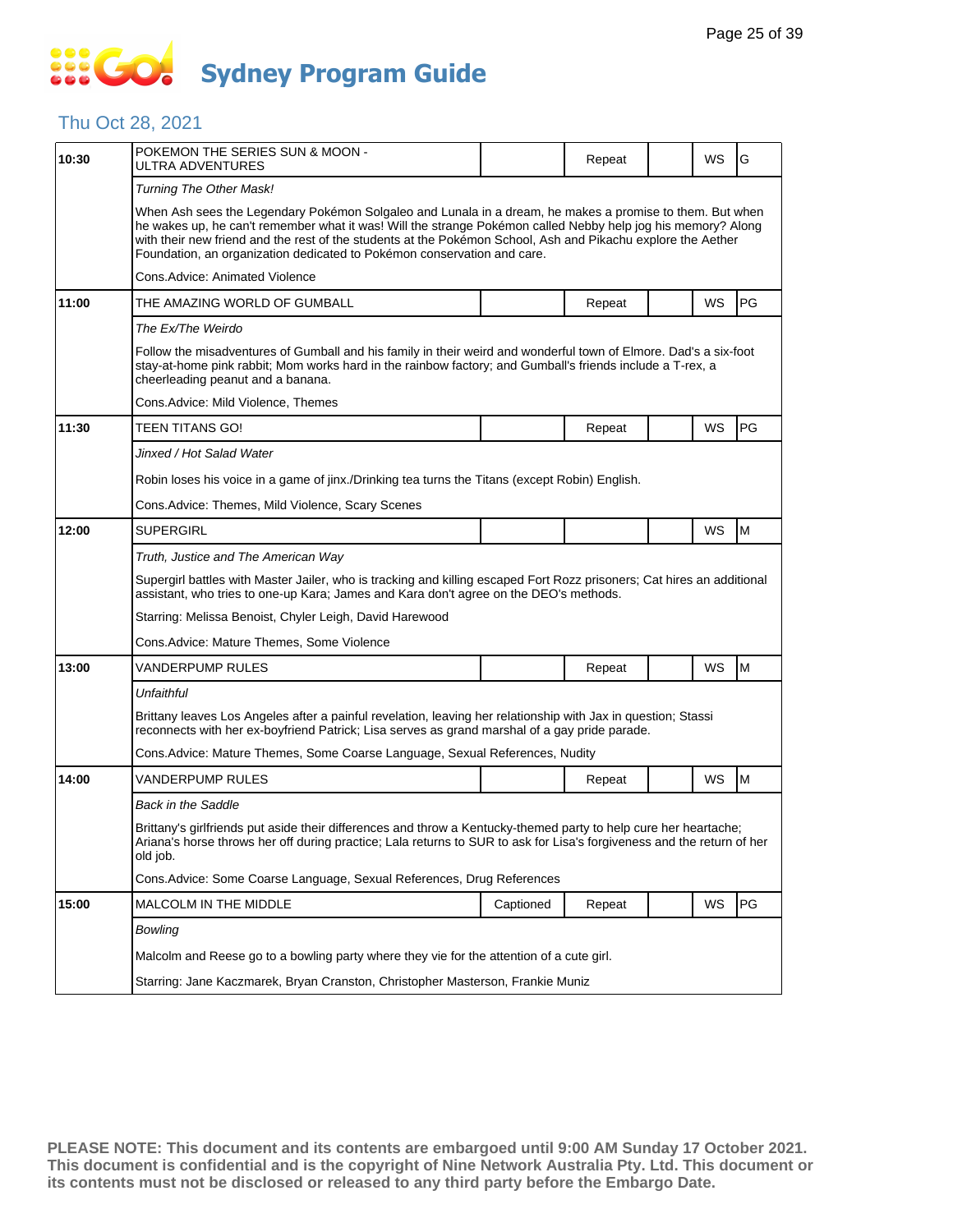## **SO GO Sydney Program Guide**

### Thu Oct 28, 2021

| 15:30 | THE NANNY                                                                                                                                                                                   | Captioned                                                                      | Repeat |  | WS        | PG |  |  |  |  |
|-------|---------------------------------------------------------------------------------------------------------------------------------------------------------------------------------------------|--------------------------------------------------------------------------------|--------|--|-----------|----|--|--|--|--|
|       | The Tart with Heart (Part 2)                                                                                                                                                                |                                                                                |        |  |           |    |  |  |  |  |
|       | Fran and Maxwell return from the trip to Paris, and Fran couldn't be happier. Just as they are about to arrive home,<br>Mr Sheffield takes back saying "I Love You" and Fran is devastated. |                                                                                |        |  |           |    |  |  |  |  |
|       | Starring: Fran Drescher, Charles Shaughnessy, Lauren Lane, Daniel Davis                                                                                                                     |                                                                                |        |  |           |    |  |  |  |  |
| 16:00 | 3RD ROCK FROM THE SUN                                                                                                                                                                       |                                                                                | Repeat |  | <b>WS</b> | PG |  |  |  |  |
|       | <b>Paranoid Dick</b>                                                                                                                                                                        |                                                                                |        |  |           |    |  |  |  |  |
|       | Mary becomes concerned when Chancellor Stevens appears to be avoiding her in favour of Judith, and confiding in<br>Dick only makes her more worried.                                        |                                                                                |        |  |           |    |  |  |  |  |
|       | Starring: John Lithgow, Jane Curtin, Kristen Johnston                                                                                                                                       |                                                                                |        |  |           |    |  |  |  |  |
|       | Cons. Advice: Mild Coarse Language, Sexual References                                                                                                                                       |                                                                                |        |  |           |    |  |  |  |  |
| 16:30 | THAT 70'S SHOW                                                                                                                                                                              |                                                                                | Repeat |  | WS        | PG |  |  |  |  |
|       | <b>Third Wheel</b>                                                                                                                                                                          |                                                                                |        |  |           |    |  |  |  |  |
|       | Eric is forced to pal around with Hyde and his female "friend"; Red gives Pastor Dave a new direction in life.                                                                              |                                                                                |        |  |           |    |  |  |  |  |
|       | Starring: Topher Grace, Laura Prepon, Mila Kunis, Ashton Kutcher                                                                                                                            |                                                                                |        |  |           |    |  |  |  |  |
|       | Cons. Advice: Sexual References, Drug References, Some Coarse Language                                                                                                                      |                                                                                |        |  |           |    |  |  |  |  |
| 17:00 | MALCOLM IN THE MIDDLE                                                                                                                                                                       | Captioned                                                                      | Repeat |  | WS        | PG |  |  |  |  |
|       | Mini-Bike                                                                                                                                                                                   |                                                                                |        |  |           |    |  |  |  |  |
|       | The younger boys try to convince Lois to let them have a mini-bike, while Hal attends a father-son weekend at<br>Marlin Academy.                                                            |                                                                                |        |  |           |    |  |  |  |  |
|       | Starring: Jane Kaczmarek, Bryan Cranston, Christopher Masterson, Frankie Muniz                                                                                                              |                                                                                |        |  |           |    |  |  |  |  |
| 17:30 | <b>MALCOLM IN THE MIDDLE</b>                                                                                                                                                                | Captioned                                                                      | Repeat |  | WS        | PG |  |  |  |  |
|       | Carnival                                                                                                                                                                                    |                                                                                |        |  |           |    |  |  |  |  |
|       | Malcolm, Reese, Dewey and Stevie sneak out to a county fair, only to find themselves locked inside after hours, with<br>a drunk, beligerent quard.                                          |                                                                                |        |  |           |    |  |  |  |  |
|       |                                                                                                                                                                                             | Starring: Jane Kaczmarek, Bryan Cranston, Christopher Masterson, Frankie Muniz |        |  |           |    |  |  |  |  |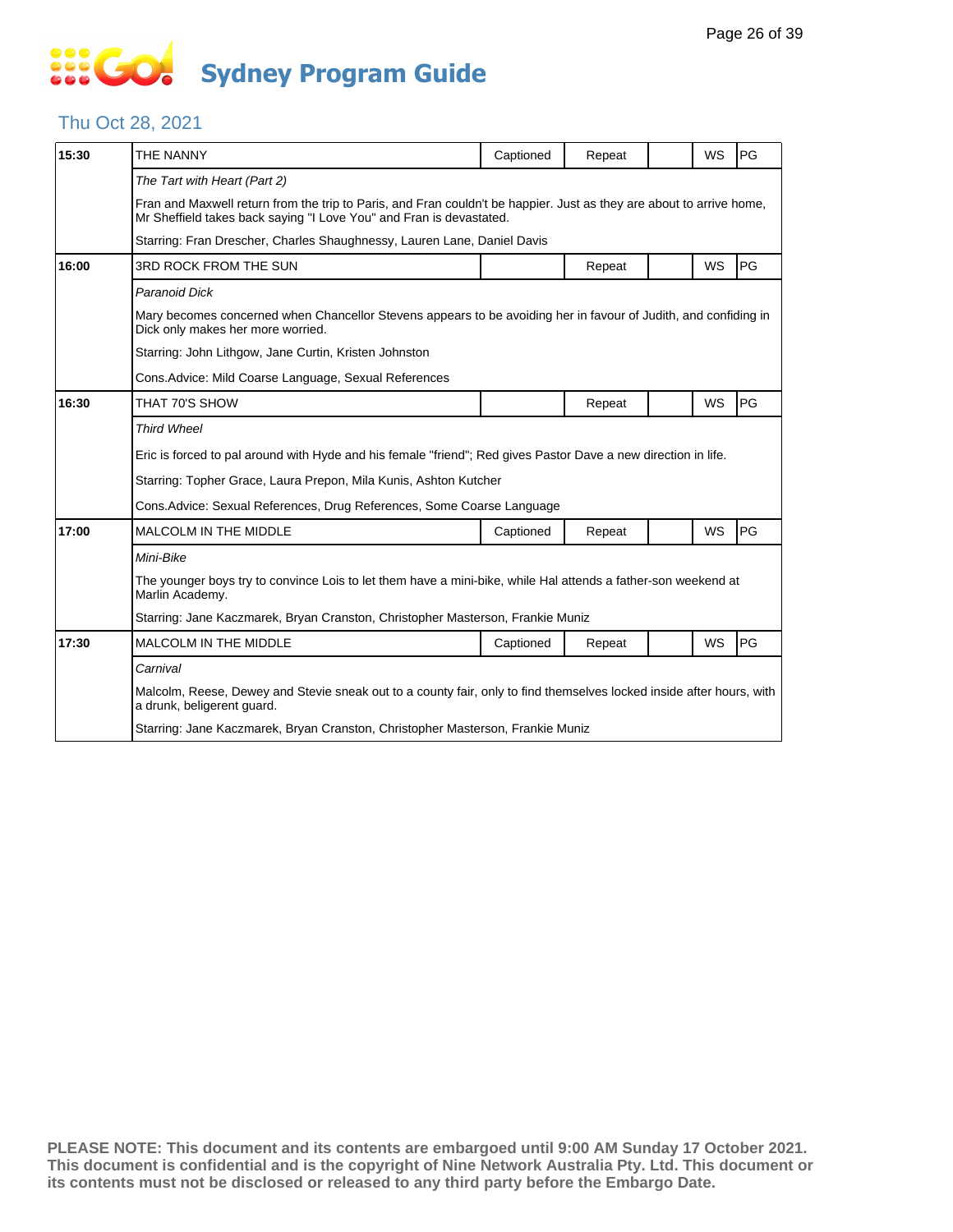## **SEC Sydney Program Guide**

#### Thu Oct 28, 2021

| 18:00 | THE NANNY                                                                                                                                                                                                                                                | Captioned                                                                                                                                                                                                                        | Repeat |  | WS | PG |  |  |  |
|-------|----------------------------------------------------------------------------------------------------------------------------------------------------------------------------------------------------------------------------------------------------------|----------------------------------------------------------------------------------------------------------------------------------------------------------------------------------------------------------------------------------|--------|--|----|----|--|--|--|
|       | The Cradle Robbers                                                                                                                                                                                                                                       |                                                                                                                                                                                                                                  |        |  |    |    |  |  |  |
|       | After Maxwell tells Fran to make Maggie break up with a 25 year old, Fran starts dating his same age friend.                                                                                                                                             |                                                                                                                                                                                                                                  |        |  |    |    |  |  |  |
|       | Starring: Fran Drescher, Charles Shaughnessy, Lauren Lane, Daniel Davis                                                                                                                                                                                  |                                                                                                                                                                                                                                  |        |  |    |    |  |  |  |
| 18:30 | <b>3RD ROCK FROM THE SUN</b>                                                                                                                                                                                                                             |                                                                                                                                                                                                                                  |        |  | WS | PG |  |  |  |
|       | The House That Dick Built                                                                                                                                                                                                                                |                                                                                                                                                                                                                                  |        |  |    |    |  |  |  |
|       | Sally gets her own apartment; Vicki asks Harry to father her child; Tommy and Alissa baby-sit.                                                                                                                                                           |                                                                                                                                                                                                                                  |        |  |    |    |  |  |  |
|       | Starring: John Lithgow, Jane Curtin, Kristen Johnston                                                                                                                                                                                                    |                                                                                                                                                                                                                                  |        |  |    |    |  |  |  |
|       | Cons. Advice: Mild Coarse Language, Sexual References                                                                                                                                                                                                    |                                                                                                                                                                                                                                  |        |  |    |    |  |  |  |
| 19:00 | THAT 70'S SHOW                                                                                                                                                                                                                                           |                                                                                                                                                                                                                                  |        |  | WS | PG |  |  |  |
|       | An Eric Forman Christmas                                                                                                                                                                                                                                 |                                                                                                                                                                                                                                  |        |  |    |    |  |  |  |
|       | Eric agrees to direct the church's Christmas pageant, and the casting of his friends leads to disagreements over the<br>interpretation.                                                                                                                  |                                                                                                                                                                                                                                  |        |  |    |    |  |  |  |
|       | Starring: Topher Grace, Laura Prepon, Mila Kunis, Ashton Kutcher                                                                                                                                                                                         |                                                                                                                                                                                                                                  |        |  |    |    |  |  |  |
|       | Cons. Advice: Sexual References, Drug References, Some Coarse Language                                                                                                                                                                                   |                                                                                                                                                                                                                                  |        |  |    |    |  |  |  |
| 19:30 | SURVIVOR 41                                                                                                                                                                                                                                              |                                                                                                                                                                                                                                  |        |  | WS | PG |  |  |  |
|       | Survivor is back with 18 all-new players, this year will be fast-paced with new advantages and controversial twists.<br>Castaways will have to outwit, outplay and outlast each other to become the sole Survivor and take out the \$1<br>million prize. |                                                                                                                                                                                                                                  |        |  |    |    |  |  |  |
| 20:30 | TBA                                                                                                                                                                                                                                                      | Captioned                                                                                                                                                                                                                        |        |  | WS | G  |  |  |  |
|       | Information To Follow                                                                                                                                                                                                                                    |                                                                                                                                                                                                                                  |        |  |    |    |  |  |  |
| 23:20 | WORLD'S WORST FLIGHTS                                                                                                                                                                                                                                    | Captioned                                                                                                                                                                                                                        | Repeat |  | WS | M  |  |  |  |
|       | Passengers                                                                                                                                                                                                                                               |                                                                                                                                                                                                                                  |        |  |    |    |  |  |  |
|       | A SWAT team storm a holiday flight; A passenger refuses to give up his seat, with dire consequences; A medical<br>emergency over the Pacific Ocean causes panic.                                                                                         |                                                                                                                                                                                                                                  |        |  |    |    |  |  |  |
|       | Cons.Advice: Disturbing Scenes, Themes                                                                                                                                                                                                                   |                                                                                                                                                                                                                                  |        |  |    |    |  |  |  |
| 00:20 | THE ARRANGEMENT                                                                                                                                                                                                                                          | Captioned                                                                                                                                                                                                                        | Repeat |  | WS | M  |  |  |  |
|       | The Ex                                                                                                                                                                                                                                                   |                                                                                                                                                                                                                                  |        |  |    |    |  |  |  |
|       |                                                                                                                                                                                                                                                          | Kyle and Megan's relationship starts with a whirlwind trip to Venice; Megan experiences some of the best and worst<br>that her new life has to offer; Kyle pulls back the curtain on some of his true colors for the first time. |        |  |    |    |  |  |  |
|       | Starring: Josh Henderson, Christine Evangelista, Lexa Doig                                                                                                                                                                                               |                                                                                                                                                                                                                                  |        |  |    |    |  |  |  |
|       | Cons. Advice: Some Coarse Language, Sexual References, Themes                                                                                                                                                                                            |                                                                                                                                                                                                                                  |        |  |    |    |  |  |  |
| 01:15 | VANDERPUMP RULES                                                                                                                                                                                                                                         |                                                                                                                                                                                                                                  | Repeat |  | WS | M  |  |  |  |
|       | Unfaithful                                                                                                                                                                                                                                               |                                                                                                                                                                                                                                  |        |  |    |    |  |  |  |
|       | Brittany leaves Los Angeles after a painful revelation, leaving her relationship with Jax in question; Stassi<br>reconnects with her ex-boyfriend Patrick; Lisa serves as grand marshal of a gay pride parade.                                           |                                                                                                                                                                                                                                  |        |  |    |    |  |  |  |
|       | Cons. Advice: Mature Themes, Some Coarse Language, Sexual References, Nudity                                                                                                                                                                             |                                                                                                                                                                                                                                  |        |  |    |    |  |  |  |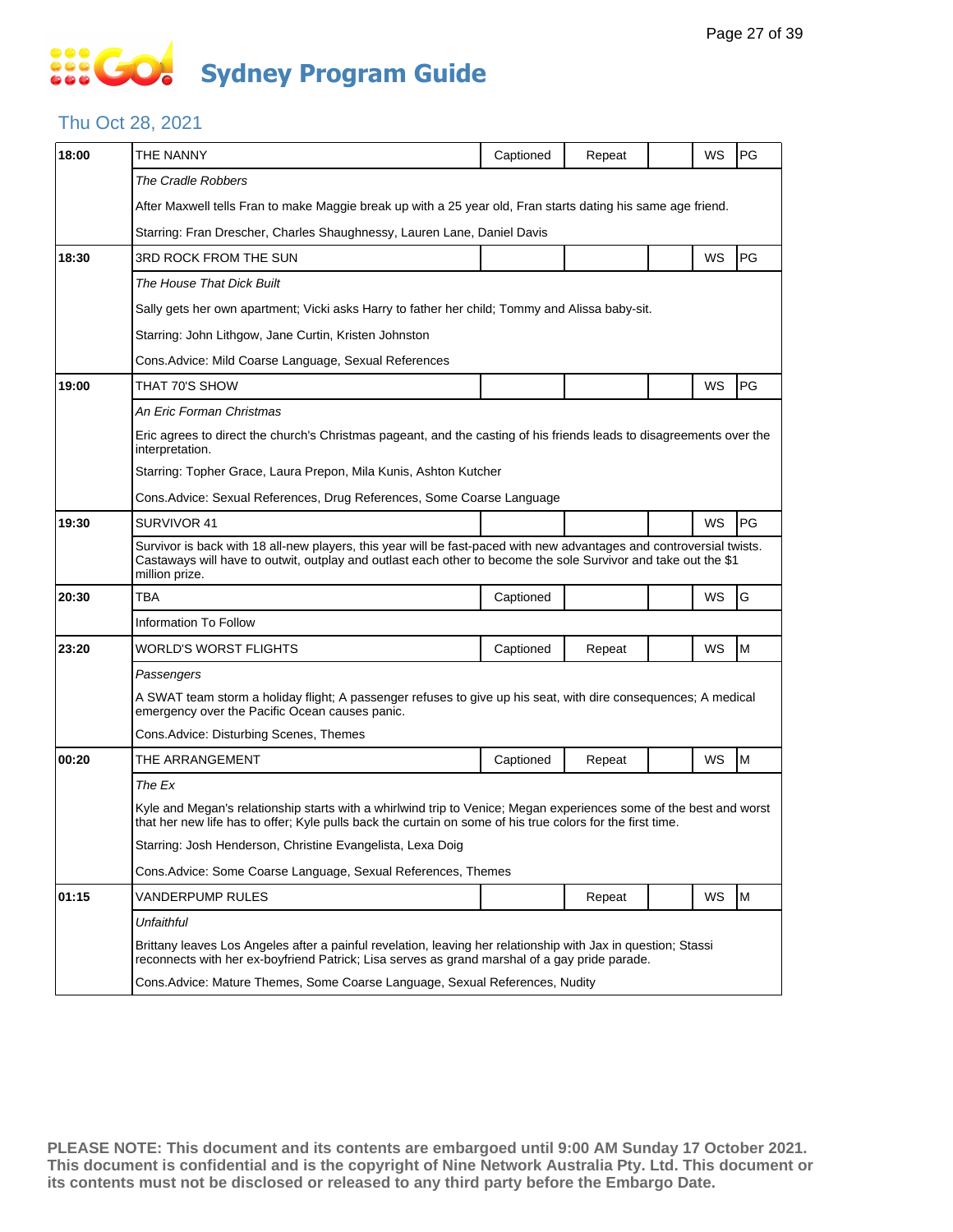### **SEC Sydney Program Guide**

### Thu Oct 28, 2021

| 02:10 | VANDERPUMP RULES                                                                                                                                                                                                                                                                                                                                                                                                    |  | Repeat                                                                                   |  | <b>WS</b> | M         |  |  |  |  |
|-------|---------------------------------------------------------------------------------------------------------------------------------------------------------------------------------------------------------------------------------------------------------------------------------------------------------------------------------------------------------------------------------------------------------------------|--|------------------------------------------------------------------------------------------|--|-----------|-----------|--|--|--|--|
|       | <b>Back in the Saddle</b>                                                                                                                                                                                                                                                                                                                                                                                           |  |                                                                                          |  |           |           |  |  |  |  |
|       | Brittany's girlfriends put aside their differences and throw a Kentucky-themed party to help cure her heartache;<br>Ariana's horse throws her off during practice; Lala returns to SUR to ask for Lisa's forgiveness and the return of her<br>old job.                                                                                                                                                              |  |                                                                                          |  |           |           |  |  |  |  |
|       | Cons. Advice: Some Coarse Language, Sexual References, Drug References                                                                                                                                                                                                                                                                                                                                              |  |                                                                                          |  |           |           |  |  |  |  |
| 03:00 | TEEN TITANS GO!                                                                                                                                                                                                                                                                                                                                                                                                     |  | Repeat                                                                                   |  | <b>WS</b> | <b>PG</b> |  |  |  |  |
|       | Jinxed / Hot Salad Water                                                                                                                                                                                                                                                                                                                                                                                            |  |                                                                                          |  |           |           |  |  |  |  |
|       | Robin loses his voice in a game of jinx./Drinking tea turns the Titans (except Robin) English.                                                                                                                                                                                                                                                                                                                      |  |                                                                                          |  |           |           |  |  |  |  |
|       | Cons. Advice: Themes, Mild Violence, Scary Scenes                                                                                                                                                                                                                                                                                                                                                                   |  |                                                                                          |  |           |           |  |  |  |  |
| 03:30 | KAIJUDO: RISE OF THE DUEL MASTERS                                                                                                                                                                                                                                                                                                                                                                                   |  | Repeat                                                                                   |  | WS        | <b>PG</b> |  |  |  |  |
|       | The Siphon                                                                                                                                                                                                                                                                                                                                                                                                          |  |                                                                                          |  |           |           |  |  |  |  |
|       | Master Chavez must replenish the Veil, and to do so he must siphon Mana from one of the slumbering Creature<br>Civilization Kings, but the Choten plans to take possession of the Mana once Chavez has extracted it. It's up to the<br>kids to stop him.                                                                                                                                                            |  |                                                                                          |  |           |           |  |  |  |  |
|       | Cons.Advice: Animated Violence, Themes, Scary Scenes                                                                                                                                                                                                                                                                                                                                                                |  |                                                                                          |  |           |           |  |  |  |  |
| 04:00 | POKEMON THE SERIES SUN & MOON -<br>ULTRA ADVENTURES                                                                                                                                                                                                                                                                                                                                                                 |  | Repeat                                                                                   |  | WS        | G         |  |  |  |  |
|       | Turning The Other Mask!                                                                                                                                                                                                                                                                                                                                                                                             |  |                                                                                          |  |           |           |  |  |  |  |
|       | When Ash sees the Legendary Pokémon Solgaleo and Lunala in a dream, he makes a promise to them. But when<br>he wakes up, he can't remember what it was! Will the strange Pokémon called Nebby help jog his memory? Along<br>with their new friend and the rest of the students at the Pokémon School, Ash and Pikachu explore the Aether<br>Foundation, an organization dedicated to Pokémon conservation and care. |  |                                                                                          |  |           |           |  |  |  |  |
|       | Cons.Advice: Animated Violence                                                                                                                                                                                                                                                                                                                                                                                      |  |                                                                                          |  |           |           |  |  |  |  |
| 04:30 | TRANSFORMERS: CYBERVERSE                                                                                                                                                                                                                                                                                                                                                                                            |  | Repeat                                                                                   |  | <b>WS</b> | <b>PG</b> |  |  |  |  |
|       | Cube/Terminal Velocity                                                                                                                                                                                                                                                                                                                                                                                              |  |                                                                                          |  |           |           |  |  |  |  |
|       | Bumblebee learns how he first met Windblade and relives a Golden Age encounter./ Bumblebee explores a<br>nightmarish memory of his visit to Velocitron; Windblade pilots the shuttle in a relentless dogfight with the<br>Decepticon Seekers.                                                                                                                                                                       |  |                                                                                          |  |           |           |  |  |  |  |
|       | Cons.Advice: Animated Violence                                                                                                                                                                                                                                                                                                                                                                                      |  |                                                                                          |  |           |           |  |  |  |  |
| 04:50 | BAKUGAN: ARMORED ALLIANCE                                                                                                                                                                                                                                                                                                                                                                                           |  | Repeat                                                                                   |  | WS        | PG        |  |  |  |  |
|       | Kung Fu Master/The Battle of Popularity                                                                                                                                                                                                                                                                                                                                                                             |  |                                                                                          |  |           |           |  |  |  |  |
|       | Dan's first match-up of the Bakugan battle league is the Chinese Champion Brawler: Zhao. His opponent is a deeply<br>focused, and serious brawler, who uses Kung Fu techniques in battle. It's going to take all Dan and Drago's focus<br>and strength to get through this opponent!                                                                                                                                |  |                                                                                          |  |           |           |  |  |  |  |
|       | Cons.Advice: Animated Violence, Themes                                                                                                                                                                                                                                                                                                                                                                              |  |                                                                                          |  |           |           |  |  |  |  |
| 05:10 | YU-GI-OH! ARC-V                                                                                                                                                                                                                                                                                                                                                                                                     |  | Repeat                                                                                   |  | WS        | PG        |  |  |  |  |
|       | Wake Up Call                                                                                                                                                                                                                                                                                                                                                                                                        |  |                                                                                          |  |           |           |  |  |  |  |
|       |                                                                                                                                                                                                                                                                                                                                                                                                                     |  | Crow gets a crash course on double crossing when Yuya pulls a U-turn on their frienship! |  |           |           |  |  |  |  |
|       |                                                                                                                                                                                                                                                                                                                                                                                                                     |  |                                                                                          |  |           |           |  |  |  |  |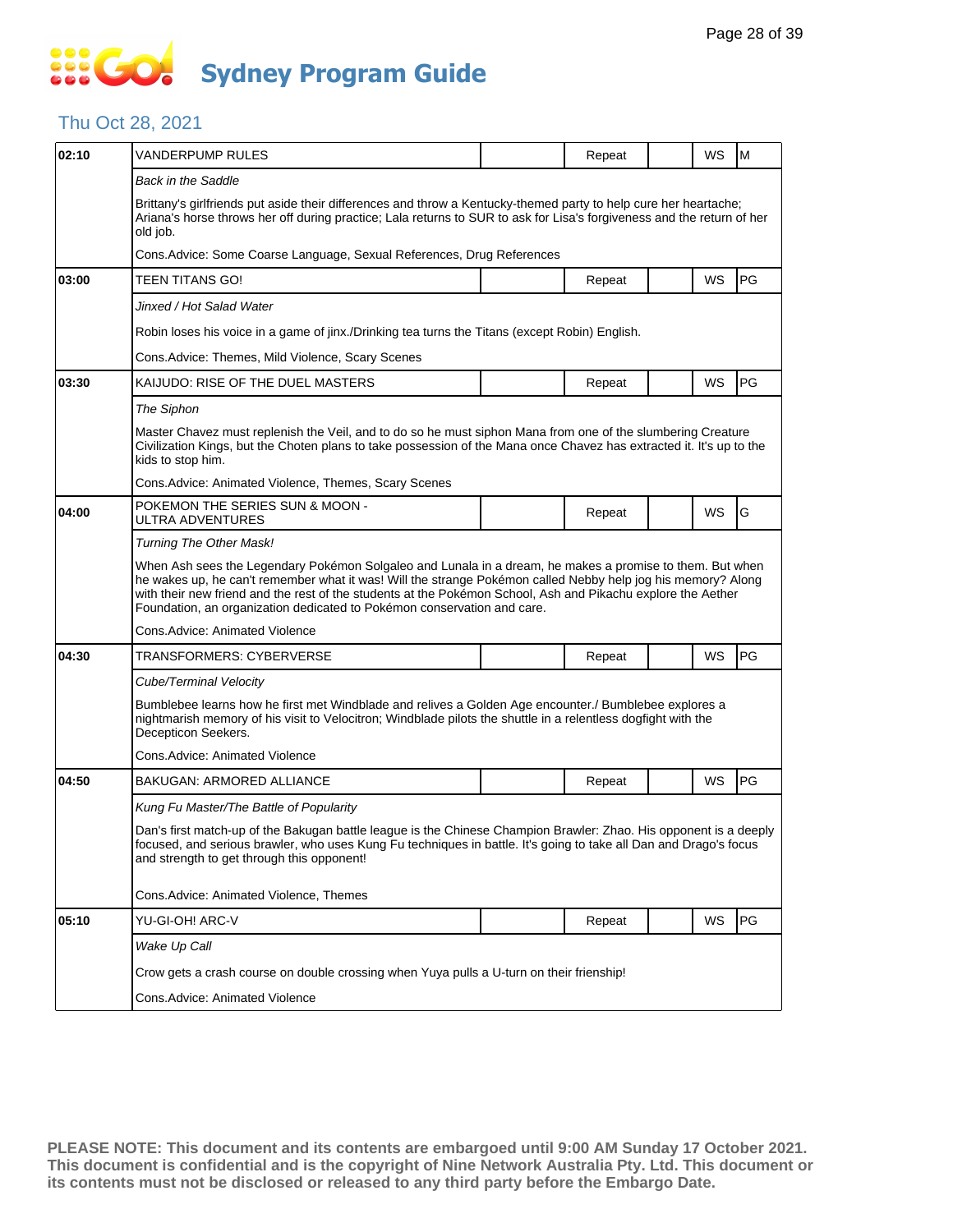## **SOS GO Sydney Program Guide**

### Thu Oct 28, 2021

| 05:30 | IYU-GI-OH! CLASSIC                                                                                                                                     | Repeat | WS | PG |
|-------|--------------------------------------------------------------------------------------------------------------------------------------------------------|--------|----|----|
|       | The Master Magicians - Part 1                                                                                                                          |        |    |    |
|       | Giant monsters! Powerful magic! Ancient Egyptian legends! Yu-Gi-Oh! is one action-packed adventure series that<br>holds all the cards! It's your move! |        |    |    |
|       | <b>I</b> Cons.Advice: Mild Violence                                                                                                                    |        |    |    |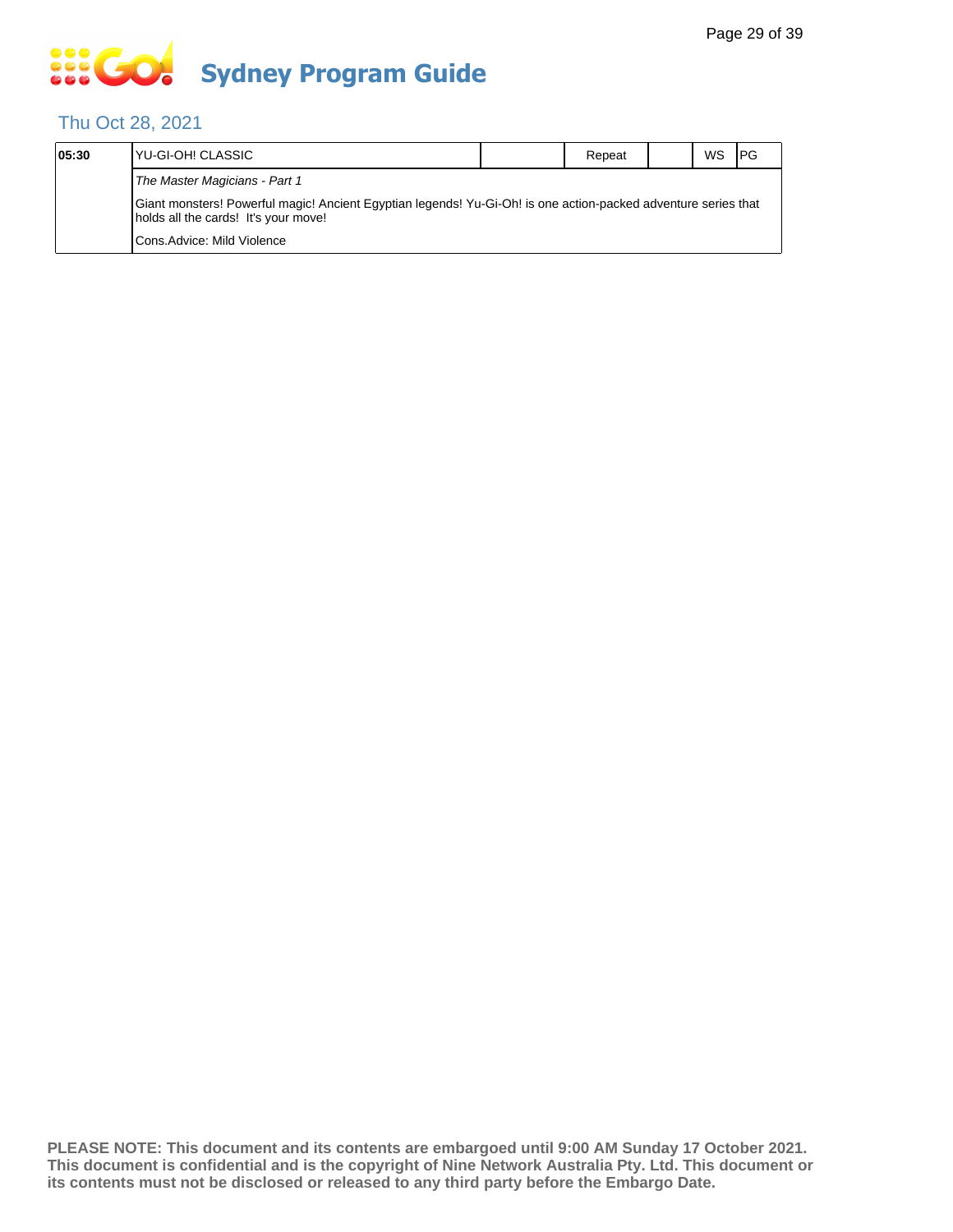### **SSEG Sydney Program Guide**

#### Fri Oct 29, 2021

| 06:00 | RAINBOW RANGERS                                                                                                                                                                                                                                                                                                         |           | Repeat |  | WS        | G            |  |  |  |
|-------|-------------------------------------------------------------------------------------------------------------------------------------------------------------------------------------------------------------------------------------------------------------------------------------------------------------------------|-----------|--------|--|-----------|--------------|--|--|--|
|       | Big Gold Superbloom/Batter Up                                                                                                                                                                                                                                                                                           |           |        |  |           |              |  |  |  |
|       | Wildflowers are being destroyed, causing tomato worms to devour the crops on a nearby farm; the Rangers need to<br>help bats from colliding with wind turbines.                                                                                                                                                         |           |        |  |           |              |  |  |  |
| 06:30 | BARBIE: DREAMHOUSE ADVENTURES                                                                                                                                                                                                                                                                                           |           | Repeat |  | <b>WS</b> | G            |  |  |  |
|       | <b>Working Mom</b>                                                                                                                                                                                                                                                                                                      |           |        |  |           |              |  |  |  |
|       | When Margaret hesitates to take a promotion at her job, Barbie and her sisters work together to prove to their mom<br>that they can handle extra responsibilities.                                                                                                                                                      |           |        |  |           |              |  |  |  |
| 07:00 | POLLY POCKET                                                                                                                                                                                                                                                                                                            |           |        |  | WS        | G            |  |  |  |
|       | Lepre-Can't/Don't Judge A Book(worm) By Its Cover                                                                                                                                                                                                                                                                       |           |        |  |           |              |  |  |  |
|       | With her shrinking-powered magic locket around her neck and her friends by her side, Polly Pocket proves there's<br>no adventure too big for "tiny power!" Our pint-sized heroes use their unique point-of-view to help the neighbourhood<br>animals, conquer school assignments, and discover a big world full of fun. |           |        |  |           |              |  |  |  |
| 07:30 | TRANSFORMERS: CYBERVERSE                                                                                                                                                                                                                                                                                                |           | Repeat |  | WS        | PG           |  |  |  |
|       | Shadowstriker/MacCadam's                                                                                                                                                                                                                                                                                                |           |        |  |           |              |  |  |  |
|       | Bumblebee revisits memories of his archnemesis Shadowstriker and learns there's more to being a hero than just<br>knowing how to fight./ Bumblebee remembers MacCadam's, his favourite hangout on Cybertron.                                                                                                            |           |        |  |           |              |  |  |  |
|       | Cons.Advice: Animated Violence                                                                                                                                                                                                                                                                                          |           |        |  |           |              |  |  |  |
| 08:00 | SMASHHDOWN!                                                                                                                                                                                                                                                                                                             | Captioned | Repeat |  | WS        | $\mathsf{C}$ |  |  |  |
|       | Match Day 4, Pool A – Fazza vs. Laurie                                                                                                                                                                                                                                                                                  |           |        |  |           |              |  |  |  |
|       | It's Scandinavian Day as Fazza and Laurie do battle! Nick tries European Handball, we get a crash-course on some<br>weird Scandi sports and our players try a gross herring smoothie!                                                                                                                                   |           |        |  |           |              |  |  |  |
| 08:30 | RICKY ZOOM                                                                                                                                                                                                                                                                                                              |           | Repeat |  | WS        | G            |  |  |  |
|       | Ricky's in a Twist/RepairBops                                                                                                                                                                                                                                                                                           |           |        |  |           |              |  |  |  |
|       | Little red rescue motorbike Ricky Zoom, along with his loyal and enthusiastic bike buddies Loop, Scootio and DJ,<br>race around the sports track, try new stunts at the park, and zoom into adventures.                                                                                                                 |           |        |  |           |              |  |  |  |
| 09:00 | GIGANTOSAURUS                                                                                                                                                                                                                                                                                                           |           | Repeat |  | WS        | G            |  |  |  |
|       | Air Archie/The Imitator                                                                                                                                                                                                                                                                                                 |           |        |  |           |              |  |  |  |
|       | Four curious young dinosaur friends explore the mystery of Gigantosaurus, the largest, fiercest dinosaur of all, as<br>they face their individual fears and work together to solve problems during their many adventures.                                                                                               |           |        |  |           |              |  |  |  |
| 09:30 | TRUE AND THE RAINBOW KINGDOM                                                                                                                                                                                                                                                                                            |           | Repeat |  | WS        | G            |  |  |  |
|       | Happy Hearts Day                                                                                                                                                                                                                                                                                                        |           |        |  |           |              |  |  |  |
|       | Fearless eight-year old guardian True uses wishes from the Wishing Tree to help protect the citizens of the colorful<br>land of the Rainbow Kingdom.                                                                                                                                                                    |           |        |  |           |              |  |  |  |
| 10:00 | LEGO FRIENDS: GIRLS ON A MISSION                                                                                                                                                                                                                                                                                        |           | Repeat |  | WS        | G            |  |  |  |
|       | Fortunate Friends/Behind the Curtain                                                                                                                                                                                                                                                                                    |           |        |  |           |              |  |  |  |
|       | Mysterious characters in town lead the girls to discover a carnival and save a horse in distress. The girls show the<br>carnival members Heart Lake City and in return, and in return learn secrets of the fun fair.                                                                                                    |           |        |  |           |              |  |  |  |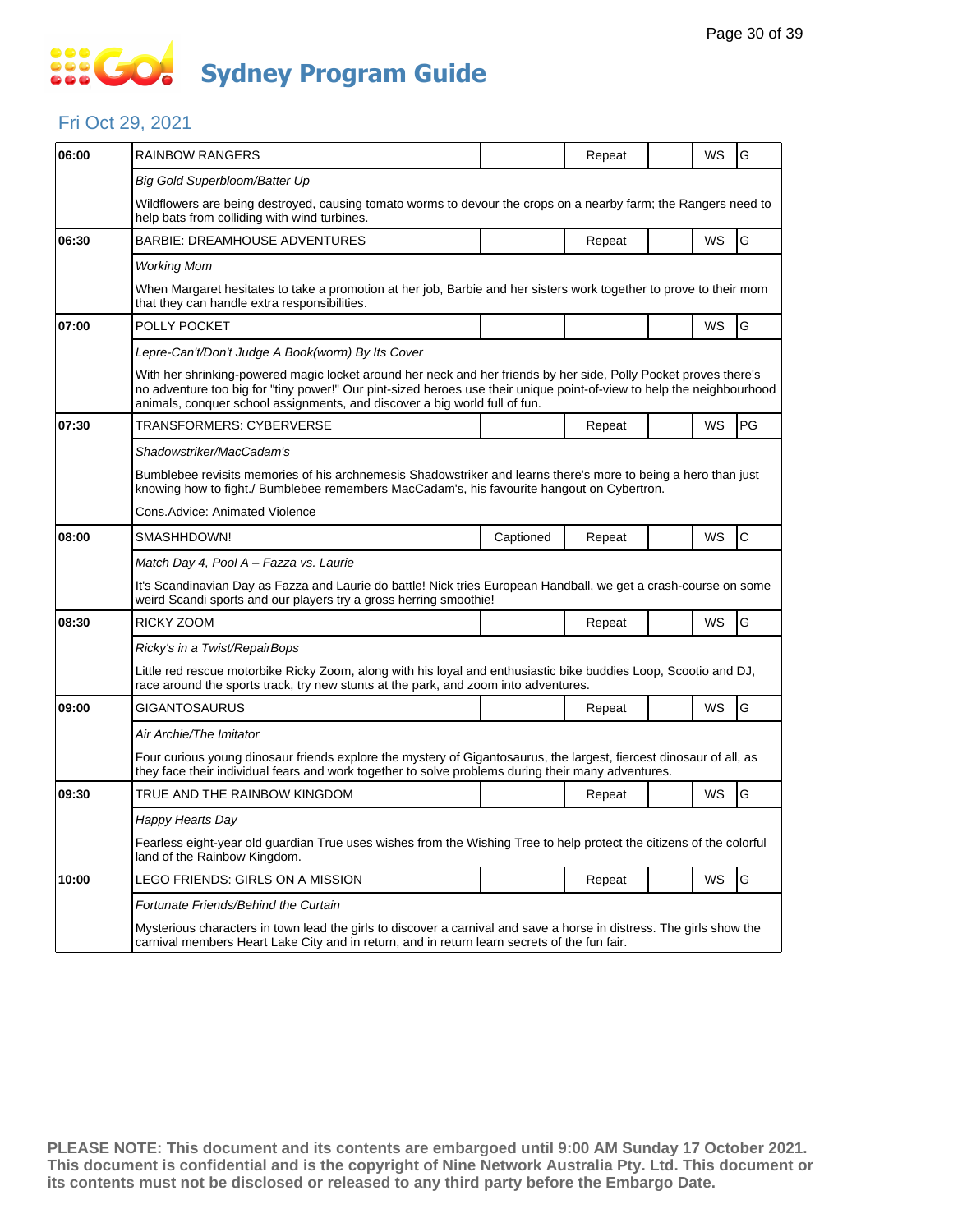## **... Go Sydney Program Guide**

#### Fri Oct 29, 2021

| 10:30 | POKEMON THE SERIES SUN & MOON -<br>ULTRA LEGENDS                                                                                                                                                                                                                   |           | Repeat |  | WS        | G  |  |  |  |
|-------|--------------------------------------------------------------------------------------------------------------------------------------------------------------------------------------------------------------------------------------------------------------------|-----------|--------|--|-----------|----|--|--|--|
|       | Lillier And The Staff!                                                                                                                                                                                                                                             |           |        |  |           |    |  |  |  |
|       | The Pokémon school class puts on a play with more twists and turns than they could ever expect.                                                                                                                                                                    |           |        |  |           |    |  |  |  |
|       | Cons.Advice: Animated Violence                                                                                                                                                                                                                                     |           |        |  |           |    |  |  |  |
| 11:00 | THE AMAZING WORLD OF GUMBALL                                                                                                                                                                                                                                       |           | Repeat |  | <b>WS</b> | PG |  |  |  |
|       | The Menu/The Uncle                                                                                                                                                                                                                                                 |           |        |  |           |    |  |  |  |
|       | Follow the misadventures of Gumball and his family in their weird and wonderful town of Elmore. Dad's a six-foot<br>stay-at-home pink rabbit; Mom works hard in the rainbow factory; and Gumball's friends include a T-rex, a<br>cheerleading peanut and a banana. |           |        |  |           |    |  |  |  |
|       | Cons.Advice: Mild Violence, Themes                                                                                                                                                                                                                                 |           |        |  |           |    |  |  |  |
| 11:30 | TEEN TITANS GO!                                                                                                                                                                                                                                                    |           | Repeat |  | WS        | PG |  |  |  |
|       | Brain Percentages / BL4Z3                                                                                                                                                                                                                                          |           |        |  |           |    |  |  |  |
|       | Beast Boy starts using his brain. The Titans become hackers.                                                                                                                                                                                                       |           |        |  |           |    |  |  |  |
|       | Cons. Advice: Themes, Mild Violence, Scary Scenes                                                                                                                                                                                                                  |           |        |  |           |    |  |  |  |
| 12:00 | <b>SUPERGIRL</b>                                                                                                                                                                                                                                                   |           |        |  | WS        | PG |  |  |  |
|       | Solitude                                                                                                                                                                                                                                                           |           |        |  |           |    |  |  |  |
|       | Kara travels to the Fortress of Solitude to learn how to defeat Indigo, who has a connection to Kara's past; James<br>and Lucy's relationship comes to a crossroads.                                                                                               |           |        |  |           |    |  |  |  |
|       | Starring: Melissa Benoist, Chyler Leigh, David Harewood                                                                                                                                                                                                            |           |        |  |           |    |  |  |  |
|       | Cons.Advice: Some Violence, Mature Themes                                                                                                                                                                                                                          |           |        |  |           |    |  |  |  |
| 13:00 | MAKING A MODEL WITH YOLANDA HADID                                                                                                                                                                                                                                  |           | Repeat |  | WS        | PG |  |  |  |
|       | Learning the Ropes                                                                                                                                                                                                                                                 |           |        |  |           |    |  |  |  |
|       | The models must conquer their fears as they navigate a difficult circus apparatus for a photo shoot; the teenagers<br>must put everything they've learned into practice on a swim-wear shoot with celebrity photographer Jim Jordan.                               |           |        |  |           |    |  |  |  |
|       | Cons.Advice: Themes                                                                                                                                                                                                                                                |           |        |  |           |    |  |  |  |
| 14:00 | MAKING A MODEL WITH YOLANDA HADID                                                                                                                                                                                                                                  |           | Repeat |  | WS        | PG |  |  |  |
|       | Hair Today, Gone Tomorrow                                                                                                                                                                                                                                          |           |        |  |           |    |  |  |  |
|       | Lilyan freaks out when she discovers Yolanda has big plans for her hair; Yolanda surprises the girls with their first<br>big meeting with IMG Models; Yolanda has one last surprise for the girls with a new addition to the model house.                          |           |        |  |           |    |  |  |  |
|       |                                                                                                                                                                                                                                                                    |           |        |  |           |    |  |  |  |
|       | Cons.Advice: Themes, Mild Coarse Language                                                                                                                                                                                                                          |           |        |  |           |    |  |  |  |
| 15:00 | MALCOLM IN THE MIDDLE                                                                                                                                                                                                                                              | Captioned | Repeat |  | WS        | PG |  |  |  |
|       | Mini-Bike                                                                                                                                                                                                                                                          |           |        |  |           |    |  |  |  |
|       | The younger boys try to convince Lois to let them have a mini-bike, while Hal attends a father-son weekend at<br>Marlin Academy.                                                                                                                                   |           |        |  |           |    |  |  |  |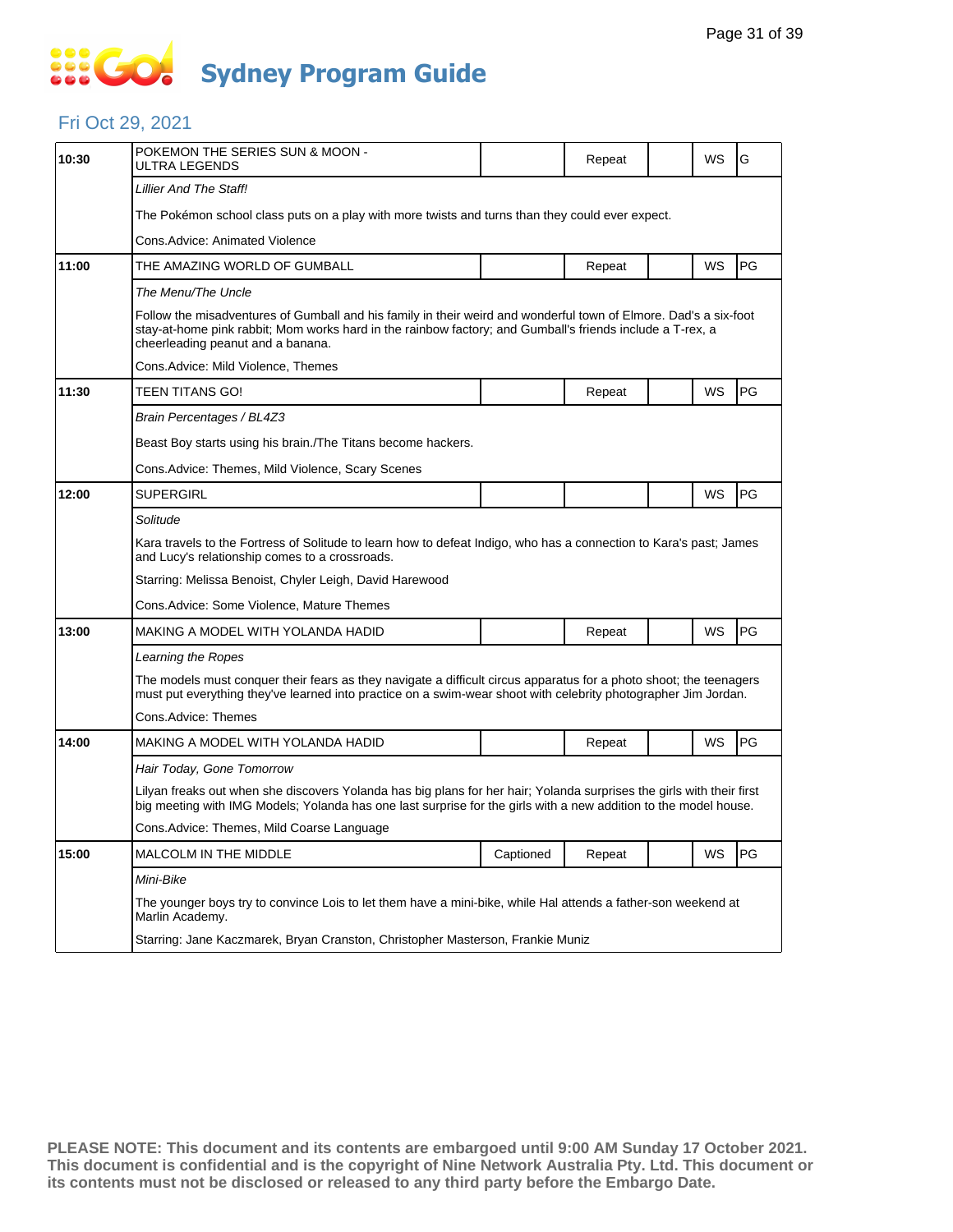# **... Go Sydney Program Guide**

#### Fri Oct 29, 2021

| 15:30 | THE NANNY                                                                                                                               | Captioned | Repeat |  | WS        | PG |  |  |  |
|-------|-----------------------------------------------------------------------------------------------------------------------------------------|-----------|--------|--|-----------|----|--|--|--|
|       | The Cradle Robbers                                                                                                                      |           |        |  |           |    |  |  |  |
|       | After Maxwell tells Fran to make Maggie break up with a 25 year old, Fran starts dating his same age friend.                            |           |        |  |           |    |  |  |  |
|       | Starring: Fran Drescher, Charles Shaughnessy, Lauren Lane, Daniel Davis                                                                 |           |        |  |           |    |  |  |  |
| 16:00 | 3RD ROCK FROM THE SUN                                                                                                                   |           | Repeat |  | WS        | PG |  |  |  |
|       | The House That Dick Built                                                                                                               |           |        |  |           |    |  |  |  |
|       | Sally gets her own apartment; Vicki asks Harry to father her child; Tommy and Alissa baby-sit.                                          |           |        |  |           |    |  |  |  |
|       | Starring: John Lithgow, Jane Curtin, Kristen Johnston                                                                                   |           |        |  |           |    |  |  |  |
|       | Cons. Advice: Mild Coarse Language, Sexual References                                                                                   |           |        |  |           |    |  |  |  |
| 16:30 | THAT 70'S SHOW                                                                                                                          |           | Repeat |  | WS        | PG |  |  |  |
|       | An Eric Forman Christmas                                                                                                                |           |        |  |           |    |  |  |  |
|       | Eric agrees to direct the church's Christmas pageant, and the casting of his friends leads to disagreements over the<br>interpretation. |           |        |  |           |    |  |  |  |
|       | Starring: Topher Grace, Laura Prepon, Mila Kunis, Ashton Kutcher                                                                        |           |        |  |           |    |  |  |  |
|       | Cons. Advice: Sexual References, Drug References, Some Coarse Language                                                                  |           |        |  |           |    |  |  |  |
| 17:00 | TBA                                                                                                                                     | Captioned |        |  | <b>WS</b> | G  |  |  |  |
|       | Information To Follow.                                                                                                                  |           |        |  |           |    |  |  |  |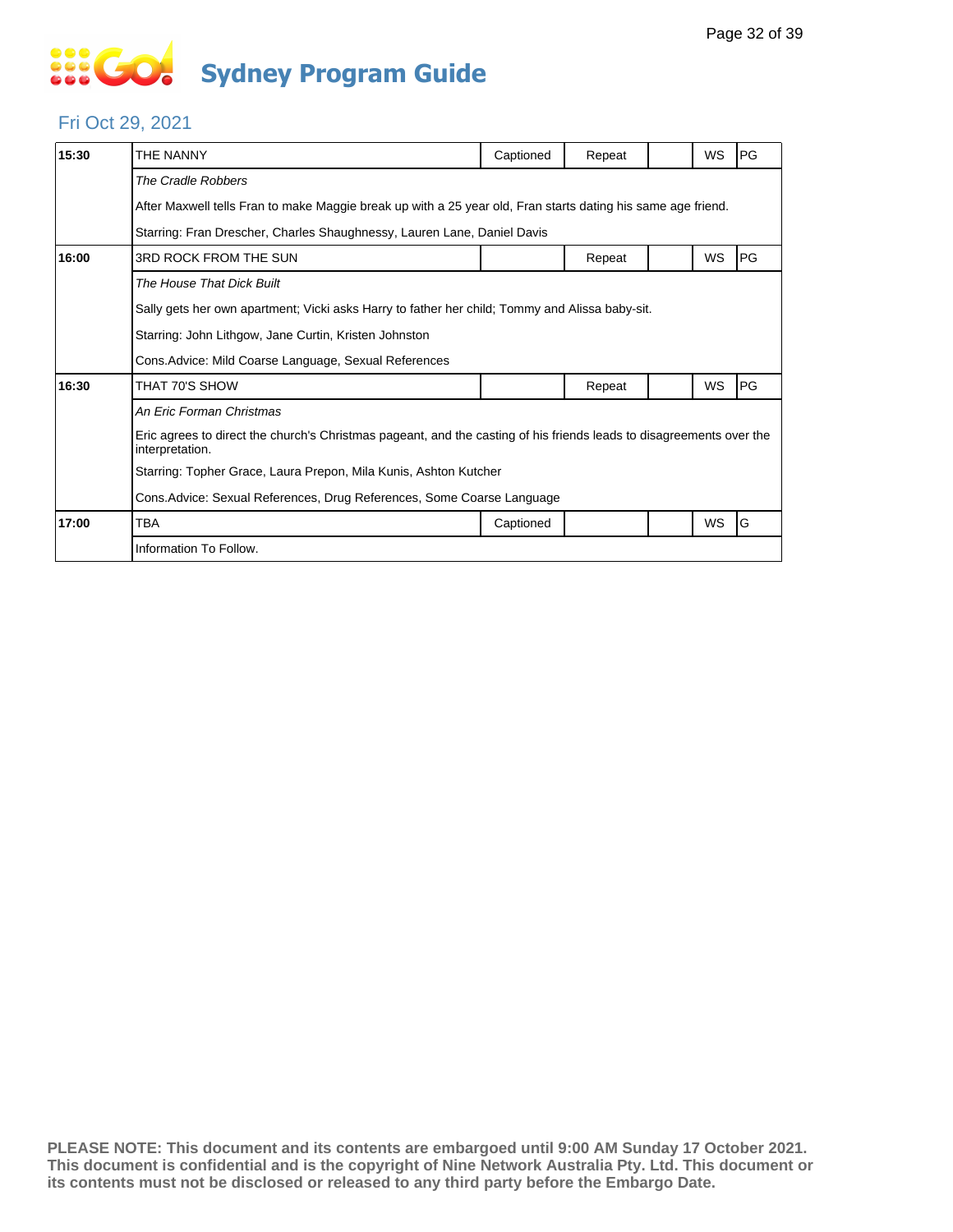## **SECT Sydney Program Guide**

#### Fri Oct 29, 2021

| 19:00 | THE GOLDEN COMPASS                                                                                                                                                                                                                                                                                                                                                                                                | 2005 | Captioned | Repeat |  | WS | PG        |  |  |
|-------|-------------------------------------------------------------------------------------------------------------------------------------------------------------------------------------------------------------------------------------------------------------------------------------------------------------------------------------------------------------------------------------------------------------------|------|-----------|--------|--|----|-----------|--|--|
|       | The Golden Compass                                                                                                                                                                                                                                                                                                                                                                                                |      |           |        |  |    |           |  |  |
|       | Nicole Kidman stars as the glamorous Mrs Coulter and Daniel Craig as the ruthless adventurer Lord Asriel, in this<br>fantasy adventure set in a parallel world where people's souls manifest themselves as small animals. At the centre<br>of it all is a 12 year old girl who sets out to find and rescue her best friend but ends up in an extraordinary quest to<br>save not only her world, but ours as well. |      |           |        |  |    |           |  |  |
|       | Starring: Nicole Kidman, Daniel Craig, Eva Green                                                                                                                                                                                                                                                                                                                                                                  |      |           |        |  |    |           |  |  |
|       | Cons.Advice: Mild Violence                                                                                                                                                                                                                                                                                                                                                                                        |      |           |        |  |    |           |  |  |
| 21:15 | SNOW WHITE AND THE HUNTSMAN                                                                                                                                                                                                                                                                                                                                                                                       | 2012 | Captioned | Repeat |  | WS | M         |  |  |
|       | Snow White and the Huntsman                                                                                                                                                                                                                                                                                                                                                                                       |      |           |        |  |    |           |  |  |
|       | In a twist to the fairy tale, the Huntsman ordered to take Snow White into the woods to be killed winds up becoming<br>her protector and mentor in a quest to vanquish the Evil Queen.                                                                                                                                                                                                                            |      |           |        |  |    |           |  |  |
|       | Starring: Kristen Stewart, Chris Hemsworth, Charlize Theron                                                                                                                                                                                                                                                                                                                                                       |      |           |        |  |    |           |  |  |
|       | Cons.Advice: Some Violence, Themes                                                                                                                                                                                                                                                                                                                                                                                |      |           |        |  |    |           |  |  |
| 23:40 | <b>MALCOLM IN THE MIDDLE</b>                                                                                                                                                                                                                                                                                                                                                                                      |      | Captioned | Repeat |  | WS | PG        |  |  |
|       | Surgery                                                                                                                                                                                                                                                                                                                                                                                                           |      |           |        |  |    |           |  |  |
|       | Francis stages a hunger strike at Marlin Academy, while Malcolm finds himself hospitalised for an appendectomy.                                                                                                                                                                                                                                                                                                   |      |           |        |  |    |           |  |  |
|       | Starring: Jane Kaczmarek, Bryan Cranston, Christopher Masterson, Frankie Muniz                                                                                                                                                                                                                                                                                                                                    |      |           |        |  |    |           |  |  |
| 00:10 | URBEX: ENTER AT YOUR OWN RISK                                                                                                                                                                                                                                                                                                                                                                                     |      | Captioned | Repeat |  | WS | M         |  |  |
|       | Unlimited                                                                                                                                                                                                                                                                                                                                                                                                         |      |           |        |  |    |           |  |  |
|       | Documentary series about urban explorers who explore areas above, around and below the world's most famous<br>cities.                                                                                                                                                                                                                                                                                             |      |           |        |  |    |           |  |  |
|       | Cons. Advice: Dangerous Behaviour, Some Coarse Language                                                                                                                                                                                                                                                                                                                                                           |      |           |        |  |    |           |  |  |
| 01:10 | THE HORN                                                                                                                                                                                                                                                                                                                                                                                                          |      | Captioned | Repeat |  | WS | M         |  |  |
|       | <b>The Smallest Price</b>                                                                                                                                                                                                                                                                                                                                                                                         |      |           |        |  |    |           |  |  |
|       | Following the perilous work of Air Zermatt, an alpine search and rescue team that operates on the peaks of<br>Switzerland's Matterhorn mountain.                                                                                                                                                                                                                                                                  |      |           |        |  |    |           |  |  |
|       | Cons. Advice: Themes, Medical Procedures, Some Coarse Language                                                                                                                                                                                                                                                                                                                                                    |      |           |        |  |    |           |  |  |
| 02:10 | MAKING A MODEL WITH YOLANDA HADID                                                                                                                                                                                                                                                                                                                                                                                 |      |           | Repeat |  | WS | <b>PG</b> |  |  |
|       | Learning the Ropes                                                                                                                                                                                                                                                                                                                                                                                                |      |           |        |  |    |           |  |  |
|       | The models must conquer their fears as they navigate a difficult circus apparatus for a photo shoot; the teenagers<br>must put everything they've learned into practice on a swim-wear shoot with celebrity photographer Jim Jordan.                                                                                                                                                                              |      |           |        |  |    |           |  |  |
|       | Cons.Advice: Themes                                                                                                                                                                                                                                                                                                                                                                                               |      |           |        |  |    |           |  |  |
| 03:00 | <b>TEEN TITANS GO!</b>                                                                                                                                                                                                                                                                                                                                                                                            |      |           | Repeat |  | WS | PG        |  |  |
|       | Brain Percentages / BL4Z3                                                                                                                                                                                                                                                                                                                                                                                         |      |           |        |  |    |           |  |  |
|       | Beast Boy starts using his brain./The Titans become hackers.                                                                                                                                                                                                                                                                                                                                                      |      |           |        |  |    |           |  |  |
|       | Cons.Advice: Themes, Mild Violence, Scary Scenes                                                                                                                                                                                                                                                                                                                                                                  |      |           |        |  |    |           |  |  |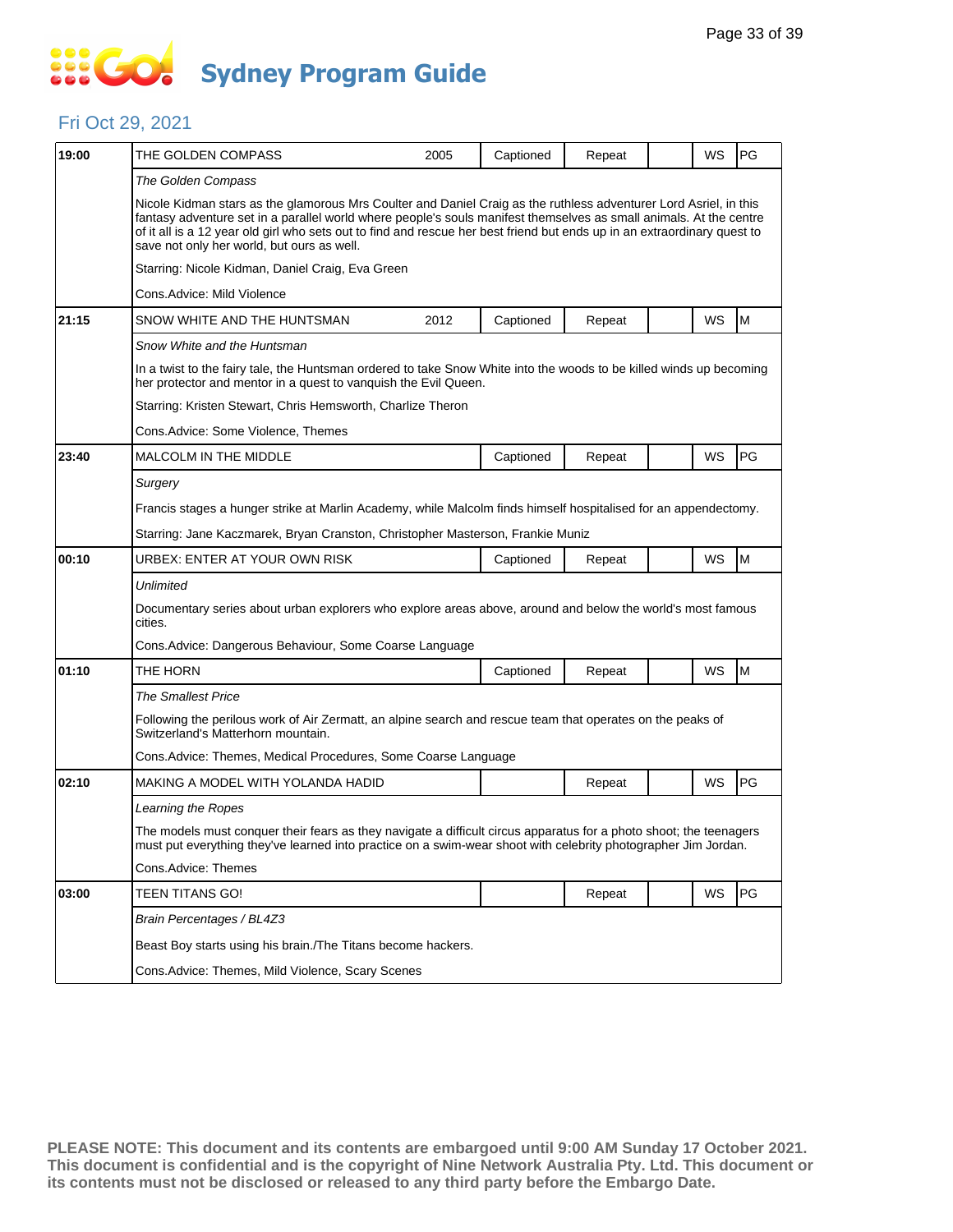# **SECT Sydney Program Guide**

#### Fri Oct 29, 2021

| 03:30 | KAIJUDO: RISE OF THE DUEL MASTERS                                                                                                                                                                                                         |  | Repeat |  | WS        | PG        |  |  |  |
|-------|-------------------------------------------------------------------------------------------------------------------------------------------------------------------------------------------------------------------------------------------|--|--------|--|-----------|-----------|--|--|--|
|       | The Deep End - Part 1                                                                                                                                                                                                                     |  |        |  |           |           |  |  |  |
|       | When Ray's memories are stolen by the Choten, the kids travel into the depths of the Water Realm to recover them.<br>With "Reef Prince" Gargle as their guide, all goes as planned until they're charged with stealing a prized artefact. |  |        |  |           |           |  |  |  |
|       | Cons.Advice: Animated Violence, Themes, Scary Scenes                                                                                                                                                                                      |  |        |  |           |           |  |  |  |
| 04:00 | POKEMON THE SERIES SUN & MOON -<br>ULTRA LEGENDS                                                                                                                                                                                          |  | Repeat |  | <b>WS</b> | G         |  |  |  |
|       | <b>Lillier And The Staff!</b>                                                                                                                                                                                                             |  |        |  |           |           |  |  |  |
|       | The Pokémon school class puts on a play with more twists and turns than they could ever expect.                                                                                                                                           |  |        |  |           |           |  |  |  |
|       | Cons.Advice: Animated Violence                                                                                                                                                                                                            |  |        |  |           |           |  |  |  |
| 04:30 | TRANSFORMERS: CYBERVERSE                                                                                                                                                                                                                  |  | Repeat |  | <b>WS</b> | <b>PG</b> |  |  |  |
|       | Shadowstriker/MacCadam's                                                                                                                                                                                                                  |  |        |  |           |           |  |  |  |
|       | Bumblebee revisits memories of his archnemesis Shadowstriker and learns there's more to being a hero than just<br>knowing how to fight./ Bumblebee remembers MacCadam's, his favourite hangout on Cybertron.                              |  |        |  |           |           |  |  |  |
|       | Cons.Advice: Animated Violence                                                                                                                                                                                                            |  |        |  |           |           |  |  |  |
| 04:50 | BAKUGAN: ARMORED ALLIANCE                                                                                                                                                                                                                 |  | Repeat |  | <b>WS</b> | PG        |  |  |  |
|       | The Mysterious Revenger/Wynton V. Lia                                                                                                                                                                                                     |  |        |  |           |           |  |  |  |
|       | It's the quarter finals of the Bakugan Battle League, the top eight brawlers are set to face off! In this round, Dan will<br>face off against the Bakugan rocker - Revenger! These two brawlers give it their all in this icy cold clash! |  |        |  |           |           |  |  |  |
|       | Cons.Advice: Animated Violence, Themes                                                                                                                                                                                                    |  |        |  |           |           |  |  |  |
| 05:10 | YU-GI-OH! ARC-V                                                                                                                                                                                                                           |  | Repeat |  | WS        | PG        |  |  |  |
|       | Hunted And Hounded                                                                                                                                                                                                                        |  |        |  |           |           |  |  |  |
|       | Obelisk Force has invaded New Domino City to capture Zuzu and Celina! Can Yuya and his friends stop this<br>unstoppable force?                                                                                                            |  |        |  |           |           |  |  |  |
|       | Cons.Advice: Animated Violence                                                                                                                                                                                                            |  |        |  |           |           |  |  |  |
| 05:30 | YU-GI-OH! CLASSIC                                                                                                                                                                                                                         |  | Repeat |  |           | PG        |  |  |  |
|       | The Master Magicians - Part 2                                                                                                                                                                                                             |  |        |  |           |           |  |  |  |
|       | Giant monsters! Powerful magic! Ancient Egyptian legends! Yu-Gi-Oh! is one action-packed adventure series that<br>holds all the cards! It's your move!                                                                                    |  |        |  |           |           |  |  |  |
|       | Cons.Advice: Mild Violence                                                                                                                                                                                                                |  |        |  |           |           |  |  |  |
|       |                                                                                                                                                                                                                                           |  |        |  |           |           |  |  |  |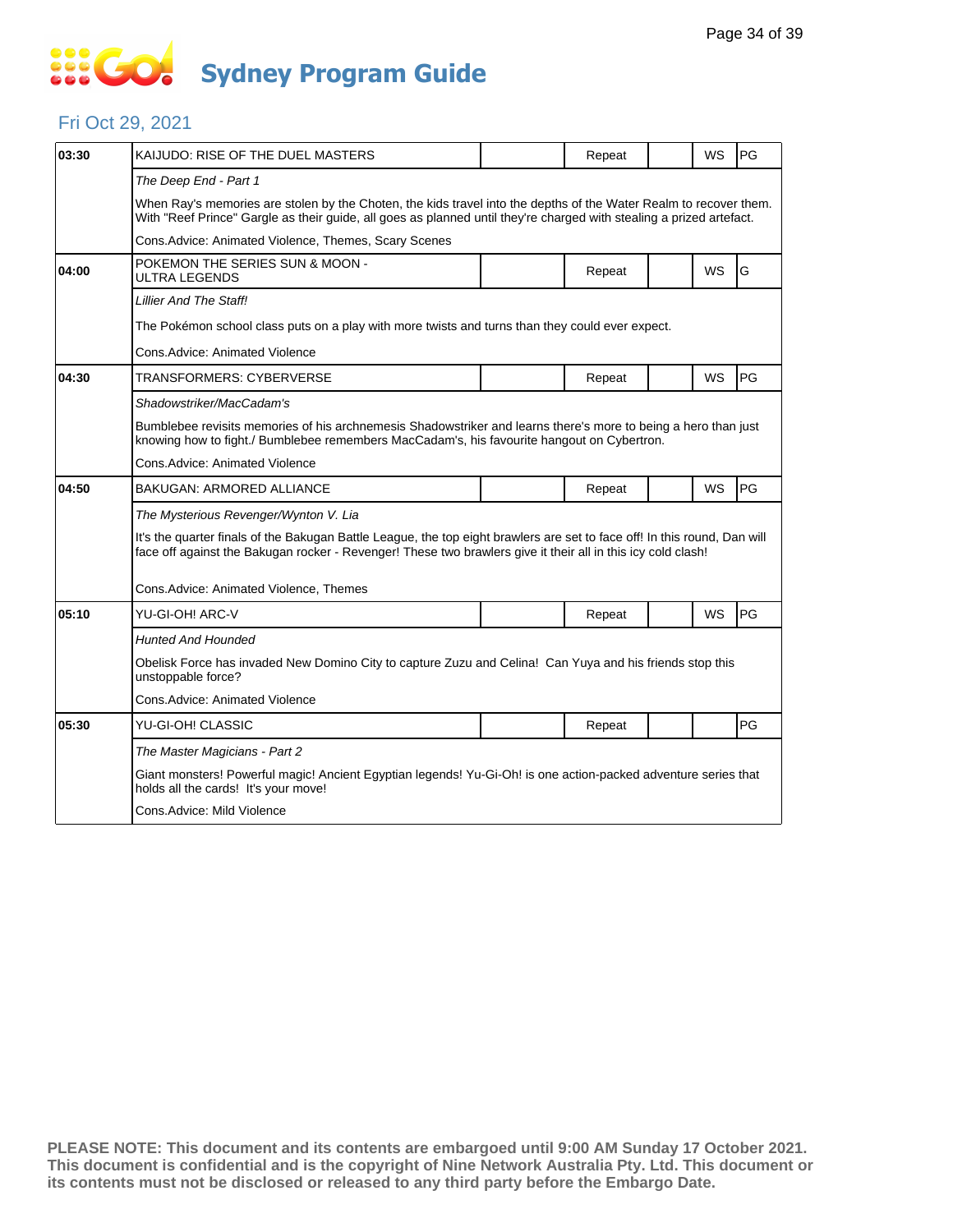## **SOCO Sydney Program Guide**

#### Sat Oct 30, 2021

|                                                                                                                                                                                                                                           |                                                                                                                                |                                                                                                                                                    |                                                                                                        |                                                                                                    | G                                                                                                                                                                                                                                                                                                                                                                                                                                                                                  |  |  |
|-------------------------------------------------------------------------------------------------------------------------------------------------------------------------------------------------------------------------------------------|--------------------------------------------------------------------------------------------------------------------------------|----------------------------------------------------------------------------------------------------------------------------------------------------|--------------------------------------------------------------------------------------------------------|----------------------------------------------------------------------------------------------------|------------------------------------------------------------------------------------------------------------------------------------------------------------------------------------------------------------------------------------------------------------------------------------------------------------------------------------------------------------------------------------------------------------------------------------------------------------------------------------|--|--|
|                                                                                                                                                                                                                                           |                                                                                                                                |                                                                                                                                                    |                                                                                                        |                                                                                                    |                                                                                                                                                                                                                                                                                                                                                                                                                                                                                    |  |  |
| With her shrinking-powered magic locket around her neck and her friends by her side. Polly Pocket proves there's<br>no adventure too big for "tiny power!" Our pint-sized heroes use their unique point-of-view to help the neighbourhood |                                                                                                                                |                                                                                                                                                    |                                                                                                        |                                                                                                    |                                                                                                                                                                                                                                                                                                                                                                                                                                                                                    |  |  |
|                                                                                                                                                                                                                                           |                                                                                                                                |                                                                                                                                                    |                                                                                                        |                                                                                                    | G                                                                                                                                                                                                                                                                                                                                                                                                                                                                                  |  |  |
|                                                                                                                                                                                                                                           |                                                                                                                                |                                                                                                                                                    |                                                                                                        |                                                                                                    |                                                                                                                                                                                                                                                                                                                                                                                                                                                                                    |  |  |
| Wish assists the Mission Team in rejoining a group of cute little fluffball creatures, like baby chicks, to find their way<br>home to their Mama Bird.                                                                                    |                                                                                                                                |                                                                                                                                                    |                                                                                                        |                                                                                                    |                                                                                                                                                                                                                                                                                                                                                                                                                                                                                    |  |  |
| GIGANTOSAURUS                                                                                                                                                                                                                             |                                                                                                                                | Repeat                                                                                                                                             |                                                                                                        | WS                                                                                                 | G                                                                                                                                                                                                                                                                                                                                                                                                                                                                                  |  |  |
| The Big Mean Green/How Giganto Got His Roar                                                                                                                                                                                               |                                                                                                                                |                                                                                                                                                    |                                                                                                        |                                                                                                    |                                                                                                                                                                                                                                                                                                                                                                                                                                                                                    |  |  |
|                                                                                                                                                                                                                                           |                                                                                                                                |                                                                                                                                                    |                                                                                                        |                                                                                                    |                                                                                                                                                                                                                                                                                                                                                                                                                                                                                    |  |  |
| <b>DUMBOTZ</b>                                                                                                                                                                                                                            | Captioned                                                                                                                      | Repeat                                                                                                                                             |                                                                                                        | WS                                                                                                 | $\mathsf{C}$                                                                                                                                                                                                                                                                                                                                                                                                                                                                       |  |  |
| Pogo No Go/The Whole Hole                                                                                                                                                                                                                 |                                                                                                                                |                                                                                                                                                    |                                                                                                        |                                                                                                    |                                                                                                                                                                                                                                                                                                                                                                                                                                                                                    |  |  |
|                                                                                                                                                                                                                                           |                                                                                                                                |                                                                                                                                                    |                                                                                                        |                                                                                                    |                                                                                                                                                                                                                                                                                                                                                                                                                                                                                    |  |  |
| MY LITTLE PONY: PONY LIFE                                                                                                                                                                                                                 |                                                                                                                                | Repeat                                                                                                                                             |                                                                                                        | WS                                                                                                 | G                                                                                                                                                                                                                                                                                                                                                                                                                                                                                  |  |  |
|                                                                                                                                                                                                                                           |                                                                                                                                |                                                                                                                                                    |                                                                                                        |                                                                                                    |                                                                                                                                                                                                                                                                                                                                                                                                                                                                                    |  |  |
| A look at the funny side of friendship with Sugarcube Corner as the centre of the world, and Pinkie pie serves the<br>best cupcakes to her friends.                                                                                       |                                                                                                                                |                                                                                                                                                    |                                                                                                        |                                                                                                    |                                                                                                                                                                                                                                                                                                                                                                                                                                                                                    |  |  |
| Cons.Advice: Themes                                                                                                                                                                                                                       |                                                                                                                                |                                                                                                                                                    |                                                                                                        |                                                                                                    |                                                                                                                                                                                                                                                                                                                                                                                                                                                                                    |  |  |
| THE TOM & JERRY SHOW                                                                                                                                                                                                                      |                                                                                                                                | Repeat                                                                                                                                             |                                                                                                        | WS                                                                                                 | G                                                                                                                                                                                                                                                                                                                                                                                                                                                                                  |  |  |
| Lost Marbles/ Faux Hunt/ Lame Duck                                                                                                                                                                                                        |                                                                                                                                |                                                                                                                                                    |                                                                                                        |                                                                                                    |                                                                                                                                                                                                                                                                                                                                                                                                                                                                                    |  |  |
| The iconic cat and mouse rivals are back in THE TOM AND JERRY SHOW, a fresh take on the classic series.                                                                                                                                   |                                                                                                                                |                                                                                                                                                    |                                                                                                        |                                                                                                    |                                                                                                                                                                                                                                                                                                                                                                                                                                                                                    |  |  |
| Cons.Advice: Animated Violence                                                                                                                                                                                                            |                                                                                                                                |                                                                                                                                                    |                                                                                                        |                                                                                                    |                                                                                                                                                                                                                                                                                                                                                                                                                                                                                    |  |  |
| TEEN TITANS GO!                                                                                                                                                                                                                           |                                                                                                                                | Repeat                                                                                                                                             |                                                                                                        | WS                                                                                                 | <b>PG</b>                                                                                                                                                                                                                                                                                                                                                                                                                                                                          |  |  |
| Movie Night / Permanent Record                                                                                                                                                                                                            |                                                                                                                                |                                                                                                                                                    |                                                                                                        |                                                                                                    |                                                                                                                                                                                                                                                                                                                                                                                                                                                                                    |  |  |
|                                                                                                                                                                                                                                           |                                                                                                                                |                                                                                                                                                    |                                                                                                        |                                                                                                    |                                                                                                                                                                                                                                                                                                                                                                                                                                                                                    |  |  |
| Cons.Advice: Themes, Mild Violence, Scary Scenes                                                                                                                                                                                          |                                                                                                                                |                                                                                                                                                    |                                                                                                        |                                                                                                    |                                                                                                                                                                                                                                                                                                                                                                                                                                                                                    |  |  |
| THE AMAZING WORLD OF GUMBALL                                                                                                                                                                                                              |                                                                                                                                | Repeat                                                                                                                                             |                                                                                                        | WS                                                                                                 | PG                                                                                                                                                                                                                                                                                                                                                                                                                                                                                 |  |  |
| The Nuisance/The Best                                                                                                                                                                                                                     |                                                                                                                                |                                                                                                                                                    |                                                                                                        |                                                                                                    |                                                                                                                                                                                                                                                                                                                                                                                                                                                                                    |  |  |
| cheerleading peanut and a banana.                                                                                                                                                                                                         |                                                                                                                                |                                                                                                                                                    |                                                                                                        |                                                                                                    |                                                                                                                                                                                                                                                                                                                                                                                                                                                                                    |  |  |
| Cons.Advice: Mild Violence, Themes                                                                                                                                                                                                        |                                                                                                                                |                                                                                                                                                    |                                                                                                        |                                                                                                    |                                                                                                                                                                                                                                                                                                                                                                                                                                                                                    |  |  |
|                                                                                                                                                                                                                                           | POLLY POCKET<br>Boatload of Tiny/Taxi Troubles<br>CARE BEARS: UNLOCK THE MAGIC<br>A Wish-Full Reunion/The Birthday That Wasn't | animals, conquer school assignments, and discover a big world full of fun.<br>The Titans argue on Movie Night./It's back to school for the Titans. | Repeat<br>Repeat<br>Close Encounters of the Balloon Kind/The Tiara of Truth/Terrorarium/Bubble Trouble | they face their individual fears and work together to solve problems during their many adventures. | WS<br>WS<br>Four curious young dinosaur friends explore the mystery of Gigantosaurus, the largest, fiercest dinosaur of all, as<br>Three robots past their use-by dates save the world from all the sorts of things that worlds need saving from.<br>Follow the misadventures of Gumball and his family in their weird and wonderful town of Elmore. Dad's a six-foot<br>stay-at-home pink rabbit; Mom works hard in the rainbow factory; and Gumball's friends include a T-rex, a |  |  |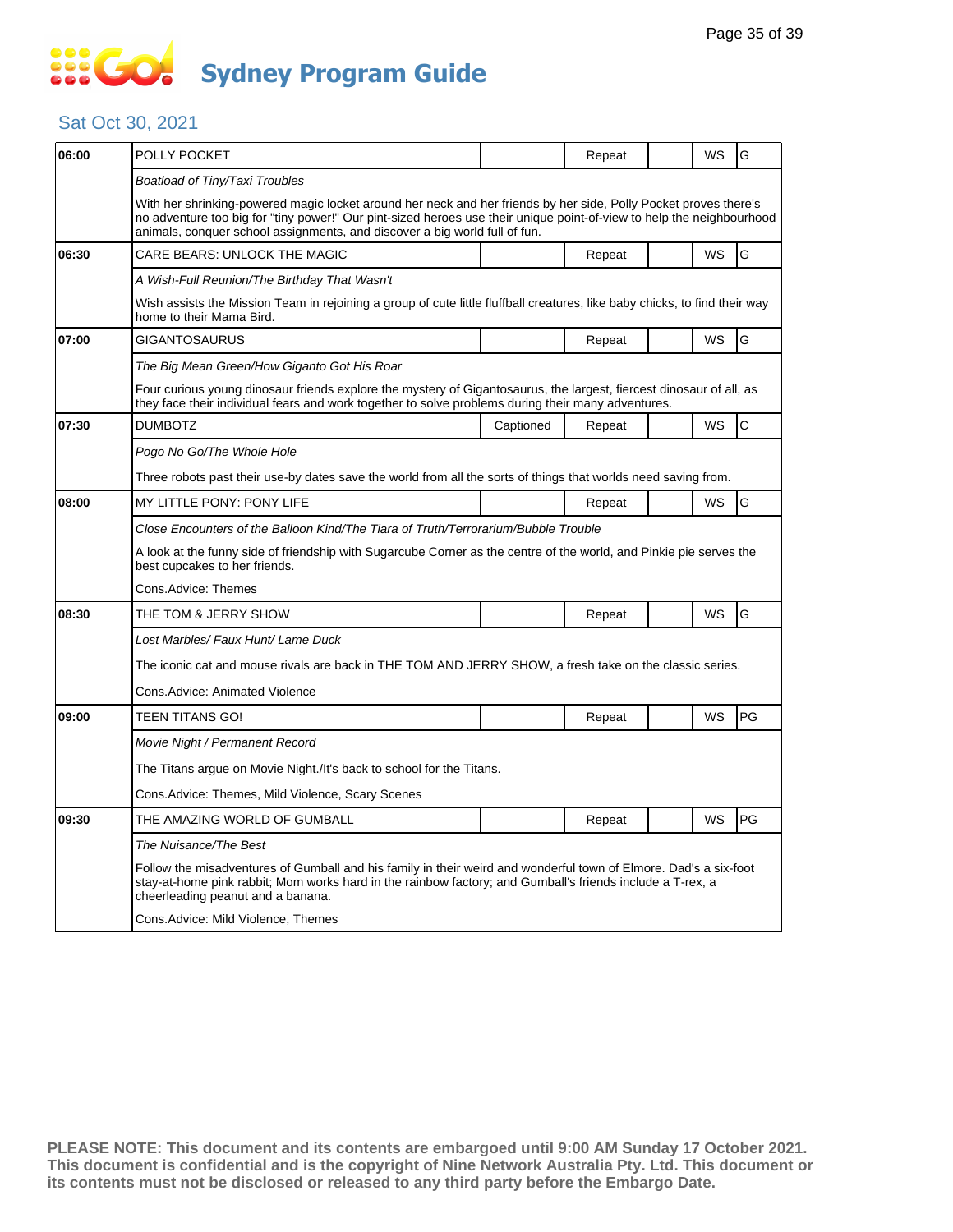## **SOCOCO Sydney Program Guide**

#### Sat Oct 30, 2021

| 10:00 | LEGO FRIENDS: GIRLS ON A MISSION                                                                                                                                                                                                                             |           | Repeat |  | WS | G            |  |  |  |
|-------|--------------------------------------------------------------------------------------------------------------------------------------------------------------------------------------------------------------------------------------------------------------|-----------|--------|--|----|--------------|--|--|--|
|       | The Real Deal/Walk This Way                                                                                                                                                                                                                                  |           |        |  |    |              |  |  |  |
|       | The girls discover that Carter has plans to build an underwater hotel and they have to stop him before it destroys all<br>of Hearth Lake City's marine life.                                                                                                 |           |        |  |    |              |  |  |  |
| 10:30 | <b>NINJAGO</b>                                                                                                                                                                                                                                               |           | Repeat |  | WS | PG           |  |  |  |
|       | A Rocky Start/The Belly of the Beast                                                                                                                                                                                                                         |           |        |  |    |              |  |  |  |
|       | The ninja have found their quest! Now they just have to get there, which involves a road trip through the Desert of<br>Doom, a region supposedly inhabited by a giant scarab beetle.                                                                         |           |        |  |    |              |  |  |  |
|       | Cons.Advice: Themes, Animated Violence                                                                                                                                                                                                                       |           |        |  |    |              |  |  |  |
| 11:00 | <b>BERRY BEES</b>                                                                                                                                                                                                                                            | Captioned | Repeat |  | WS | $\mathsf{C}$ |  |  |  |
|       | Someone Went Off Course/Rare Earth Sledding                                                                                                                                                                                                                  |           |        |  |    |              |  |  |  |
|       | When caterpillars start eating the UltraKarts at the Junior UltraKart Championships in the Australian outback, the<br>Berry Bees go to investigate.                                                                                                          |           |        |  |    |              |  |  |  |
| 11:30 | KAIJUDO: RISE OF THE DUEL MASTERS                                                                                                                                                                                                                            |           | Repeat |  | WS | PG           |  |  |  |
|       | <b>Heavenly Creatures</b>                                                                                                                                                                                                                                    |           |        |  |    |              |  |  |  |
|       | Sasha sends a message to Gabe that her home is under attack. Reaching the Light Civilization, the kids find<br>Alakshmi, Fingers and Heller attacking Sasha's fortress in search of the final powerful Artefact and they will stop at<br>nothing to find it. |           |        |  |    |              |  |  |  |
|       | Cons.Advice: Animated Violence, Themes, Scary Scenes                                                                                                                                                                                                         |           |        |  |    |              |  |  |  |
| 12:00 | BAKUGAN: GEOGAN RISING                                                                                                                                                                                                                                       |           | Repeat |  | WS | PG           |  |  |  |
|       | The Taste of Memories/Virtual Battle                                                                                                                                                                                                                         |           |        |  |    |              |  |  |  |
|       | Dan Kouzo and his pals bond with the mysterious creatures known as Bakugan while fighting sinister forces out to<br>control the world.                                                                                                                       |           |        |  |    |              |  |  |  |
|       | Cons.Advice: Animated Violence, Themes                                                                                                                                                                                                                       |           |        |  |    |              |  |  |  |
| 12:30 | <b>BEYBLADE BURST SURGE</b>                                                                                                                                                                                                                                  |           | Repeat |  | WS | PG           |  |  |  |
|       | Rise to Victory! Triumph Dragon!                                                                                                                                                                                                                             |           |        |  |    |              |  |  |  |
|       | Middle schooler Valt Aoi, with his Beyblade Valtryek, faces off against friends, classmates and rivals on his way to<br>become the world's number one blader.                                                                                                |           |        |  |    |              |  |  |  |
|       | Cons.Advice: Mild Violence                                                                                                                                                                                                                                   |           |        |  |    |              |  |  |  |
| 13:00 | POWER RANGERS BEAST MORPHERS                                                                                                                                                                                                                                 |           | Repeat |  | WS | PG           |  |  |  |
|       | Save Our Shores                                                                                                                                                                                                                                              |           |        |  |    |              |  |  |  |
|       | A huge trash spill at the beach endangers the local wildlife; Scrozzle sets about finding reinforcements                                                                                                                                                     |           |        |  |    |              |  |  |  |
|       | Cons. Advice: Themes, Mild Violence, Scary Scenes                                                                                                                                                                                                            |           |        |  |    |              |  |  |  |
| 13:30 | MALCOLM IN THE MIDDLE                                                                                                                                                                                                                                        | Captioned | Repeat |  | WS | PG           |  |  |  |
|       | <b>Tutoring Reese</b>                                                                                                                                                                                                                                        |           |        |  |    |              |  |  |  |
|       | Malcolm tries to help Reese bring his grades up, while Francis is exiled to a friend's house after defying Lois' orders.                                                                                                                                     |           |        |  |    |              |  |  |  |
|       | Starring: Jane Kaczmarek, Bryan Cranston, Christopher Masterson, Frankie Muniz                                                                                                                                                                               |           |        |  |    |              |  |  |  |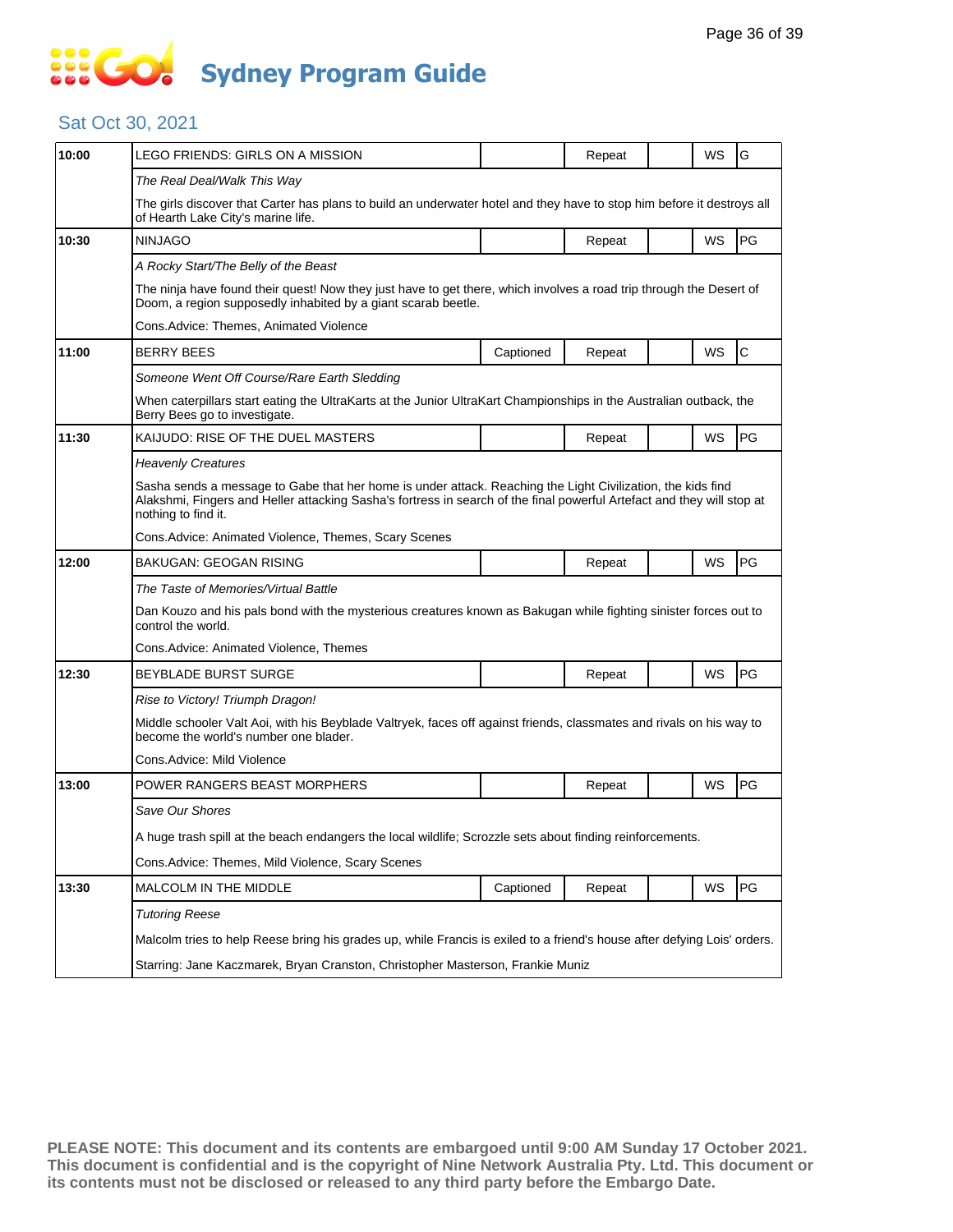## **SOCOL Sydney Program Guide**

#### Sat Oct 30, 2021

| 14:00 | <b>MALCOLM IN THE MIDDLE</b>                                                                                                                                                                                                                           |      | Captioned | Repeat |  | <b>WS</b> | PG |  |
|-------|--------------------------------------------------------------------------------------------------------------------------------------------------------------------------------------------------------------------------------------------------------|------|-----------|--------|--|-----------|----|--|
|       | Malcolm vs Reese                                                                                                                                                                                                                                       |      |           |        |  |           |    |  |
|       | Francis forces Malcolm and Reese to compete against each other in order to earn a ticket to a wrestling match.<br>Meanwhile, Dewey is left in charge of Craig's cat, while Craig attends an important convention.                                      |      |           |        |  |           |    |  |
|       | Starring: Jane Kaczmarek, Bryan Cranston, Christopher Masterson, Frankie Muniz                                                                                                                                                                         |      |           |        |  |           |    |  |
| 14:30 | <b>LIQUID SCIENCE</b>                                                                                                                                                                                                                                  |      | Captioned | Repeat |  | <b>WS</b> | PG |  |
|       | Life Beyond Earth                                                                                                                                                                                                                                      |      |           |        |  |           |    |  |
|       | American rapper GZA reflects on two big issues facing humanity: where we came from and whether we're alone.<br>We've searched for answers for hundreds of years here on Earth, but perhaps it's time for us to adjust our gaze to<br>the great beyond. |      |           |        |  |           |    |  |
| 15:00 | <b>LIQUID SCIENCE</b>                                                                                                                                                                                                                                  |      | Captioned | Repeat |  | <b>WS</b> | PG |  |
|       | A Healthy Dose                                                                                                                                                                                                                                         |      |           |        |  |           |    |  |
|       | One of the founding members of the hip-hop group Wu-Tang Clan rapper GZA ponders the future of medicine and<br>technology's place in medicine. In order to see what's to come in the field of medicine, he takes a look at how far it's<br>come.       |      |           |        |  |           |    |  |
|       | Cons.Advice: Themes                                                                                                                                                                                                                                    |      |           |        |  |           |    |  |
| 15:30 | <b>ARTHUR CHRISTMAS</b>                                                                                                                                                                                                                                |      |           |        |  |           |    |  |
|       |                                                                                                                                                                                                                                                        | 2011 | Captioned | Repeat |  | <b>WS</b> | G  |  |
|       | <b>Arthur Christmas</b>                                                                                                                                                                                                                                |      |           |        |  |           |    |  |
|       | Santa's clumsy son Arthur sets out on a mission with St. Nick's father to give out a present they misplaced to a<br>young girl in less than 2 hours.                                                                                                   |      |           |        |  |           |    |  |
|       | Starring: James McAvoy, Jim Broadbent, Bill Nighy                                                                                                                                                                                                      |      |           |        |  |           |    |  |
| 17:30 | THE SPY NEXT DOOR                                                                                                                                                                                                                                      | 2010 | Captioned | Repeat |  | WS        | PG |  |
|       | The Spy Next Door                                                                                                                                                                                                                                      |      |           |        |  |           |    |  |
|       | Former CIA spy Bob Ho takes on his toughest assignment to date: looking after his girlfriend's three kids, who<br>haven't exactly warmed to their mum's new beau.                                                                                      |      |           |        |  |           |    |  |
|       | Starring: Jackie Chan, Amber Valletta, Billy Ray Cyrus                                                                                                                                                                                                 |      |           |        |  |           |    |  |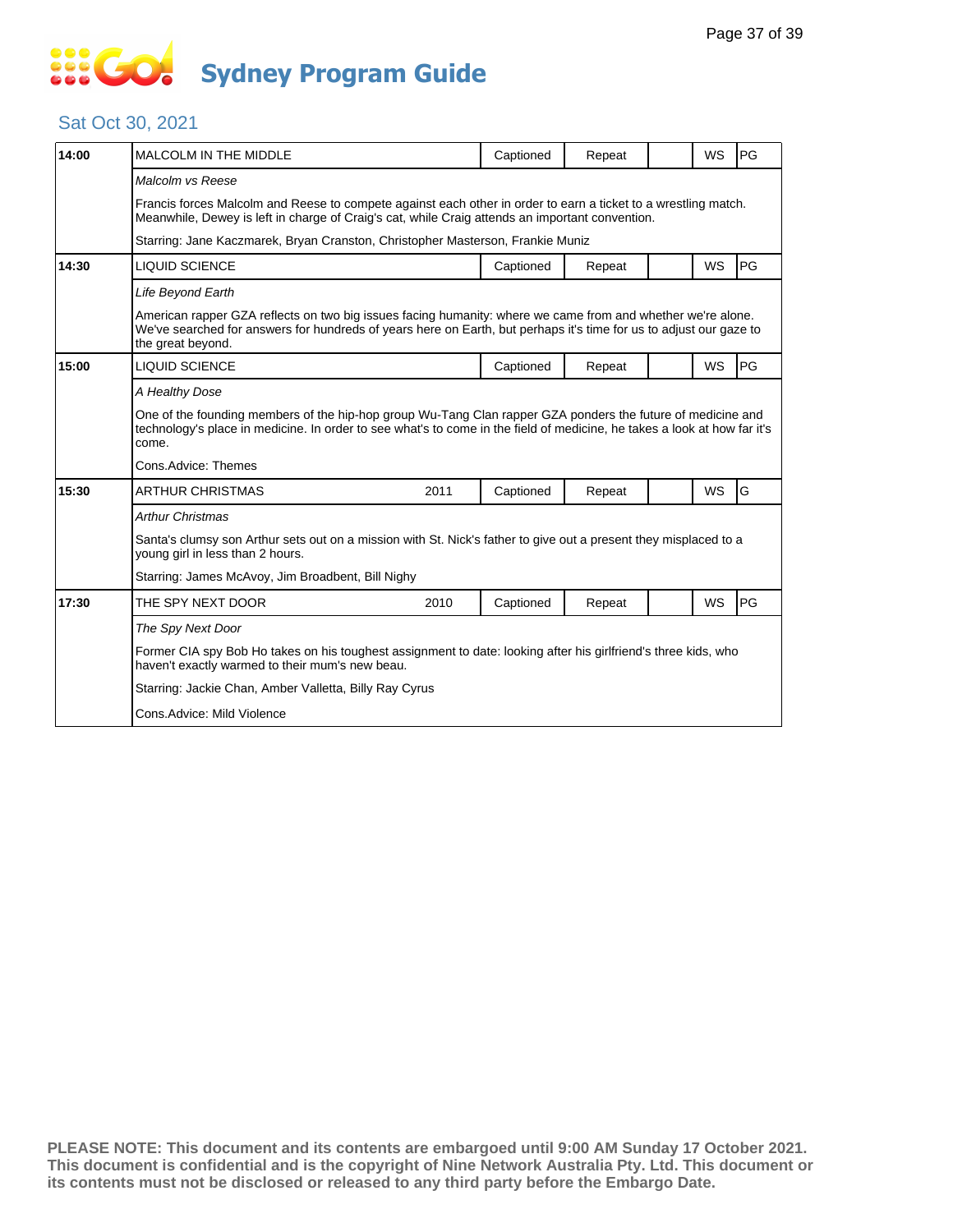# **... Go Sydney Program Guide**

#### Sat Oct 30, 2021

| 19:30 | <b>JURASSIC WORLD</b>                                                                                                                                                                                                                                  | 2015 | Captioned | Repeat |  | WS | M  |  |
|-------|--------------------------------------------------------------------------------------------------------------------------------------------------------------------------------------------------------------------------------------------------------|------|-----------|--------|--|----|----|--|
|       | Jurassic World                                                                                                                                                                                                                                         |      |           |        |  |    |    |  |
|       | A new theme park, built on the original site of Jurassic Park, creates a genetically modified hybrid dinosaur, which<br>escapes containment and goes on a killing spree.                                                                               |      |           |        |  |    |    |  |
|       | Starring: Chris Pratt, Bryce Dallas Howard, Ty Simpkins                                                                                                                                                                                                |      |           |        |  |    |    |  |
|       | Cons.Advice: Some Violence                                                                                                                                                                                                                             |      |           |        |  |    |    |  |
| 21:55 | THE LEGEND OF TARZAN                                                                                                                                                                                                                                   | 2016 | Captioned | Repeat |  | WS | M  |  |
|       | The Legend of Tarzan                                                                                                                                                                                                                                   |      |           |        |  |    |    |  |
|       | Tarzan, having acclimated to life in London, is called back to his former home in the jungle to investigate the<br>activities at a mining encampment.                                                                                                  |      |           |        |  |    |    |  |
|       | Starring: Margot Robbie, Alexander Skarsgard, Samuel.L. Jackson                                                                                                                                                                                        |      |           |        |  |    |    |  |
|       | Cons.Advice: Mature Themes, Some Violence                                                                                                                                                                                                              |      |           |        |  |    |    |  |
| 00:05 | YOUNG, DUMB AND BANGED UP IN THE<br>SUN                                                                                                                                                                                                                |      | Captioned | Repeat |  | WS | MA |  |
|       | Episode 12                                                                                                                                                                                                                                             |      |           |        |  |    |    |  |
|       | Some did not understand the laws. Some are imprisoned for crimes they did not commit. Others are just guilty.<br>Revealing the harrowing real-life accounts of young Brits falling foul of the law in foreign lands.                                   |      |           |        |  |    |    |  |
|       | Cons. Advice: Adult Themes, Some Violence, Some Coarse Language, Drug Use                                                                                                                                                                              |      |           |        |  |    |    |  |
| 01:05 | <b>MEXICAN DYNASTIES</b>                                                                                                                                                                                                                               |      |           | Repeat |  | WS | M  |  |
|       | Tres Is A Crowd                                                                                                                                                                                                                                        |      |           |        |  |    |    |  |
|       | Raquel considers getting back into the dating world; Oscar decides to bring Tarek to Doris' event, but begins to have<br>a change in heart; Doris and Mari play tug of war with Adan's career.                                                         |      |           |        |  |    |    |  |
|       | Cons. Advice: Adult Themes, Sexual References, Some Coarse Language                                                                                                                                                                                    |      |           |        |  |    |    |  |
| 02:00 | SOCIAL FABRIC                                                                                                                                                                                                                                          |      | Captioned | Repeat |  | WS | M  |  |
|       | Camo                                                                                                                                                                                                                                                   |      |           |        |  |    |    |  |
|       | Kyle Ng learns the tactical application of camo from a British Special Forces sniper, gets the perfect streetwear<br>piece for his next skate session and challenges Mark McNairy in a paintball war.                                                  |      |           |        |  |    |    |  |
|       | Cons. Advice: Some Coarse Language                                                                                                                                                                                                                     |      |           |        |  |    |    |  |
| 02:30 | <b>LIQUID SCIENCE</b>                                                                                                                                                                                                                                  |      | Captioned | Repeat |  | WS | PG |  |
|       | Life Beyond Earth                                                                                                                                                                                                                                      |      |           |        |  |    |    |  |
|       | American rapper GZA reflects on two big issues facing humanity: where we came from and whether we're alone.<br>We've searched for answers for hundreds of years here on Earth, but perhaps it's time for us to adjust our gaze to<br>the great beyond. |      |           |        |  |    |    |  |
| 03:00 | POWER RANGERS BEAST MORPHERS                                                                                                                                                                                                                           |      |           | Repeat |  | WS | PG |  |
|       | Save Our Shores                                                                                                                                                                                                                                        |      |           |        |  |    |    |  |
|       | A huge trash spill at the beach endangers the local wildlife; Scrozzle sets about finding reinforcements.                                                                                                                                              |      |           |        |  |    |    |  |
|       | Cons.Advice: Themes, Mild Violence, Scary Scenes                                                                                                                                                                                                       |      |           |        |  |    |    |  |